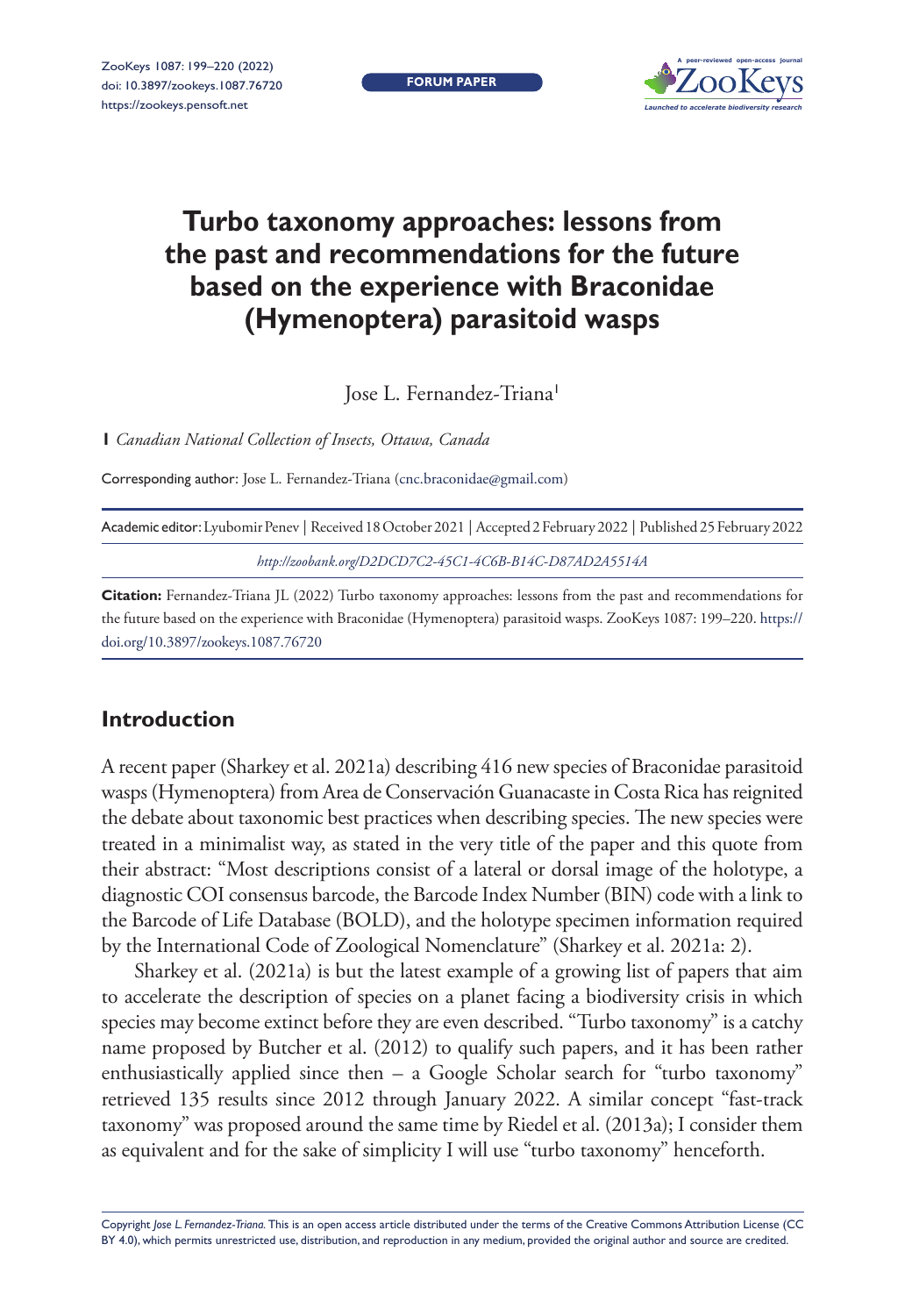Although somewhat subjective, turbo taxonomy can be characterized as the rapid description of many species in "fast" papers (as compared to the "slower" pace of traditionally produced taxonomic papers). This is usually accomplished using a combination of tools and approaches to automate and expedite dealing with the material examined, e.g., morphological traits quickly assessed and scored, often with brief descriptions and/or descriptions generated using software packages, highquality illustrations, a heavy reliance on molecular and other data (e.g., biological, distributional) to differentiate and diagnose species. The combination of techniques for species recognition and description at least partially intersects with another concept, that of "integrative taxonomy", sensu Dayrat (2005), and perhaps sometimes both terms have been used interchangeably, although integrative taxonomic papers are not necessarily "rapidly produced" as is claimed for the turbo-taxonomy ones.

The main difference between Sharkey et al. (2021a) relative to previous turbotaxonomy papers, and the reason for the present discussions within the scientific community is that they chose to describe the new species based almost exclusively on DNA barcodes.

Describing new species based only or mostly on molecular data is not new. Hibbett et al. (2011) discussed prospects for sequence-based taxon discovery and description in fungi (see also Taylor 2011; Kõljalg et al. 2013); and Renner (2016) compiled a list of at least 98 names of species of acoels, lichens, angiosperms, annelids, alveolates, arachnids, centipedes, turtles, fishes, butterflies, mollusks, nematodes, and pathogenic fungi that have been published based on diagnostic mitochondrial, plastid, or nuclear DNA substitutions, indels, or rarely genetic distances, with or without the addition of morphological features. Even within Braconidae, some of the coauthors of Sharkey et al. (2021a) had recently published a similar, albeit much smaller paper (Meierotto et al. 2019).

Thus, the novelty of the Sharkey et al. paper is hardly the approach itself but rather the scaling up of the work to a mammoth monograph in which more than 400 new species were described. That is indeed a first. And, as quoted from the very first sentence of their introduction, the authors presented their article as a way to "further refine methods to overcome the taxonomic impediment of ichneumonoid biodiversity" (Sharkey et al. 2021a: 6).

In the months following that paper, the scientific community has engaged in lively discussions about "how useful" such descriptions are, whether they in fact impede the cataloguing of biodiversity, "how valid" (from the ICZN perspective) those species are, and general issues about the future of taxonomy, and the shortcomings of BINs and even BOLD (e.g., Ahrens et al. 2021; Engel et al. 2021; Meier et al. 2021).

In this Forum Paper I discuss some of the above issues, present alternative/ complementary ideas from my perspective, and include a detailed proposal on how to approach turbo taxonomy in a hyperdiverse group such as braconid parasitoid wasps balancing rapid descriptions of species while also keeping a higher use value of the final product(s). I do not claim to have better or newer insights than others, and I certainly do not pretend to have any definitive answers, but perhaps my comments could be useful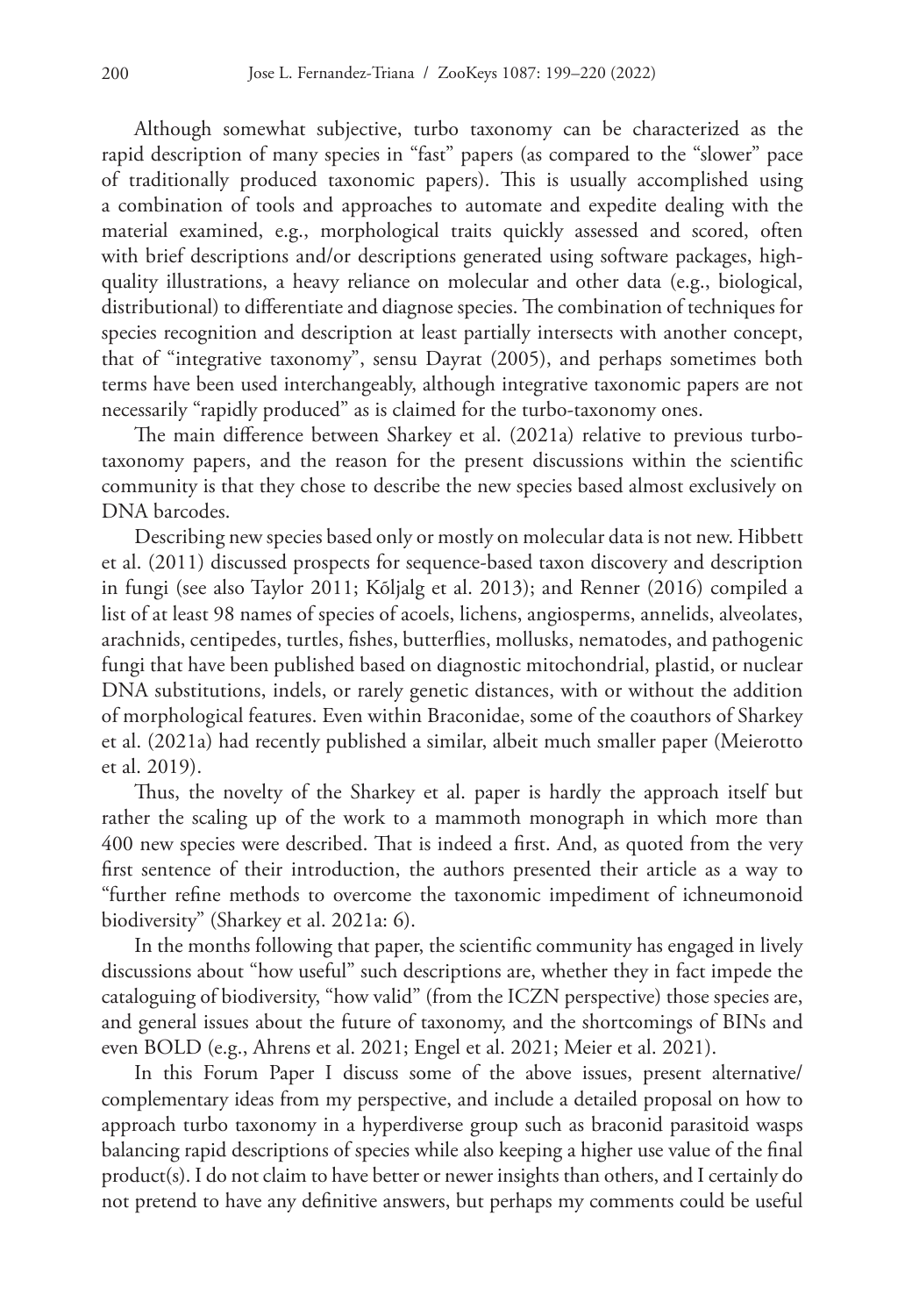because a) I am a braconid researcher, like the main authors of the Sharkey et al. (2021a) paper, b) I have published several papers that could be considered as turbo taxonomy and have long been interested in ways to speed up species descriptions, c) I was actually one of the reviewers of Sharkey et al. (2021a) (and for full disclosure, I recommended its acceptance, although I also added many opinions on its taxonomic approach and how it could have been improved, with many of my suggestions being ignored by the authors in the final version), and d) perhaps more importantly, because I think that Sharkey et al. (2021a), even if arguably flawed, demonstrate opportunities that can and should be used by the taxonomic community to improve and speed up work in the future. In that sense, what follows below is less of another critical view of that paper and more of a complementary proposal to improve turbo taxonomic methods.

#### **"Talking the talk and walking the walk" of turbo taxonomy**

There are many published papers that discuss the need to and possibilities of speeding up taxonomy by using newer technologies such as DNA barcoding. Unfortunately, most of those papers present somewhat general discussions or are intended just as a proof of concept, without actually applying it to describing new species. In many cases, DNA barcoding is presented as a useful and comparatively rapid tool to rapidly distinguish species, often revealing a much higher species diversity than previously thought based on morphological study and/or revealing complexes of cryptic species. However, usually things stop there, and the next step is not made, i.e., the new taxa are not described in those papers praising how much DNA barcoding brings to the taxonomist's table. I would consider those papers examples of "talking the talk" but not necessarily "walking the walk" (in the sense presented here: [https://knowyourphrase.](https://knowyourphrase.com/talk-the-talk) [com/talk-the-talk\)](https://knowyourphrase.com/talk-the-talk). It is important to stress that this statement does not apply to the four braconid experts and coauthors of the Sharkey et al. (2021a) paper (Michael Sharkey, Scott Shaw, Donald Quicke, and Kees van Achterberg) all of whom are worldrenowned taxonomists. Altogether they have described more than three thousand new species in hundreds of published papers (e.g., see Yu et al. 2016), and their contributions to our knowledge of Braconidae and other Hymenoptera groups has been outstanding. They have certainly walked the walk!

But the truth is that comparatively few works could have the turbo taxonomy label applied to them. Examples include lichens (Lücking et al. 2017), annelids (Summers et al. 2014), dragonflies (Dijkstra et al. 2015), frogs (Rakotoariso et al. 2017), phorid flies (Hartop and Brown 2014; Hartop et al. 2015, 2016), histers beetles (Caterino and Tishechkin 2013), weevils (Riedel et al. 2013b, 2014; Riedel and Tänzler 2016; Riedel and Narakusumo 2019), and several papers on braconids (Table 1). There is no doubt that other papers than the ones I list can be found in the literature, but they still constitute a minority of published taxonomic revisions. [Srivathsan et al. (2019) could also be considered here, albeit only partially, because they discuss and present novel methodologies for rapid description of species (= turbo taxonomy) but only describe one new species as an example].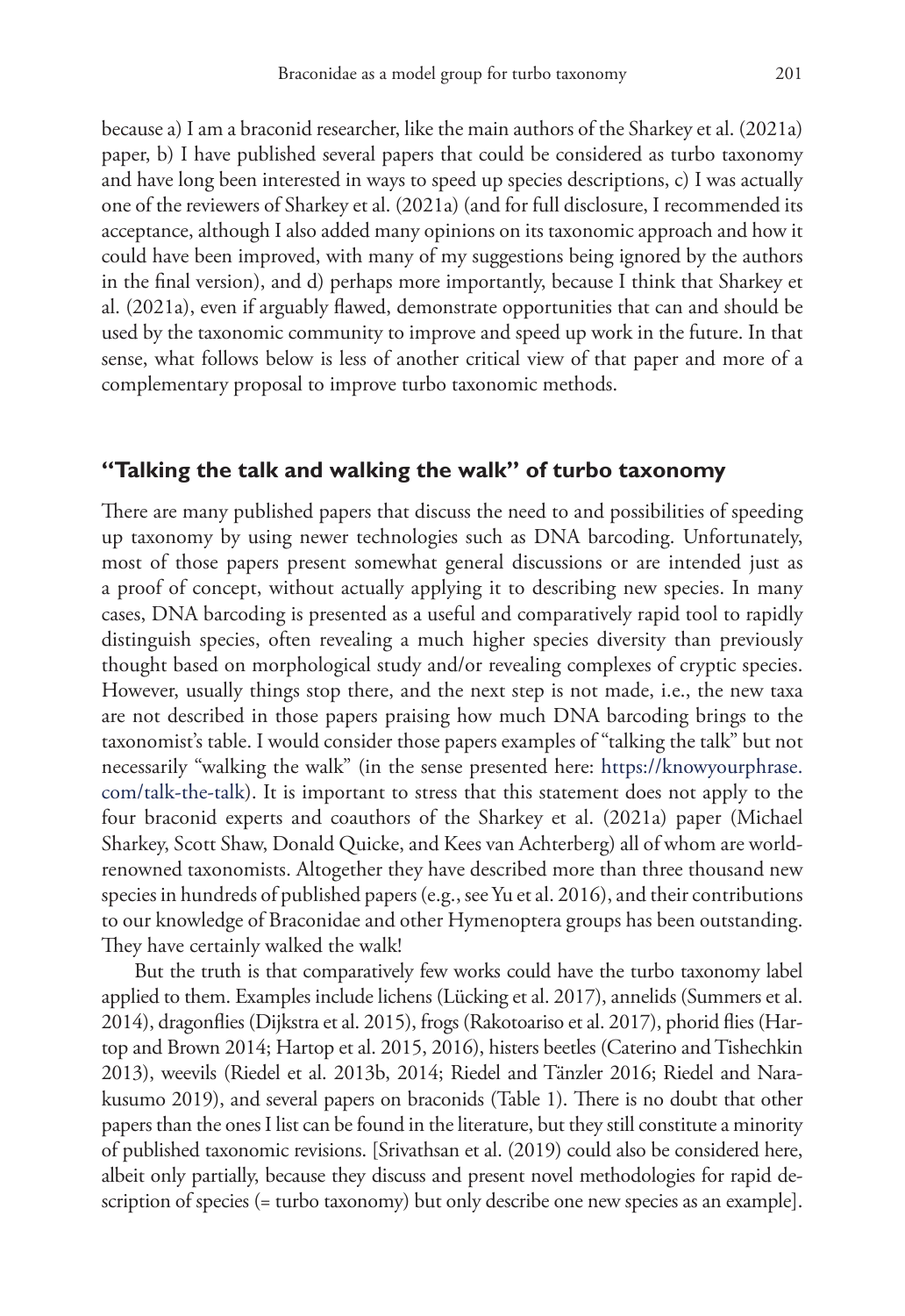**Table 1.** Selection of published Braconidae papers (2005–2021) that could be considered as examples of turbo taxonomy. For the sets of data in columns 5–9, the use of "-" means such data was not present in the paper, "+" means that it was used but only in a very basic and limited way, and "++" means that it was fairly used. ACG = Area de Conservación de Guanacaste, Costa Rica.

| Paper                                             | Subfamily/                         | Main            | Total     | Use of         | Use of                                            | Use of    | Use of | Use of    |
|---------------------------------------------------|------------------------------------|-----------------|-----------|----------------|---------------------------------------------------|-----------|--------|-----------|
|                                                   | genus covered                      | geographical    | species   |                | dichotomous morphological illustrations molecular |           |        | other     |
|                                                   |                                    | area            | /new      | keys           | data                                              |           | data   | data      |
|                                                   |                                    |                 | species   |                |                                                   |           |        |           |
|                                                   |                                    |                 | described |                |                                                   |           |        |           |
| Sharkey et al.<br>(2021a)                         | 11 Subfamilies<br>of Braconidae    | <b>ACG</b>      | 416/403   | $\overline{a}$ |                                                   | $\ddot{}$ | $++$   | $\ddot{}$ |
| Marsh et al.<br>(2013)                            | Doryctinae/<br>Heterospilus        | Costa Rica      | 286/280   | $++$           | $++$                                              | $++$      |        |           |
| Fernandez-Triana Microgastrinae/<br>et al. (2014) | Apanteles                          | <b>ACG</b>      | 205/186   | $++$           | $++$                                              | $++$      | $++$   | $++$      |
| Butcher et a.<br>(2012)                           | Rogadinae/<br>Aleiodes             | Thailand        | 186/179   | $++$           | $++$                                              | $++$      | $++$   |           |
| Arias-Penna et al. Microgastrinae/<br>(2019)      | Glyptapanteles                     | ACG/<br>Ecuador | 136/136   | $++$           | $++$                                              | $++$      | $++$   | $++$      |
| Liu et al. (2020)                                 | Microgastrinae/<br>Apanteles       | China           | 97/48     | $^{++}$        | $++$                                              | $^{++}$   |        | $\ddot{}$ |
| Sharkey et al.<br>(2018)                          | Agathidinae/<br>Alabagrus          | <b>ACG</b>      | 87/66     | $++$           | $++$                                              | $++$      | $++$   | $+ +$     |
| Liu et al. (2019)                                 | Microgastrinae/<br>Dolichogenidea  | China           | 67/39     | $++$           | $++$                                              | $++$      |        | $+$       |
| Ahlstrom (2005)                                   | Macrocentrinae/<br>Macrocentrus    | Nearctic        | 54/13     | $++$           | $++$                                              | $++$      |        | $+$       |
| Valerio and<br>Whitfield (2015)                   | Microgastrinae/<br>Hypomicrogaster | <b>ACG</b>      | 45/40     | $++$           | $++$                                              | $++$      |        | $++$      |
| Fernandez-Triana<br>et al. (2014)                 | Microgastrinae/<br>Pseudapanteles  | <b>ACG</b>      | 36/25     | $++$           | $++$                                              | $++$      | $++$   | $++$      |
| Liu et al. (2018)                                 | Microgastrinae/<br>Dolichogenidea  | China           | 34/26     | $++$           | $++$                                              | $++$      |        | $+$       |
| Fernandez-Triana Microgastrinae/<br>et al. (2015) | Microplitis,<br>Snellenius         | <b>ACG</b>      | 33/28     | $++$           | $++$                                              | $++$      | $++$   | $++$      |
| Meierotto et al.<br>(2019)                        | Agathidinae/<br>Zelomorpha         | <b>ACG</b>      | 19/18     |                |                                                   | $\ddot{}$ | $++$   | $++$      |

What is somewhat surprising (or worrisome?) is the realization that few of the researchers who have published a paper that could be considered as turbo taxonomy have continued to do afterwards, i.e., they have not produced additional monographs in the same turbo taxonomy style. Based on my, admittedly non-exhaustive, online searches, I can only mention Riedel and colleagues for weevils (Riedel et al. 2013b, 2014; Riedel and Tänzler 2016; Riedel and Narakusumo 2019) and a series of papers on Braconidae (see Table 1 and discussion below) as two examples of researchers doing turbo taxonomy on a more sustained basis.

One may then ask, if turbo taxonomy is touted as "the way to move forward" in taxonomy, why are there so few adopters of the approach, and even fewer who repeat their efforts in subsequent papers? In my opinion the answer is simple: because turbo taxonomy still requires a significant amount of invested work and time, and it is not as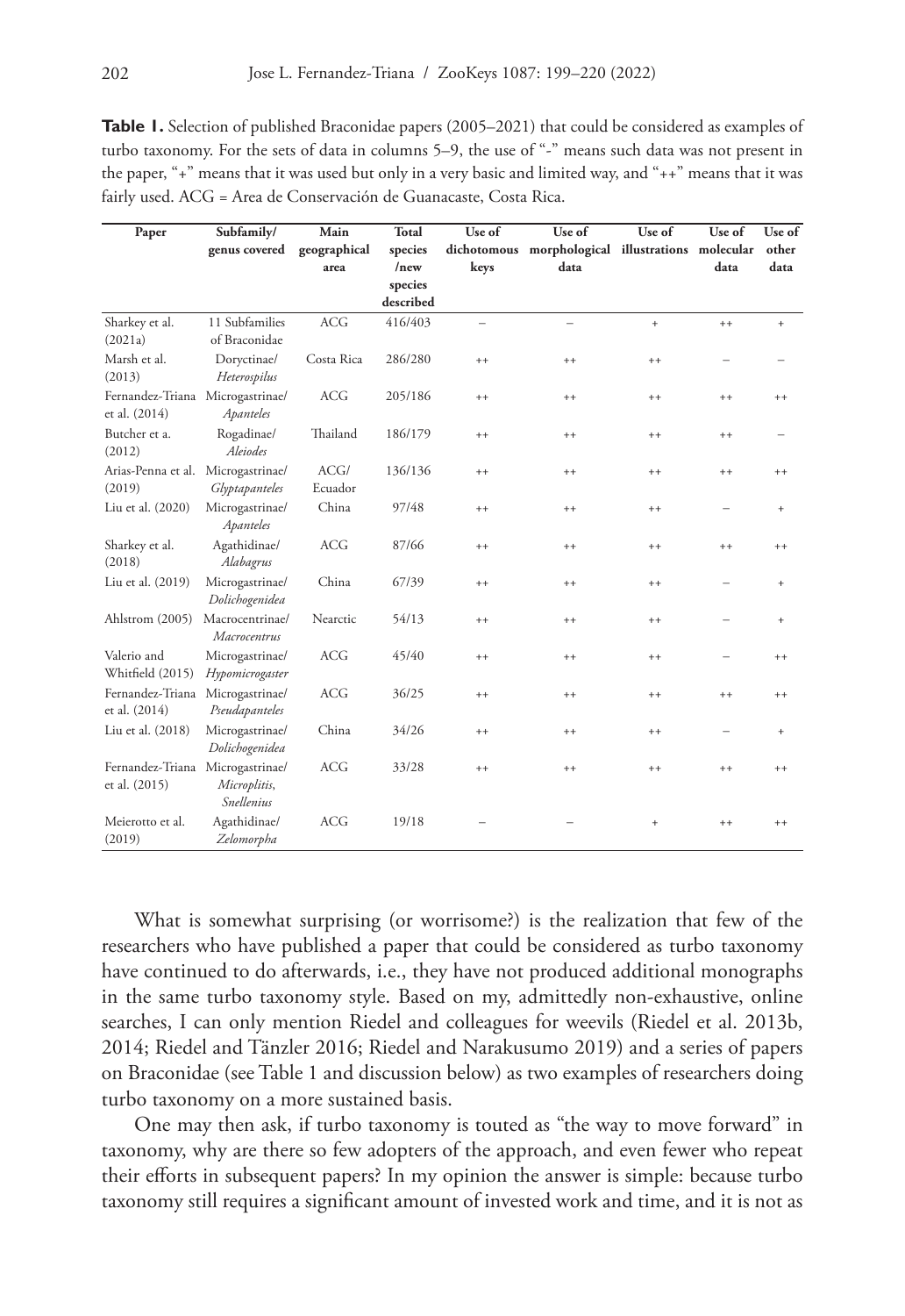easy and rapid as one might think or as it is purported to be in papers advocating for those revolutionary taxonomic approaches. A simple search of author names reveals that most of the published turbo taxonomy papers have been done primarily by graduate students (M.Sc. and Ph.D.) or postdoctoral fellows. They represent some of the more enthusiastic, hard-working, and "overperformer" researchers in the taxasphere, a great combination of youth, energy, and a desire/need to advance their careers. They certainly put in the effort needed to accomplish their turbo taxonomy feats, and they deserve all the praise for that. But could those papers become the "new normal" for taxonomy? I would argue that it is unrealistic to expect that turbo taxonomy papers can be produced effortlessly and quickly, much less in a sustained way, at least those closer to "traditional taxonomy" in the sense of providing keys and morphological descriptions.

I believe that Meierotto et al. (2019), Sharkey et al. (2021a), and others before them (see Introduction for non-Braconidae examples) are probably correct in their claim that a shift of paradigms is possible and needed to increase the speed of taxonomic results. I also agree that DNA-based species recognition should be one of the major driving forces to speed up the cataloguing of biodiversity. Where I disagree with such authors is in the way to implement turbo taxonomy because I believe that this can and should include components other than DNA that increase the "use value" of the paper while not taking much extra time or resources.

### **Comparing the works of Meierotto and Sharkey with other Braconidae papers of similar size**

First let us look at what has been accomplished with turbo taxonomy relative to Braconidae during the past 15 years or so (2005–present). Table 1 presents basic data on some papers, divided in two somewhat arbitrary categories. The first five rows include papers with the largest numbers of treated species (approximately 100–400 species each), to serve as a direct comparison with Sharkey et al. (2021a) which is, by far, the largest paper discussed here. Included are all the large monographs in Braconidae I am aware of that could be considered as examples of turbo taxonomy. The remaining rows contain a sample of papers with fewer treated species overall (approximately 30–80 each), which are comparable in size species-wise with Meierotto et al. (2019). There are certainly more examples of revisions of Braconidae in this second category than those I have listed.

Four of the large papers provide identification keys, "traditional" (i.e., morphology-based) species descriptions (as opposed to only DNA-based ones), and multiple illustrations of all or most species. The only exception to this is the paper of Sharkey et al. (2021a), which does not provide keys or traditional descriptions and includes only a single image per species (usually a lateral habitus). Molecular data to recognize, differentiate, and/or describe species was used in all papers except Marsh et al. (2013) and Liu et al. (2020). Other data, mostly biological information, usually host data but also number and shape of wasp cocoons, host plant, microhabitat, etc., were less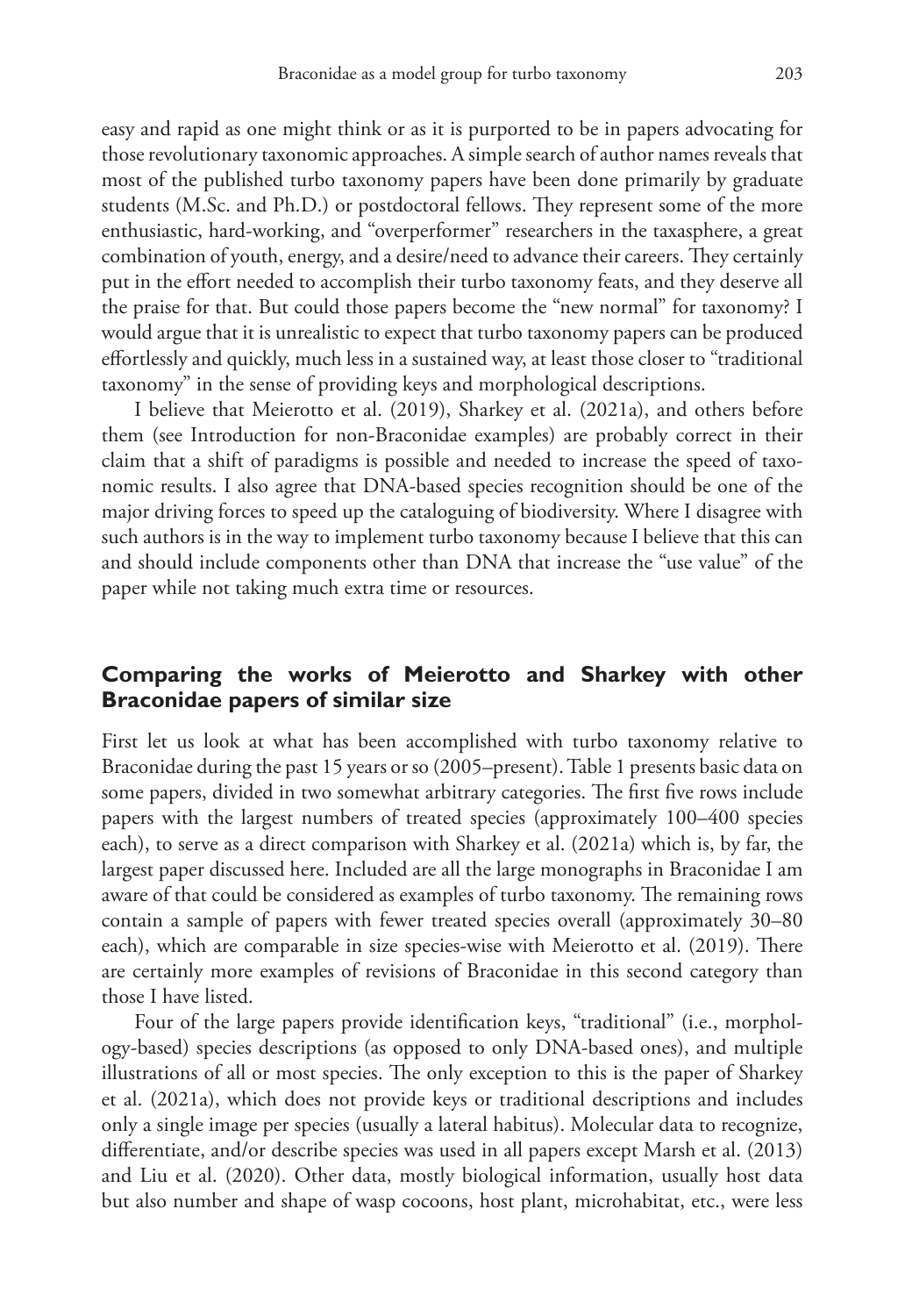prevalent, and mostly restricted to those papers treating the Area de Conservación de Guanacaste, Costa Rica (ACG) fauna because of the wealth of biological and ecological information available for Braconidae and other taxa obtained in that area (e.g., Janzen and Hallwachs 2011, 2016, 2020; see also [http://janzen.sas.upenn.edu/caterpillars/](http://janzen.sas.upenn.edu/caterpillars/database.lasso) [database.lasso\)](http://janzen.sas.upenn.edu/caterpillars/database.lasso).

The pattern among the shorter papers is mostly similar, with Meierotto et al. (2019) being the only one not to include differential keys or morphological descriptions. All the other papers are more complete from the perspective of morphology, and many also included molecular, biological, and ecological data although, again, the ACG papers were more comprehensive because the authors had access to more information.

An interesting comparison can be drawn between the Meierotto et al. (2019) and Sharkey et al. (2018) papers: both treat a single genus of Agathidinae (Braconidae) but the latter is much more comprehensive in its use of features/traits to recognize, identify, and describe the species.

The examples in Table 1 are comprehensive taxonomic revisions that treated dozens and sometimes even hundreds of species each; they included at least some basic morphological data, usually more. Indeed, if a taxon could claim the crown of turbo taxonomy, Braconidae would be a strong candidate. In just one subfamily, Microgastrinae, a total of 720 new species was described between 2014 and 2019 (Fernandez-Triana et al. 2020), the vast majority in papers that would qualify as turbo taxonomy.

There is no question that these papers could have been produced faster and easier if a minimalistic approach, such as those of Meierotto et al. (2019) and Sharkey et al. (2021a), had been adopted. How fast and how easy are, however, complicated questions to answer. And how "useful" those papers would be for potential users is an even more difficult one.

## **Speed, practicality, affordability, democratization of taxonomy, and Star Trek**

Sharkey et al. (2021a), and for that matter many other papers, my own included, that have treated the ACG fauna benefited immensely from the work previously done by Daniel Janzen, Winnie Halwachs, and their team (e.g., Janzen et al. 2009; Janzen and Hallwachs 2011, 2016, 2020). Thanks to herculean efforts (including their amazing parataxonomists and technicians, mostly in Costa Rica but also in USA and Canada), thousands of specimens have been collected, reared, labelled, and databased with recorded host data, and DNA has been extracted, with the available sequences and additional information readily accessible in the Barcode of Life Data System (BOLD). Some of that work is highly technical, and all of it took a lot of time and significant resources, including financial. All or most of that was done before the actual work of the taxonomists started, and in fact was of critical importance or else it would have taken much more time and considerably more resources to produce those taxonomic papers, whether traditional or turbo taxonomy.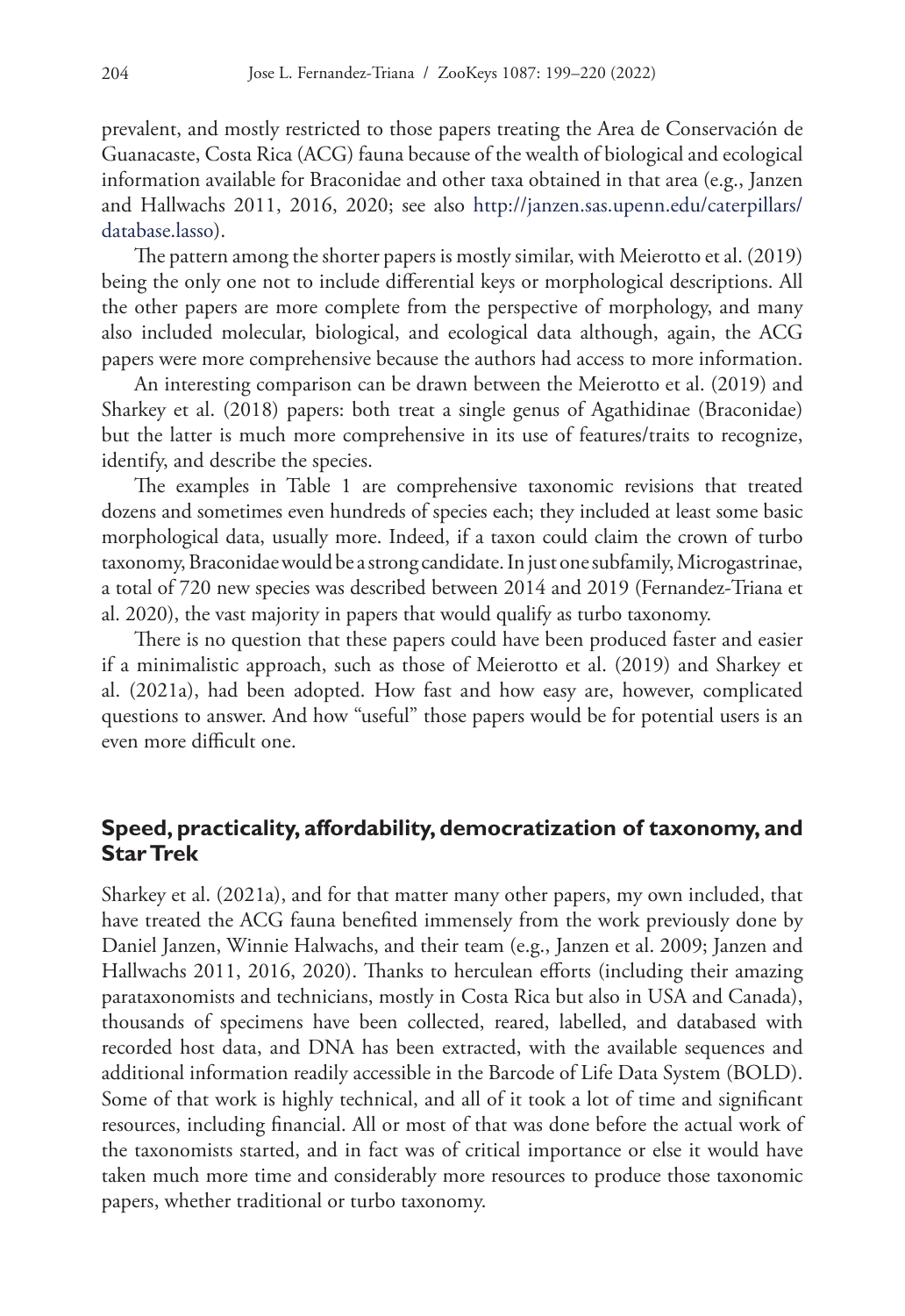Thus, when considering papers that claim to be "fast" because they only rely on DNA-based descriptions, one must also consider hidden but significant amounts of work done prior to the taxonomy study. If time, expertise, and resources needed to obtain all the previous information on which the taxonomy is based were accounted for, then those papers would suddenly appear less quick and easy to produce than as advertised, at least relative to ACG studies.

Beyond time and resources not being properly assessed in a paper employing only DNA-based descriptions, there is a bigger issue. And that is the fact that any user of such a paper must, by default, obtain DNA data for their own specimens before any meaningful comparison can be made with the species dealt with in that paper. Otherwise, it is not possible to conclude if a specimen at hand belongs to a previously "DNA-described" species or is new. Thus, "DNA-only description" papers force users to do "DNA-only identifications".

There is no problem with that, say some enthusiastic supporters of turbo taxonomy and DNA barcoding. It will actually democratize taxonomy because technical knowledge of a taxon, including the associated morphological jargon used to described it (e.g., number of setae on propodeum or sculpture on mesoscutum), would no longer be required. What used to be the domain of a relatively few taxonomists would become mostly unnecessary, because "soon" everyone would be able to use a device, à la Star Trek tricorder (<https://en.wikipedia.org/wiki/Tricorder>), to identify species. It would allow even school children to rapidly identify the caterpillar they found in their backyard or farmers in Central America to recognize which pest or parasitoid wasps are found in their crops. It all looks so nice and promising!

I fully agree that DNA barcoding democratizes taxonomy because indeed it reduces somehow the need for trained taxonomists to do routine identifications (e.g., Janzen et al. 2009; Janzen and Hallwachs 2001, 2016). But, while I have no doubts that technology ultimately will be developed to allow fast, easy, and cheap devices to obtain and analyse DNA, and access the comprehensive DNA databases that are necessary to determine whether a specimen at hand represents a described species, that scenario is not yet here (but see Srivathsan et al. 2021 for some new developments that could become viable alternatives in the near future). We are still far from being able to download a "Taxonomy for Dummies" app.

Meanwhile, what we have is the fact that DNA-based taxonomy is not accessible or affordable to everyone (see further analyses and/or other perspectives in Pinheiro et al. 2019; Dupérré 2020; Ahrens et al. 2021; Meier et al. 2021; Srivathsan et al. 2021). At present, it is not possible to obtain a DNA barcode from a single specimen unless the individual has access to a molecular lab, whether this is their own or "one for hire". As an example of the latter, one of the most commonly used such labs is the Canadian Center for DNA Barcoding (formerly the Biodiversity Institute of Ontario), which charges \$1,250 Canadian dollars for a single plate of 95 specimens [\(http://ccdb.ca/](http://ccdb.ca/pricing/) [pricing/](http://ccdb.ca/pricing/)). However, in addition to that cost, single images of every submitted specimen and an Excel file with some basic information are also required when samples are submitted, which will take additional time and money; factors also to consider are the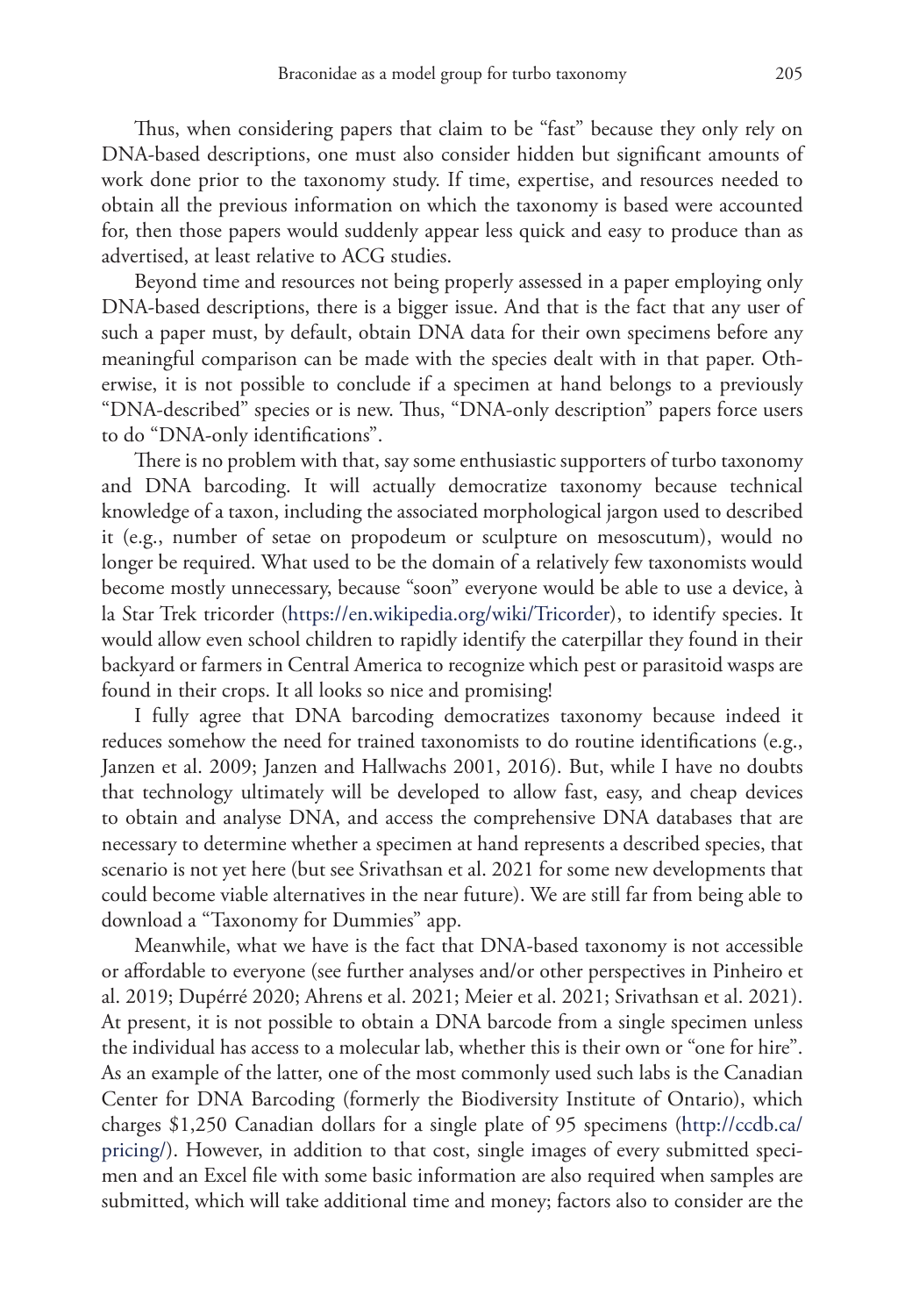shipping costs and dealing with national/international laws regulating access, sharing, and exportation of genetic resources.

Never mind the school children or farmers, arguably most world researchers cannot afford the current costs and associated logistic challenges mentioned above to obtain DNA-based identifications for every specimen they may need or want to identify (e.g., Srivathsan et al. 2021). If the route of having to obtain DNA barcodes (or any other molecular marker) to identify species becomes the only route to a scientific name, then this could make taxonomy even less accessible and democratic than using "traditional" techniques such as microscopes and dichotomous keys. At present is certainly valid to argue that the cost of traditional, morphology-based taxonomy is largely a "front end" cost mainly borne by the taxonomist, whereas DNA-only taxonomy necessitates high and significant "back end" user costs.

In addition to cost and who pays this, there is also the problem of the almost two million species described in the pre-molecular era, many with no DNA associated. Those species cannot simply be ignored, as it has been claimed to be the case in the Meierotto et al. (2019) paper. Zamani et al. (2020) thoroughly discussed that problem, although Sharkey et al. (2021a, b) gave some counter replies.

In the end, it comes down to the practicality and benefits/damages that minimalistic (extreme?) taxonomic approaches, such as those relying only on DNA barcodes for species description and recognition, bring. Do future revisions to be produced really need to ignore morphology and previously described species to instead rely entirely or almost exclusively on DNA barcodes, with the "justification" of describing species faster because of the biodiversity crisis? Or is it possible to build upon the works of Meierotto et al. (2019), Sharkey et al. (2021a), and others to try finding a middleof-the-road approach, where speed and practicality are attained while significantly minimizing efforts and cost?

## **A "cookbook recipe" for turbo taxonomy, including estimated times needed for each task**

What I propose below is a workflow and guidelines for preparing turbo taxonomy papers, including estimated times for each task. The main motivation is to provide an alternative to Meierotto et al. (2019) and Sharkey et al. (2021a) but with the addition of some features that I hope would increase the applicability of the work (from a user perspective) while still maintaining a relatively fast pace. I have based this proposal on my personal experience preparing Braconidae turbo taxonomy papers, but it could be adapted for other taxa, i.e., used like a "cookbook recipe" that can be modified and changed as needed or desired.

I do not pretend to reinvent the wheel, e.g., see Reidel et al. (2013), Hartop and Brown (2014), Srivathsan et al. (2019) for earlier turbo taxonomy proposals and even nicer workflow diagrams (although my proposal includes more detailed analyses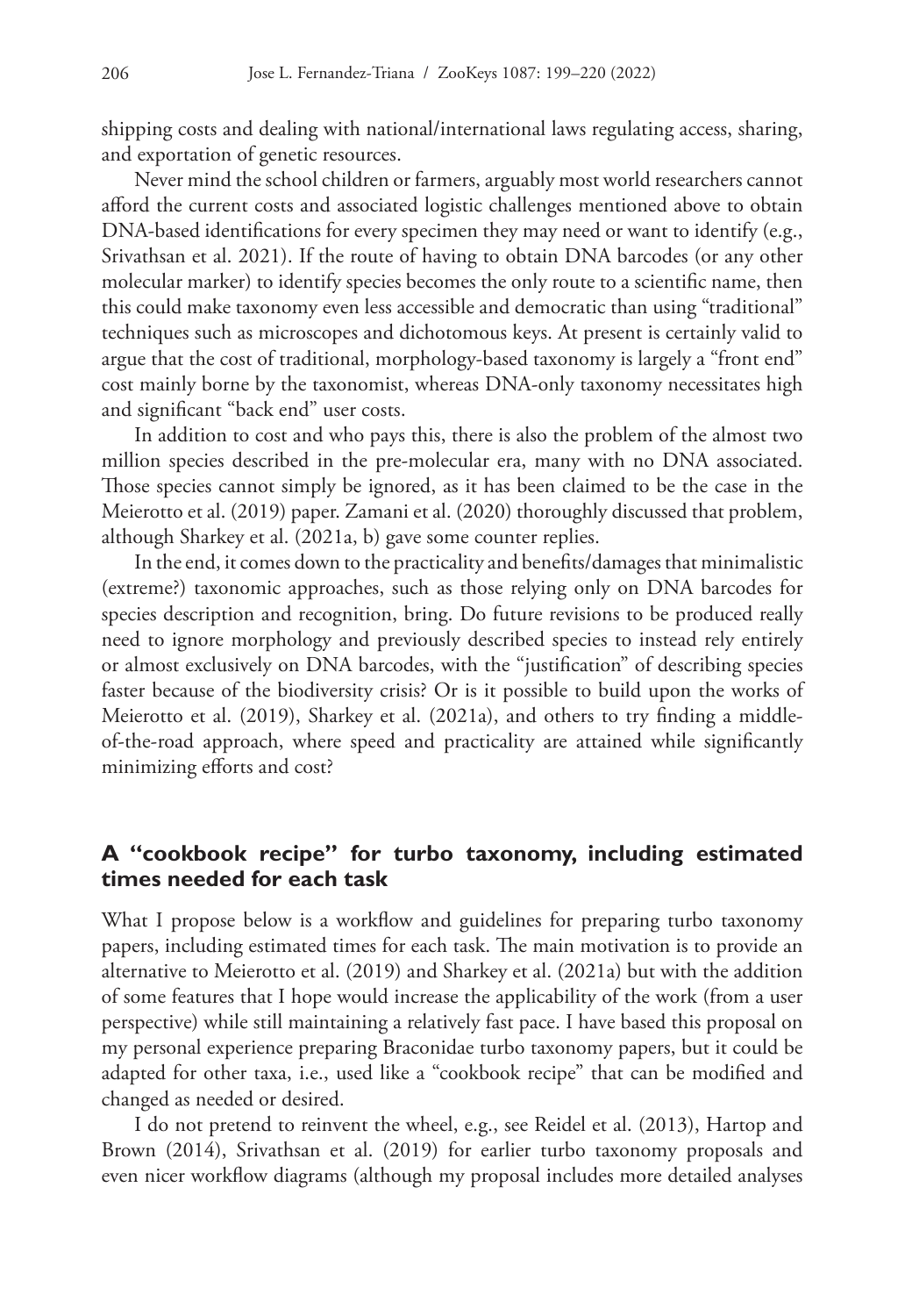of time involved with each task and consideration of other factors). I also strongly recommend checking the new guidelines for species descriptions posted by ZooKeys: <https://zookeys.pensoft.net/about#TaxonomicTreatments>), which in some ways intersects what I write below. And it may also be fruitful to check the many exchanged messages in the email list for biological systematics Taxacom [\(http://mailman.nhm.](http://mailman.nhm.ku.edu/cgi-bin/mailman/listinfo/taxacom) [ku.edu/cgi-bin/mailman/listinfo/taxacom](http://mailman.nhm.ku.edu/cgi-bin/mailman/listinfo/taxacom)), where the Meierotto and Sharkey papers were vigorously discussed in 2019 and 2021 (while I have refrained from commenting on Taxacom about Sharkey et al. (2021a), in 2019 I did share my opinion about Meierotto et al. (2019), and some of the ideas presented here are based on what I wrote to that list at that time).

#### a) When is it most efficient to use turbo taxonomy approaches?

– The taxon being studied is hyperdiverse, i.e., species-rich, and mostly poorly known, i.e., most species are still undescribed so there are relatively few names not previously associated with DNA data and type material to be considered.

– DNA barcodes are already available for many/most of the species, unless the research project has sufficient resources (time and money) to accomplish this step.

– Databasing of many/most specimens is already available, unless the research project has sufficient resource (time and money) to accomplish this step.

Imaging equipment is available capable of generating many images in a short period of time and with automated or semi-automated capabilities of stacking images to produce publication-quality images.

– Other sources of data (biological, ecological, etc.) are available for many/ most specimens that provide evidence of species status supplemental to DNA/ morphology evidence.

– A 'minimum' set of morphological traits to assess specimens is already available, i.e., features have been discussed or proposed in previous studies of the taxon or related taxa by specialist(s) in the taxon in order to provide supplementary evidence of species status and which is necessary for more "traditional" taxonomic approaches. Alternatively, the paper to be produced presents such a set of minimum morphological traits.

#### b) Species treatment

– New species will be treated, diagnosed, and described using a combination of basic morphology (basic key and brief diagnostic description), molecular data when available (e.g., DNA barcodes), ecological/ethological data when available, distribution data, and complete details of the primary type(s) and basic details of all other specimens.

– Previously described species will be incorporated into the paper even if in an incomplete manner due to lack of molecular or other data.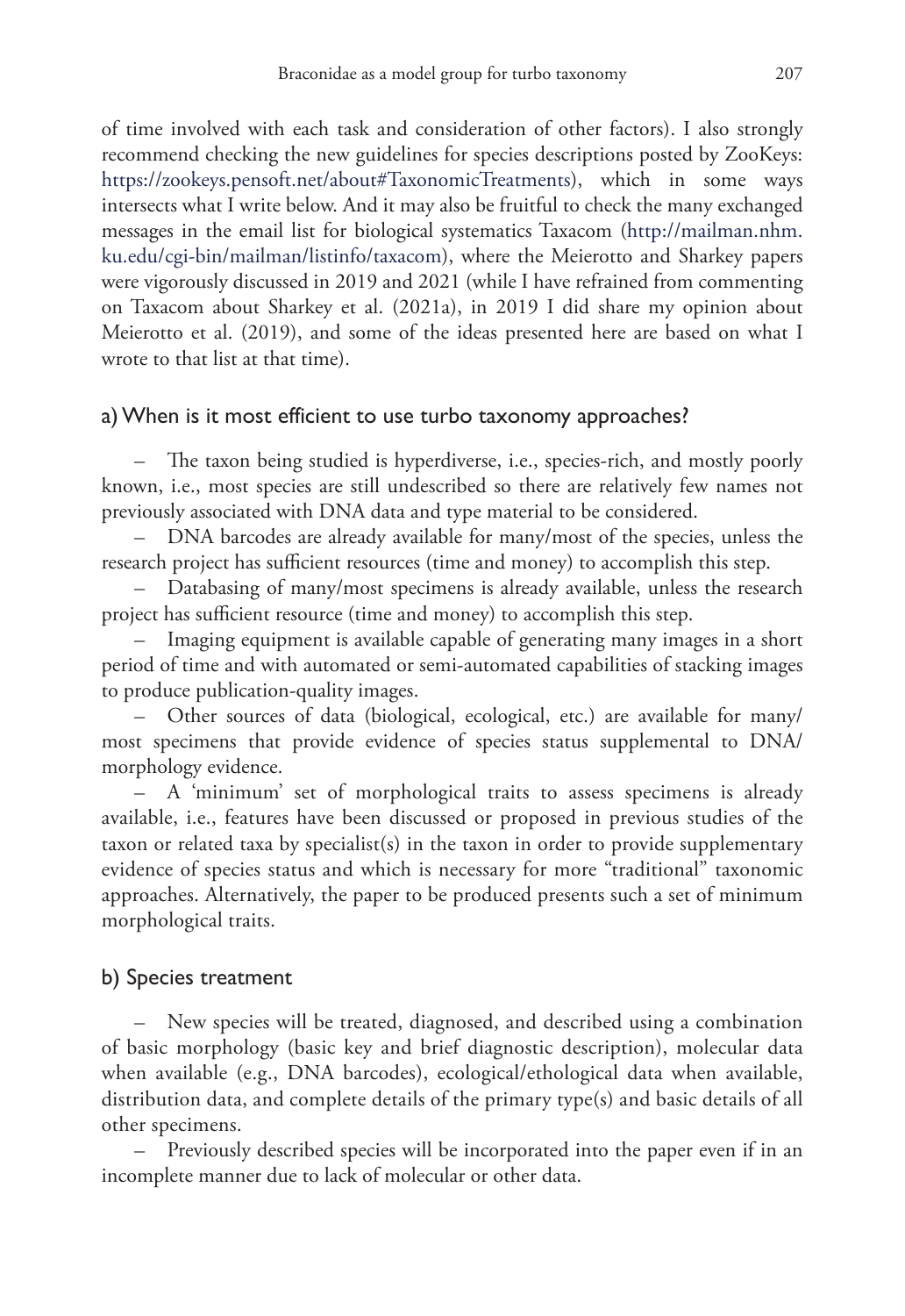#### c) Use of morphological data

Simplified key(s) and diagnostic descriptions, with a minimum set of morphological traits, will be prepared. The morphological traits, ideally chosen by a specialist in the taxon, need not be numerous but ideally should be easily and quickly assessed and scored (i.e., not requiring dissections, slide preparation, or other labour-intensive techniques). It is understood that DNA evidence likely is being used in most turbo taxonomy studies because of a perceived lack of differential morphological features for the group, and that morphology will not necessarily suffice to tell every species apart. However, morphology should at least be able to place most (ideally all) species within some sort of smaller group of species. A "species group", as here considered, is based on some simple, diagnosable trait(s), e.g., "all species with legs brown or black versus all species with legs yellow" and does not necessarily have to be monophyletic.

The morphology component of the taxonomic revision should serve as the minimum piece of information to allow someone with a basic knowledge of the taxonomic group and simple equipment such as a microscope to recognize a species or species group if no other source of information, such as DNA, is available. [This statement may not be applicable in some groups, such as nematodes, fungi, etc. The present paper was mostly written thinking of insects, and it is mainly directed to groups where morphology has some role in recognizing species or groups.]

Although diagnostic descriptions should be as short as possible based on easily observable features, each species should be illustrated as fully as possible with images showing body areas from different angles in order to document the features important for differentiating species in the group (e.g., coloration, sculpture, etc.) and those features that are otherwise not described. Ideally, illustrations should be based on the holotype or specimens compared with the holotype; if a species is thought to be variable morphologically, then specimens showing the perceived range in variation should also be photographed.

In species complexes with very similar or cryptic morphology, additional effort does not necessarily need to be spent trying to separate them based on detailed study of morphology or morphometrics, but instead other non-morphological criteria (see below), if known, could be used to help distinguish the species.

The estimated time needed for the morphological work is 5 hours per species. This includes scoring and writing the species description based on minimum morphological traits, and also includes studying intraspecific variation and making a few measurements of relevant structures. All of these steps should take, on average, less than one hour per species, the exception being species with many available specimens and/or significant morphological variation. To account for extremes, an estimate of two hours of work per species is considered here. Photographing a species (4–8 shots of a specimen, to capture different angles) can be done in one hour depending on the number of specimens per species imaged, and the photographic equipment and montaging software used. Preparing a plate of images can be done in less than one hour. Estimating the time to prepare a simplified key is very difficult, and here a conservative estimate of one hour per species in the key is proposed. [Obviously, the calculations for this point do not include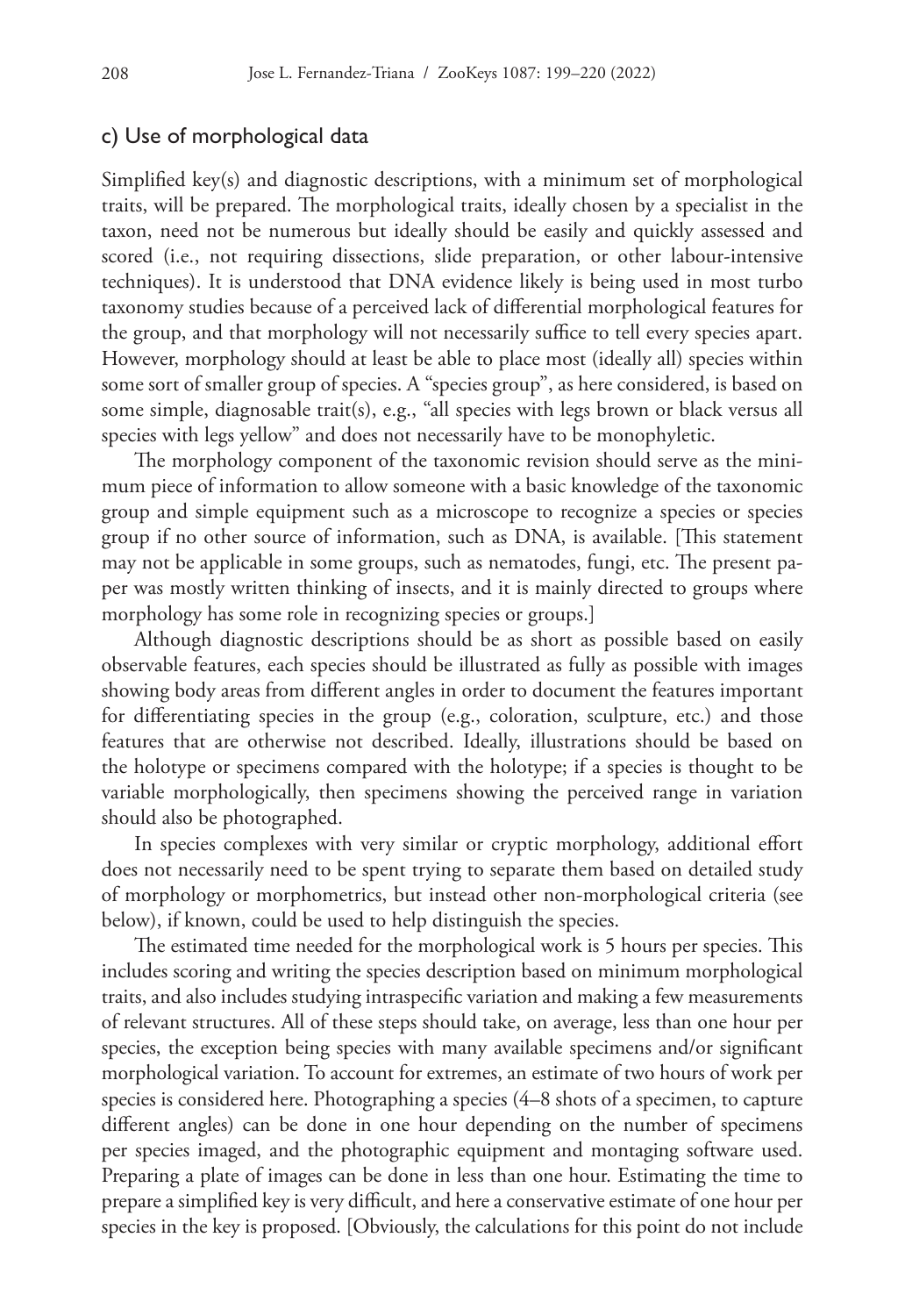the years of taxonomic experience that are required to be able to describe a species in 5 hours. This is indeed another "hidden prior work" and time to factor in. However, it would not only apply similarly to both turbo taxonomy and any other taxonomic approaches but also it would be very difficult, if not impossible, to calculate; thus, that factor is not included here. One simple observation from that problem would be that we still need to have more trained taxonomists to do the work of describing new species!].

#### d) Use of molecular data

DNA barcoding and/or any other molecular marker will be a very important criterion to recognize and diagnose species, and for morphologically cryptic or very similar species, it may be the primary criterion. Species will be characterized as much as possible by their corresponding Barcode Index Number (BIN) (for a definition of BIN see Ratnasingham and Hebert 2013). If a unique BIN does not "work", i.e., in cases where there is more than one BIN per species or several species share the same BIN, a discussion explaining the rationale to characterize the species molecularly will be necessary.

Where a species is primarily defined and identified by DNA barcodes because, e.g., basic morphology is insufficient or inconclusive, such "DNA-only species" must include sequences from at least two different specimens (to exclude potential definition of a species based on a single sequence, which could be a lab contamination, a chimera, or any other error). Where a species is defined by a combination of traits (morphological, biological, etc.), a less stringent molecular criterion is acceptable, and a single DNA barcode can be sufficient.

The estimated time needed for the molecular tasks is 5 hours per species. Sampling tissue for DNA barcoding from dry, pinned specimens is straightforward and takes less than 10 minutes per specimen. However, the associate requirements for preparing a 96-well plate and submitting it to the lab for processing may require many other tasks, e.g., taking one image per specimen and providing some details of the specimen for the BOLD database (in the case where specimen tissue is sequenced by the Canadian Center for DNA barcoding). A conservative estimate of 30 minutes per specimen is proposed. Because, as discussed above, it is usually necessary to have DNA barcodes of more than one specimen per species, the estimated here includes 3 hours per species. This estimate will vary significantly if specimens are prepared in batches smaller or larger than one 96-wells plate (which accommodates 95 specimens). Basic analysis of DNA barcodes (Neighbour-Joining trees as generated in BOLD) can be done quickly, but more complex and comprehensive analyses will take longer; a conservative estimate of 2 hours per species is proposed here.

#### e) Use of ecological/ethological data

Any extra information that contributes to recognizing or identifying a species based on ecological or ethological traits should be used as additional evidence supporting species delimitation, but not as the single source to describe a species. Examples in Braconidae include host data, parasitoid ecology, wasp seasonality, etc.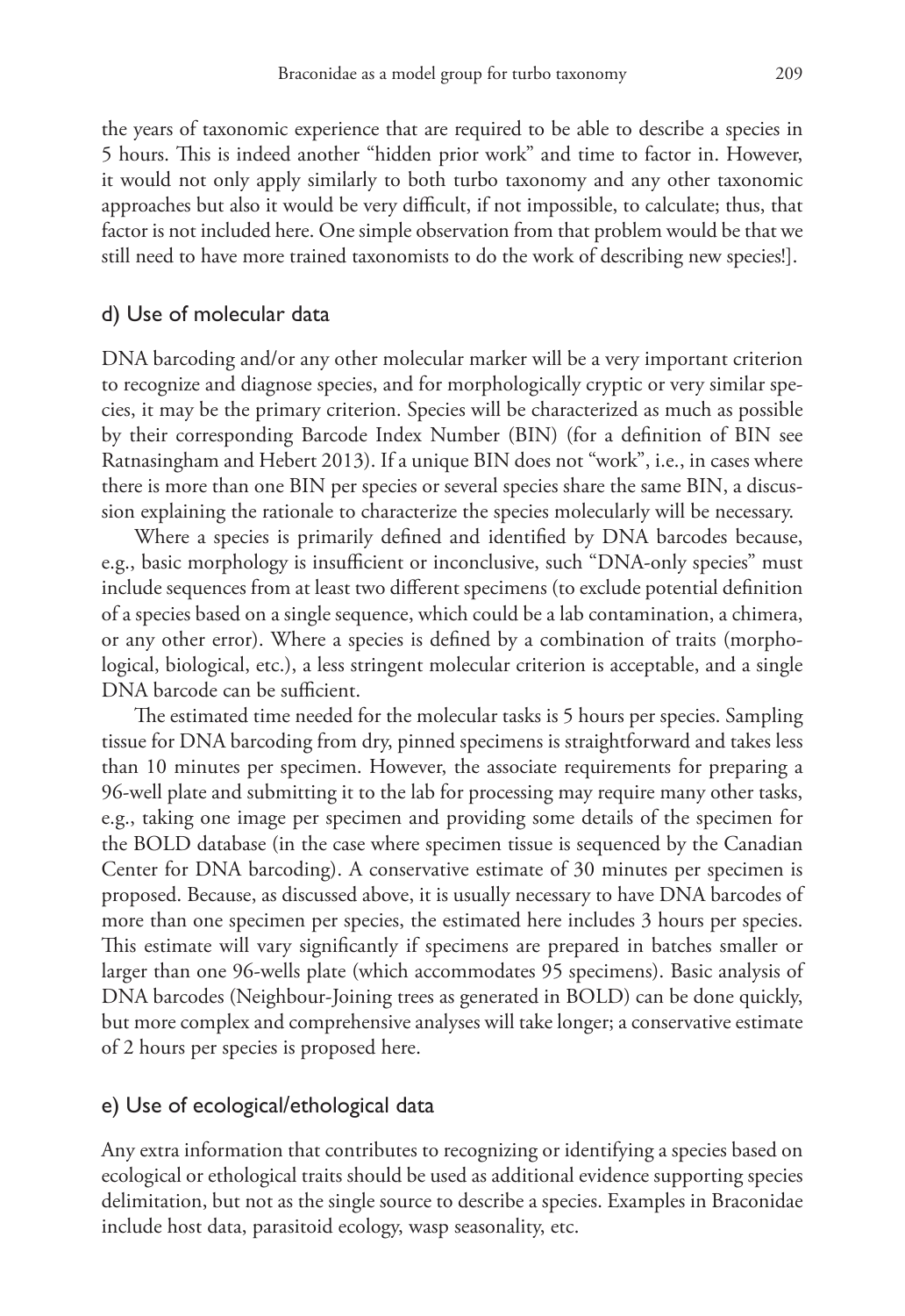The estimated time needed for the ecological/ethological tasks is 1 hour per species, though this greatly depends on the available information for each taxon; it could be significantly less or even zero. This and the following are probably the least accurate time estimates of the list.

#### f) Use of distribution data

The minimum standard should be broad geographical distribution, i.e., biogeographical region, country, although detailed locality data is preferable. Information on habitat, e.g., collected in a rainforest or finer details, e.g., collected on understory of forest, on leaves of plant X, should also be provided when available. Distribution data can be used as supplementary evidence supporting a species delimitation and/or recognition, but not as the single source to describe a species.

The estimated time needed for the distribution data task is 1 hour per species, depending on the number of specimens to be data-mined and their geographic breadth, i.e., the amount of data available, and how much of that information is already databased.

#### g) Dealing with primary type(s) and other specimens

Details of the name-bearing specimens (primary types) should be provided that minimally meet International Code of Zoological Nomenclature (ICZN) publication requirements, such as type depository, but also including the specimen's unique identifier, specimen sex, country and other information on type specimen label(s) (photographs of such labels can be included), and any other detail (e.g., "specimen in good condition" or "missing a leg") that facilitates the unambiguous recognition of the name-bearing type(s). The ZooKeys guidelines mentioned above are a great standard to follow.

For paratypes and other non-type specimens, considerably abbreviated data can be included. For example, just mentioning the unique identifiers for each specimen instead of detailing all the data for every specimen data is sufficient, as long as the unique identifiers are linked to a publicly available database or dataset where more detailed information is available.

The estimated time needed for dealing with specimen details is 1 hour per species, depending on the number of specimens and prior databasing. If most specimens are already databased, as is becoming more the norm in many collections, then the time may be less than 10 minutes for every primary type and another 10 minutes to record the unique identifiers of all other specimens.

#### h) Treating previously described species

Previously described species should not be ignored, i.e., all species treated in a new paper should not, by default, be considered as new species if there are prior available names. Instead, effort should be made to incorporate the previously described species including a reasonable effort to locate and study their types and/or authenticated mate-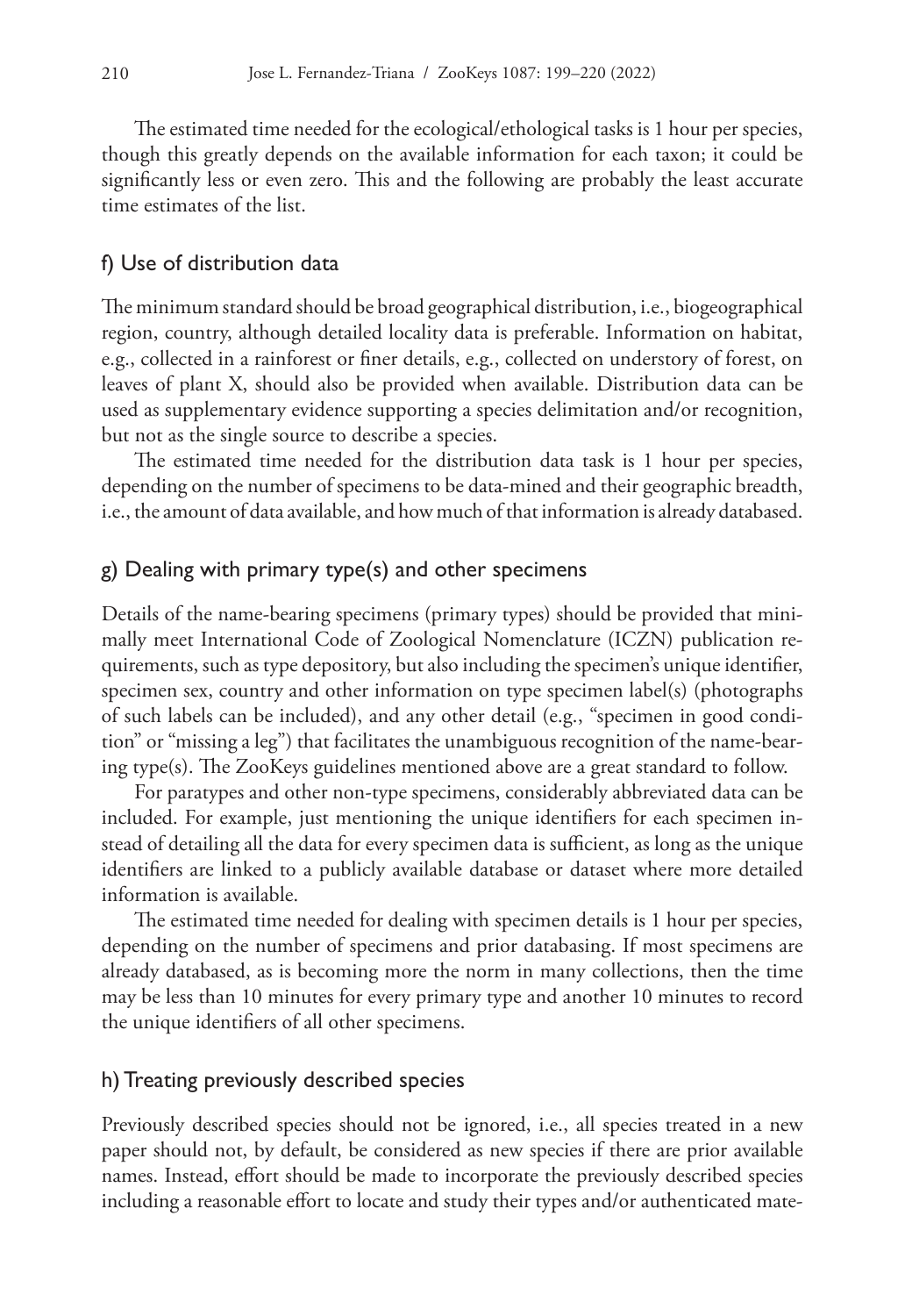rial. Admittedly, there will be instances when this is not possible and the only data available is just a prior, possibly uninformative, and very short description. However, even if only incomplete information is available for previously described species this should be discussed in the paper as far as possible. Two hypothetical examples are discussed below.

The most extreme example would be that of a previously described species known only from the missing holotype, already lost, and a useless original description a few words long. Such a species should still be dealt with in a manner like this: "Species A cannot be run though our key because it is impossible to assess morphological traits X, Y, and Z used in the key and the only known specimen is lost. Thus, it is not possible to determine whether the name applies to one of the new species described here, but for practical purposes we assume that is not the case." Statements like that would make clear to the user/reader that such names cannot be presently assigned, and may never be, while still allowing progress in describing any new species.

Most cases will be less extreme than the above, with most previously described species being able to be placed within some context of the taxonomic revision, i.e., compared with the new species being described. Included should be at least some sort of basic statement such as: "Species B can only be run to couplet 3 of our key, as characters X and Y (from our key) cannot be assessed for that species, and therefore the name could potentially apply to species C, D, or E (new species being described in our paper), but for practical purposes we assume it is none of them". Again, this method reduces the potential number of names that could (eventually) be found to be synonyms (as at least the species keyed out through the first two couplets would not), while still enabling the new, better characterized species to be recognized.

In these two hypothetical cases, the previously described species are not ignored, even if their status can never be properly assessed. Thus, the new taxonomic revision would bring together all available information, including presenting the shortcomings and gaps in our current knowledge of some species.

The estimated time needed for dealing with previously described species is, conservatively, 2 hours per species, though it will depend on all factors discussed above.

#### i) Overall estimate time to deal with one species

The sum of all the time estimates above renders a total of 15 hours per species. That is roughly two days of work per species, or 2.5 species per week. Rounding down to 2 species per week and 50 weeks per year, one arrives at an estimate of 100 new species described in one full-time year of work by a turbo taxonomy practitioner.

However, how accurate is this estimate? Are there examples of this in the real world, or is the above just a theoretical, futile exercise?

It is difficult to get actual data from previous turbo taxonomy papers as to the time it took to complete the work because this is rarely (or never) stated by the author(s). But some information is available and other can be guessed.

I have no exact knowledge of how much time it took Sharkey et al. (2021a) to prepare their paper, but from correspondence with some of the coauthors I know that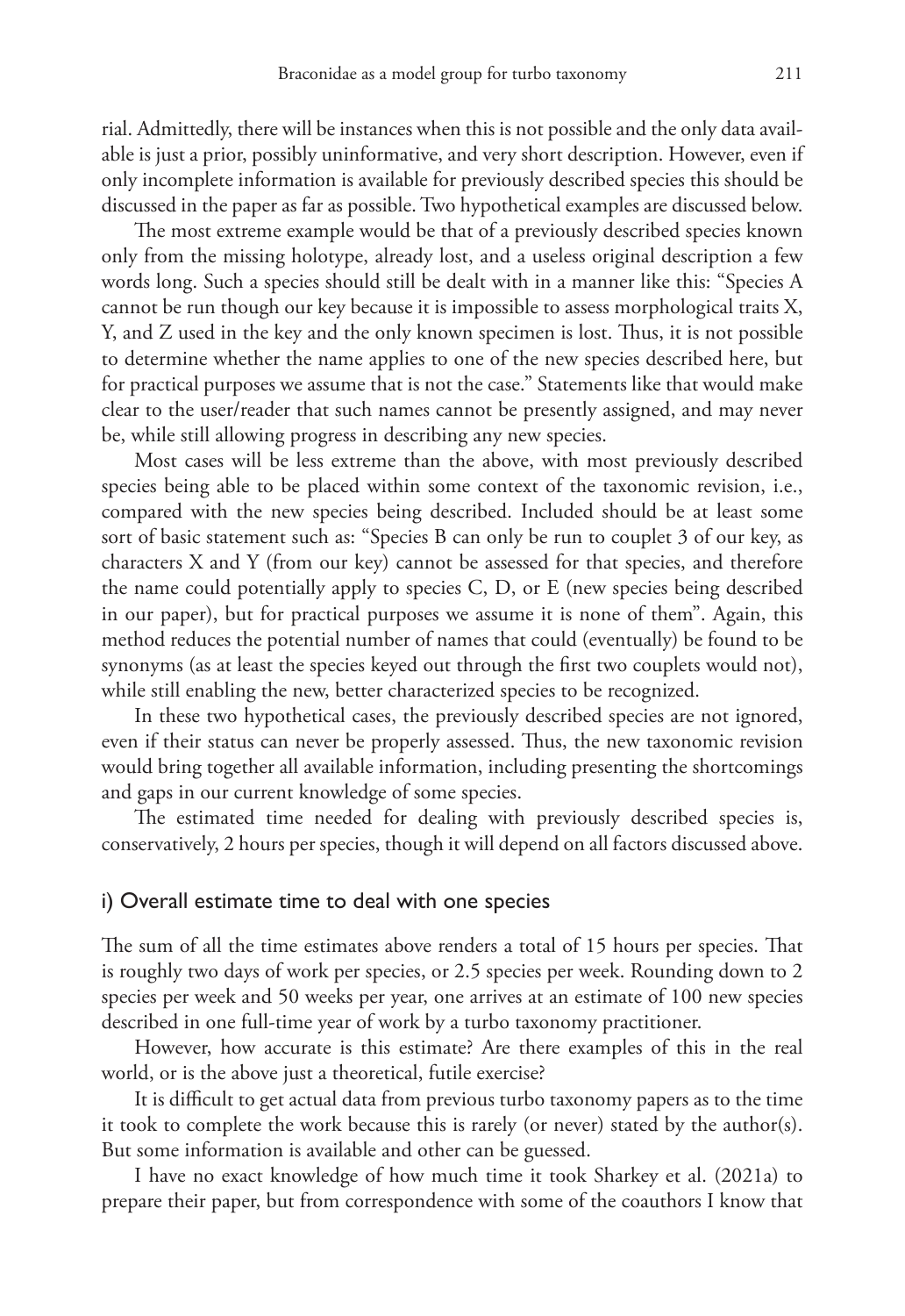it took at least two years. Assuming that was the case (and not longer), it would mean a rate of 200 new species per year, an impressive number. But one needs to factor in how much time was spent by the other three coauthors of that paper who are braconid taxonomists, in addition to the primary author. As such, I suspect that the actual number is below 200 species described per year.

Many of the other larger papers listed in Table 1 represent the work of a Ph.D. thesis or postdoctoral research, each of which probably included at least 3 years of work with the specimens. Based on the total number of species for those revisions, that would give values between 40 and 100 species per year per paper.

Fortunately, I can provide a more accurate estimate for my own work revising *Apanteles* (Braconidae) in Mesoamerica (Fernandez-Triana et al. 2014), which took two years to complete. The revision treated 205 species and at the time I was working full time on the project. Consequently, the pace was approximately 100 species per year. But, very importantly, I benefited greatly from previous work accomplished by Dan Janzen and Winnie Hallwachs in ACG, and some preliminary sorting of species by James Whitfield (University of Illinois at Urbana-Champaign) and his students before I started – all those contributors were rightfully included as coauthors. Thus, the pace to produce that paper is not as fast as it would first appear, and it underscores the difficulties in calculating the actual amount of time it takes to produce comprehensive taxonomic revisions. If anything, I cannot take much credit for the results of that paper (more criticism of my own work below).

Another factor to consider is that a rate of 100 species/year can only be accomplished if treating species "in bulk", i.e., if the purported review would include many new species. But not all taxonomic groups to be studied have hundreds of undescribed species and a taxonomic revision of "just" a dozen species would not be as time efficient. Furthermore, most people cannot spend 100% of their time doing taxonomic revisions. Even Ph.D. students have other things to do than just taxonomic revisions! Thus, a rate of 100 species/year is, in my opinion, a very high and somewhat unfair standard to expect, much less to meet on a consistent, year to year, basis; at least with current technology.

However, regardless of the actual time used for any taxonomic revision, efficiencies can be realized, such as including brief descriptions instead of traditional, longer, and more comprehensive ones, as proposed above. Going back to the real-world example of my own *Apanteles* paper, for that work I measured and scored 49 morphological characters (altogether more than 15,000 measurements). Many of those characters ultimately proved to be uninformative to distinguish species, being repetitive, too variable, or too subjective or complex to assess. In retrospect, the keys were also unnecessarily long, and some species almost impossible to tell apart based on the keys only (Eduardo Shimbori, pers. comm.). Looking back, eight years after I completed that paper in 2013, I see many inefficiencies in my work, and much superfluous data that could have been eliminated. Had I chosen a lower number of morphological characters and simplified the keys, it could have been completed quicker, without diminishing the final quality of the work. Had I assumed an approach similar to my proposed "cookbook recipe" above, the species would have been mostly recognized by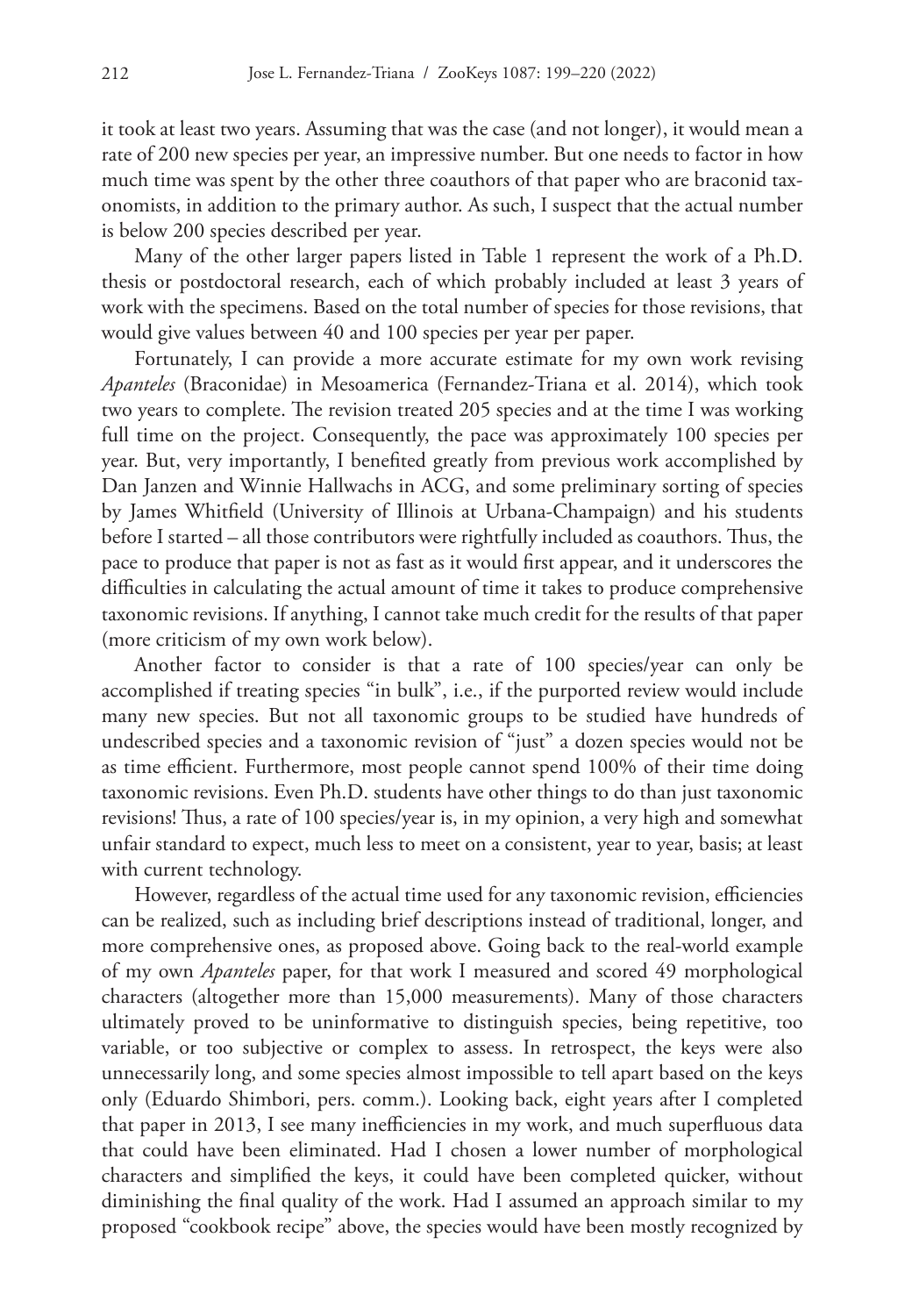DNA and host data, and the keys would have been constructed to serve a more basic and limited function than what I had intended, while still retaining some utility to recognize basic species-groups. Of course, one could argue that the potential value of any character cannot be comprehended until it has been analyzed. One cannot know that there are "x" number of useful characters, and what they are, prior to studying them. This is what research is all about. Perhaps the "useless" time spent on some measurements is actually an example of what is necessary and a part of all taxonomic revisions, unless morphological features are completely ignored.

One example of how work can be reduced and made faster but still retain value is the case of the *Apanteles leucostigmus* species group, which comprises 39 species and is, by far, the largest and most difficult group of *Apanteles* to recognize and separate species in Mesoamerica. The key from Fernandez-Triana et al. (2014) for that group (reproduced here in Fig. 1) starts by dealing with a species that cannot be keyed out due to lack of data, with only one specimen known, and is an actual example on how to deal with historical species where information is not available. The remaining 38 species are keyed out using some characters difficult to assess and at some points the differences between halves of the same couplet are very subtle (the paper also included 4–8 images each of the adult wasps for every species). This key may look good on paper, but in practice it is very difficult and prone to error. Indeed, morphology does not work well for this group, which is suspected to include several morphologically cryptic species. Instead, I could have prepared a much simpler key that only used a few characters that are relatively easy to assess. Obviously, some species would end in the same point of the key, and thus could only be reliably identified by molecular and biological data. Such a "new" key

| Body length 2.3-2.6 mm (rarely 2.1-2.2 mm); fore wing length at least 2.5<br>25/231<br>width at posterior margin<br>Fernández-Triana, sp. n.<br>Aparteles phonousable?<br>mm; metafemur length 2.7-3.0 x its width [Host species: Bunpalotis<br>Key to species of the <i>leucostiemus</i> group<br>Maximum width of T1 (at about 0.7-0.8 x its length) less than 1.6 x its<br>Fernández-Triana, sp. n.<br>mandrature<br>width at posterior mansing<br>Body length 2.1-2.2 mm); fore wing length 2.3-2.4 mm; metafomur length Apanteles johanvorpasi<br>12<br>The species Apanteles afbinervis, included in this group because of its morphology, is only known from the 12/111<br>3.2-3.3 x its width Direct species: Telemindes fided.<br>Fernández-Triana, sp. n. (N =3)<br>Maximum width of T1 (at about 0.7-0.8 x its length) usually at most 1.2 x<br>Apanteles perproblemebl<br>Metatibia almost entirely yellow, at most with posterior 0.1 brown or just<br>26(2)<br>Fernández-Triana, sp. n.<br>its width at posterior margin: T1 appearing almost parallel-sided<br>male holotype, and our key is only to females. There are no hosts or molecular data available for the<br>with slightly darker spot which is almost same color than rest of metatibia<br>Maximum width of T1 at least 1.3 x its width at posterior margin: T1 clearly<br>holotype, collected in "Mexico" in 1904. It is therefore impossible to key this species by any of the character<br>Metatibia with posterior 0.3-0.4 dark brown, clearly darker than rest of<br>appearing to widen from base to 0.7-0.8 x its length, then narrowing<br>metarible<br>$\mathbf{B}$<br>systems used here.<br>towards posterior margin of mediotergite<br>13 <sup>°</sup><br>Ovipositor sheaths averaging 0.44 mm (range 0.40-0.46 mm), their length<br>271261<br>Anantalas marinchessering<br>13(12)<br>Ovipositor sheaths about 0.44 mm, metalemur 0.47 mm, metatibia 0.59<br>0.6-0.7 x metatibia length and 0.7-0.8 x metalemur length<br>Fernández-Triana, sp. n.<br>mm, and maximum width of T1 0.18 mm, much shorter than below; body Apanteles ricerdecelerol<br>Ovipositor sheaths usually over 0.50 mm (if rarely 0.45 mm in length, then<br>Metatibia entirely or mostly (>0.7) dark brown to black, with yellow to<br>length 1.9-2.0 mm and fore wing 2.1-2.2 mm<br>Fernández-Triana, sp. n.<br>species average over 0.48 mm), ovipositor sheaths 0.8 x metatibia length<br>white usually restricted to anterior 0.2 at most (rarely with pale area<br>Ovipositor sheaths 0.49-0.59 mm, metafemur 0.54-0.59 mm, metatibia<br>(rarely 0.7 x) and 0.9-1.0 x as long as metafemur<br>extending up to anterior 0.3 of metatibia) (as in Figs 166a, d)<br>0.63-0.72 mm and maximum width of T1 0.20-0.25 mm, much longer than<br>Antenna shorter than body; T1 length 2.7-2.8 x its width at posterior<br>Aparteles duvolierbriceno/<br>28(27)<br>Metatibia light yellow to orange-yellow from 0.4 to almost entire metatibia<br>above; body length and fore wing usually larger than 2.2 mm, very rarely<br>Fernández-Triana, sp. n.<br>margin; T1 maximum width 1.6-1.7 x its width at posterior margin.<br>(as in Figs 197c, 200c)<br>smaller<br>14<br>Antenna at least as long as body; T1 length 2.3-2.4 x its width at posterior<br>2(1)<br>Ovipositor sheaths at least 1.0 x as long as metatibla and 1.3 x as long as<br>14(13)<br>Ovipositor sheaths at most 2.0 x (rarely 2.3 x) as long as maximum width of Apanteles diniamortinezoe<br>margin; T1 maximum width 1.4-1.5 x its width at posterior margin<br>metalemar<br>Fernández-Triana, sp. n.<br>Host species: Astraptes anaphus, A total of 14 diagnostic characters in the<br><b>Y1</b><br>20(28)<br>barcoding region: 73 T, 145 C, 193 T, 265 A, 293 A, 316 A, 343 G, 359 C, 401 Apanteles sigifredomerini<br>Ovipositor sheaths at most 0.9 x as long as metatibia and 1.1 x as long as<br>Ovipositor sheaths at least 2.4 x as long as maximum width of T1<br>15<br>Fernández-Triana, sp. n.<br>C. 421 T. 426 C. 562 T. 571 C. 628 T.<br>metafemun<br>15(14)<br>Host species: Calliades anytus or Urbanus doryssus<br><b>KG</b><br>Host species; Urbenus spp. (in two rare cases Astroptes alondus, Dan check)<br>T1 length 2.7-2.8 x its width at posterior margin; T1 maximum width<br>3(2)<br>Hosts species: Telemlades spp. (one single rearing record from Phocides<br>that for species Rodriguez24). A total of 14 diagnostic characters in the<br>1.6-1.7 x its width at posterior margin; metalemur usually more than 3.0 x Aponteles lummariaromerone<br>17<br><b>Elizabet</b><br>barcoding region: 73 C, 145 T, 193 C, 265 G, 293 T, 316 T, 343 A, 359 T, 401<br>as long as wide (rarely 2.8-2.9 x) [Host species Codotractus implene]<br>Fernández-Triana, sp. n.<br>16(15)<br>Body length 1.9-2.0 mm; fore wing 2.1-2.2 mm (Host species: Califodes<br>T, 421 A, 476 A, 562 A, 571 T, 628 A<br>T1 length 2.5-2.6 x its width at posterior margin; T1 maximum width<br>zeutus. A total of 23 diagnostic characters in the barcoding region: 30 C, 66<br>Host species: Urbenus simplicius. A total of four diagnostic characters in the Apanteles sergioniasi Fernández-<br>30(20)<br>1.4-1.5 x its width at posterior margin; metafemur 2.8 x as long as wide<br>G. 75 G. 84 T. 138 T. 147 A. 192 T. 219 T. 264 A. 315 A. 352 C. 378 T. 388 A. Aparteles pabloumanal<br>Apanteles marcovenicial<br>barcoding region: 166 G, 232 C, 373 T, 379 T<br>Triana, so, n.<br>397 T. 414 A. 420 C. 528 C. 535 T. 547 T. 561 T. 627 T. 639 C. 645 CI<br>Fernández-Triana, sp. n.<br>[Host species Astraptus tolus]<br>Fernández-Triana, sp. n. (N = 1)<br>Host species: Unbonus dorantes (plus 2 Astroptes records). A total of four<br>Aparteles ronaldrunisci<br>Body length 2.3 mm or more (rarely 2.1 mm); fore wing at least 2.5 mm<br>diagnostic characters in the barcoding region: 166 A, 232 A, 373 A, 379 C<br>Fernández-Triana, sp. n.<br>Ovipositor at most 0.7 x as long as metatibia and 0.8 x as long as<br>40%<br>[Host species: Urbanus doryssus, A total of 23 diagnostic characters in the<br>31(26)<br>Fore wing with yeins C+Sc+R and R1 mostly brown; usually yeins r, 295, 2M.<br>metafemur<br>barcoding region: 30 T, 66 A, 75 A, 84 C, 138 C, 147 G, 192 C, 219 C, 264 G,<br>(RS+M)b, 1CU, 2Cua, and 1m-cu partially brown; interior area of other<br>Ovipositor more than 0.7 x as long as metatibia and usually more than 0.8.<br>315 T, 352 T, 378 C, 388 G, 397 G, 414 G, 420 A, 528 T, 535 C, 547 C, 561 A. Apanteles josementerol<br>veins, and at least part of pterostigma, usually light brown or yellowish<br>x as long as metalemur<br>white (as in Figs 165b, 172b, 189b)<br>32<br>Fernández-Triana, sp. n.<br>627 A. 639 T. 645 TI<br>5(4)<br>Larger species, body length usually 2.3-2.5 mm (rarely 2.1 mm), and fore<br>Fore wing with veins C+5c+R and R1 with brown coloration restricted<br>Host species: Telemindes oiclus, A total of 10 diagnostic characters in the<br>12/15/<br>wing length usually 2.5-2.6 mm (rarely 2.3-2.4 mm); T1 length 2.7-2.8 x its Apanteles ciriloumanai<br>narrowly to borders, interior area of those veins and sterostiama (and<br>barcoding region: 57 G, 144 T, 264 G, 273 C, 276 T, 339 C, 381 G, 477 T, 525 Apanteles confossiquezi<br>width at posterior margin (Host species: Bungalotis erythus)<br>Fernández-Triana, sp. n.<br>sometimes veins r, 2RS and 2M) transparent or white; other veins mostly<br>C.645C<br>Fernández-Triana, sp. n.<br>transparent (as in Figs 173b, 174b, 175b)<br>33<br>Smaller species, body length at most 2.1 mm, and fore wing length at most<br>Hosts species: Telemindes fides (one single rearing record from Phocides<br>22(21)<br>Ovipositor sheaths 0.8 x as long as metatibia and 1.0 x as long as<br>2.3 mm; T1 length 2.5-2.6 x its width at posterior margin [Host species:<br>Apanteles jasecortes/ Fernández-<br>Eleo). A total of 10 diagnostic characters in the barcoding region: 57 A, 144<br>metafemur; T1 length 2.7-2.8 x its width at posterior margin (Host species: Apanteles Alliammenee<br><b>Nascus spp.1</b><br>Triana, sp. n.<br>C, 264 A, 273 T, 276 A, 339 T, 381 A, 477 A, 525 T, 645 T<br>18<br>Fernández-Triana, sp. n.<br><b>Urbanas doryssa</b><br>6(4)<br>Metafemur at most 2.8 x as long as wide (rarely 2.9 x in individual<br>Ovenositer sheaths 0.5 x as long as metafilita and 0.6 x as long as<br>A total of 18 diagnostic characters in the barcoding region: 73 C, 99 A, 205<br>18(17)<br>metafemur; T1 length 2.3-2.4 x its width at posterior margin (Host species: Aponteles wodyobondor<br>specimens), and ovipositor sheaths less than 0.9 x as long as metalemur<br>C, 265 T, 270 T, 286 C, 315 T, 321 A, 358 T, 462 C, 489 T, 528 T, 535 T, 541 T, Aponteles inesolisor Fernández-<br>Fernández-Triana, sp. n.<br><b>Urbanus dorontes</b> , Urbanus televal<br>Metafemur at least 2.9 x as long as wide and/or ovipositor sheaths at least<br>564 T, 567 T, 573 A, 624 A,<br>Triana, sp. n.<br>33(31)<br>Ovipositor sheaths 0.7 x as long as metatibia and 0.7-0.8 x as long as<br>0.9 x as long as metaformar<br>metafemur; metafemur 3.2 × as long as wide<br>34<br>A total of 18 diagnostic characters in the barcoding region: 73 T, 99 G, 205<br>Ovipositor sheaths usually 0.8 x as long as metatibia (rarely 0.7 x) and<br>Fore wing length 2.5-2.6 mm and body length at least 2.3 mm (usually<br>7(6)<br>T, 265 C, 270 C, 286 T, 315 A, 312 T, 358 C, 462 T, 489 C, 528 C, 535 C, 541 C. Appnteles manuelnumbodol<br>0.9-1.0 x as long as metafemur; metafemur usually less than 3.0 x as long<br>more) [Host species: Ocyba calathana. A total of 18 diagnostic characters in<br>564 A, 567 C, 573 C, 624 T<br>Fernández-Triana, sp. n.<br>as wide (rarely up to 3.2 x)<br>the barcoding region: 38 C, 55 C, 61 C, 154 C, 235 T, 310 C, 316 T, 322 T, 358 Aponteles cynthiaconderoos<br>Ovipositor sheaths 0.6-0.8 x (average 0.7 x) as long as metatibia and<br>19(9)<br>Body length at most 2.2 mm and fore wing length at most 2.4 mm,<br>34(33)<br>C, 397 C, 405 G, 431 C, 457 C, 476 C, 604 T, 610 C, 637 A, 641 Cl<br>Fernández-Triana, sp. n.<br>metafemur at most 2.9 x as long as wide; T1 length less than 2.0 x its<br>0.8-0.9 x as long as metalemur<br>width at posterior margin (Host species: Unbenus proteus. Distrib-<br>Fore wing length at most 2.4 mm (usually less) and body length usually less<br>Ovipositor sheaths 0.8-0.9 x (average at least 0.8 x) as long as metatibia<br>Caribbean Islands (Cuba, Grenada, Puerto Rico, St. Vincent), and southern<br><b>Apanteles leucostiomus</b><br>than 2.3 mm [Host species: Cephise aelius or Phocides spp. A total of 18<br>and at least 1.0 x as long as metafemur<br>21<br>(Ashmead, 1900)<br><b>Linched States (Electricial)</b><br>diagnostic characters in the barcoding region: 38 T, 55 T, 61 T, 154 T, 235 C,<br>Body length at least 2.5 mm and fore wing length at least 2.7 mm;<br>Antenna same length or longer than body; T1 length usually less than 2.3 x<br>20(19)<br>310 T, 316 A, 322 A, 358 T, 397 T, 405 A, 431 A, 457 T, 476 A, 604 A, 610 T,<br>metalemur at least 3.2 x as long as wide; T1 length more than 2.6 x its<br>its width at posterior margin; ovipositor sheaths 0.7-0.8 x as long as<br>Apenteles reulsolorsenoi<br>width at posterior margin (Host species: mostly Astroptes spp., four known<br>637 T. 641 TI<br>femárelez friana so n.<br>metatibia and 0.8-1.0 x as long as metafemur<br>records of Urbanus spp. (all different species than Urbanus proteus).<br>Apanteles jorgehernandezi<br>BCZ1<br>T1 length 2.3-2.8 x its width at posterior margin (rarely 2.1-2.2 x) [Host<br>Antenna shorter than body; T1 length 2.5-2.6 x its width at posterior<br>Distribution: Costa Bica (ACG))<br>Fernández-Triana, so. n.<br>species: Cephise cellus. A total of 39 diagnostic characters in the barcoding<br>T1 length 1.9-2.0 x its width at posterior margin (Host species: Mostly<br>margin; ovipositor sheaths 0.5-0.6 x as long as metatibia and 0.7-0.8 x as  Aponteles juanmato/ Fernández- 35(33)<br>nus ofbimorgo and Urbonus doryssus (rarely also Autochten sp.). A<br>region: 19 T, 43 A, 49 C, 98 A, 118 C, 170 A, 181 G, 184 A, 187 T, 212 C, 238<br>long as metafomus<br>Triana, so, n.<br>total of 19 diagnostic characters in the barcoding region: 54 C, 99 A, 177 C,<br>T, 259 C, 263 T, 284 C, 255 A, 298 A, 304 T, 340 C, 364 T, 379 T, 400 C, 421 T,<br>$\overline{\mathbf{z}}$<br>21(19)<br>Host species: Aguna spp.<br>186 C, 216 T, 237 T, 330 T, 343 A, 388 C, 387 T, 396 A, 423 T, 460 A, 461 T,<br><b>Apanteles rostermoragal</b><br>439 C, 448 T, 458 T, 490 C, 507 T, 508 T, 529 C, 536 T, 562 A, 574 A, 578 T,<br>Apanteles hazelcombraneroae<br>Fernández-Triana, sp. n.<br>528 T. 534 T. 558 A. 580 T. 606 GI<br>Host species: either Bungaloth, Chioldes, Polygonus, Telemiades, or<br>589 T, 601 C, 616 T, 629 T, 646 T, 652 Cl<br>Fernández-Triana, sp. n.<br>T1 length 2.3-2.6 x its width at posterior margin [Host species: Mostly<br><b>Lisbonson</b><br>23<br>Achalarus, Astroptus, Cogia and Thessia; if from genus Urbanus, then<br>T1 length 2.1-2.2 x its width at posterior margin [Host species: Phocides<br>22(21)<br>Metatibia almost entirely dark brown to black, with yellow to white<br>almost always from other species than above (Urbonus belli, Urbonus<br>spp. A total of 39 diagnostic characters in the barcoding region: 19 C, 43 T,<br>coloration restricted to anterior 0.1 at most; T1 length 2.3-2.4 x its width<br>dorantes, Urbanus teleus and Urbanus viterboana; very rarely from<br>49 T, 98 G, 118 T, 170 G, 181 A, 184 T, 187 C, 212 T, 238 C, 259 T, 263 C, 284<br>Urbanus ofbimorpo). Barcoding region with different nucleotides at<br>at posterior margin: T1 maximum width 1.2-1.3 x its width at posterior<br>Appnteles minorcarmonal<br>T, 295 T, 298 G, 304 C, 340 T, 364 A, 379 C, 400 T, 421 C, 439 T, 448 C, 458 C,<br>positions mentioned in first half of couplet)<br>Fernández-Triana, sp. n.<br>margin<br>34(35)<br>T1 length 2.5-2.6 x its width at posterior margin; T1 maximum width<br>490 T. 507 C. 508 C. 529 T. 536 C. 562 T. 574 T. 578 C. 589 C. 601 T. 616 C. Apprenies randollagroipi<br>Metatibia with anterior 0.3 yellow; T1 length 2.9 x or more its width at<br>1.6-1.7 x its width at posterior margin (Host species: Urbanus olbimorpa)<br>Fernández-Triana, sp. n.<br>629 C. 646 C. 652 TI<br>posterior margin; T1 maximum width 1.8-1.9 x its width at posterior<br>Aponteles Jesusupoldei Fernández<br>and rarely from Acholorus toxeus, Cogia calchas and Thessia jolapus. A<br>Fore wing with veins C+Sc+R and R1 mostly brown; usually veins r, 2RS, 2M,<br>9(6)<br>total of 30 diagnostic characters in the barcoding region: 57 C, 93 C, 111 T, Apanteles angeliolisi l'ernández-<br>Triana, sp. n.<br>margin<br>117 G, 150 T, 177 A, 183 T, 309 A, 4444 T, 606 CI<br>friana, sp. n.<br>(RS+MIb, 1CU, 2Cua, and 1m-cu partially brown; interior area of other<br>Antenna clearly shorter than body length, usually 0.8-0.9 x as long as<br>2M211<br>T1 length 2.3-2.4 x its width at posterior margin; T1 maximum width<br>veins, and at least part of pterostigma, usually light brown or yellowish-<br>body; metatibia with anterior 0.3 yellow (a few specimens may have<br>1.4-1.5 x its width at posterior margin (Host species: Astroptes spp., and<br>white (as in Figs 165b, 172b, 189b)<br>10<br>metatibia anterior 0.5 yellow, and will not run through here)<br>24<br>Urbanus spp. but not Urbanus albimorgo. Barcoding region with different<br>Fore wing with yeins CrScrR and R1 with brown colocation restricted<br>nucleotides at positions mentioned in first half of couplet).<br>$\overline{37}$<br>Antenna as long or slightly longer than body length; metatibia almost<br>37(36)<br>Metafemur length usually less than 3.0 x its width (range: 2.8-3.1 x); fore<br>narrowly to borders, interior area of those veins and pterostigma (and<br>entirely dark brown to black, with yellow to white coloration restricted to<br>wing length 2.2-2.5 mm (Host species: Urbanus belli (with one record of<br>sometimes veins r, 2RS and 2M) transparent or white; other veins mostly<br>anterior 0.1 at most<br>$25 -$<br>Urbanus viterboone). A total of five diagnostic characters in the barcoding<br><b>Amendates admitissrators</b><br>transparent (as in Figs 173b, 174b, 175b)<br>10<br>region: 192 G, 225 T, 279 C, 615 C, 685 T)<br>Fernández-Triana, sp. n.<br>T1 length more than 3.0 x its width at posterior margin; T1 maximum width Apenteles eliethcontillanoue<br>24(23)<br>Metafemur 2.7 x as long as wide; ovjpositor sheaths 0.9 x as long as<br>Aparteles eugenigphilipspe<br>Metafemur length usually more than 3.0 x its width (range: 3.0-3.4 x); fore<br>10093<br>1.8-1.9 x its width at posterior margin [Host species: Urbanus spp.]<br>Fernández-Triana, sp. n.<br>wing length 2.5-2.7 mm Drost species: Mostly species of Astrophes<br>metatibia and 1.1 x as long as metafemur<br>Fernández-Triana, sp. n. (N = 2)<br>T1 length 2.3-2.4 x its width at posterior margin: T1 maximum width<br>(Astroptes alordus, Aponteles opastus, Astroptes brevicaudo, Astroptes<br>Metafemur at least 2.8 x as long as wide; ovjpositor sheaths at most 0.8 x<br>Aponteles federicomatorrital<br>1.4-1.5 x its width at posterior margin (Hosts species: Chioides ziloo,<br>talus, Astroptes (scutt), with one record of Lirbonus belli. Barcoding region Apanteles bennonbarquini<br>(rarely 0.9 x) as long as metatible and at most 1.0 x as long as metaforsur 11<br>with different nucleotides at positions mentioned in first half of couplet] Fernández-Triana, sp. n.<br>Fernández-Triana, sp. n.<br><b>Polygonus Ino)</b> |  |  |        |                                                                         |                         |  |  |
|---------------------------------------------------------------------------------------------------------------------------------------------------------------------------------------------------------------------------------------------------------------------------------------------------------------------------------------------------------------------------------------------------------------------------------------------------------------------------------------------------------------------------------------------------------------------------------------------------------------------------------------------------------------------------------------------------------------------------------------------------------------------------------------------------------------------------------------------------------------------------------------------------------------------------------------------------------------------------------------------------------------------------------------------------------------------------------------------------------------------------------------------------------------------------------------------------------------------------------------------------------------------------------------------------------------------------------------------------------------------------------------------------------------------------------------------------------------------------------------------------------------------------------------------------------------------------------------------------------------------------------------------------------------------------------------------------------------------------------------------------------------------------------------------------------------------------------------------------------------------------------------------------------------------------------------------------------------------------------------------------------------------------------------------------------------------------------------------------------------------------------------------------------------------------------------------------------------------------------------------------------------------------------------------------------------------------------------------------------------------------------------------------------------------------------------------------------------------------------------------------------------------------------------------------------------------------------------------------------------------------------------------------------------------------------------------------------------------------------------------------------------------------------------------------------------------------------------------------------------------------------------------------------------------------------------------------------------------------------------------------------------------------------------------------------------------------------------------------------------------------------------------------------------------------------------------------------------------------------------------------------------------------------------------------------------------------------------------------------------------------------------------------------------------------------------------------------------------------------------------------------------------------------------------------------------------------------------------------------------------------------------------------------------------------------------------------------------------------------------------------------------------------------------------------------------------------------------------------------------------------------------------------------------------------------------------------------------------------------------------------------------------------------------------------------------------------------------------------------------------------------------------------------------------------------------------------------------------------------------------------------------------------------------------------------------------------------------------------------------------------------------------------------------------------------------------------------------------------------------------------------------------------------------------------------------------------------------------------------------------------------------------------------------------------------------------------------------------------------------------------------------------------------------------------------------------------------------------------------------------------------------------------------------------------------------------------------------------------------------------------------------------------------------------------------------------------------------------------------------------------------------------------------------------------------------------------------------------------------------------------------------------------------------------------------------------------------------------------------------------------------------------------------------------------------------------------------------------------------------------------------------------------------------------------------------------------------------------------------------------------------------------------------------------------------------------------------------------------------------------------------------------------------------------------------------------------------------------------------------------------------------------------------------------------------------------------------------------------------------------------------------------------------------------------------------------------------------------------------------------------------------------------------------------------------------------------------------------------------------------------------------------------------------------------------------------------------------------------------------------------------------------------------------------------------------------------------------------------------------------------------------------------------------------------------------------------------------------------------------------------------------------------------------------------------------------------------------------------------------------------------------------------------------------------------------------------------------------------------------------------------------------------------------------------------------------------------------------------------------------------------------------------------------------------------------------------------------------------------------------------------------------------------------------------------------------------------------------------------------------------------------------------------------------------------------------------------------------------------------------------------------------------------------------------------------------------------------------------------------------------------------------------------------------------------------------------------------------------------------------------------------------------------------------------------------------------------------------------------------------------------------------------------------------------------------------------------------------------------------------------------------------------------------------------------------------------------------------------------------------------------------------------------------------------------------------------------------------------------------------------------------------------------------------------------------------------------------------------------------------------------------------------------------------------------------------------------------------------------------------------------------------------------------------------------------------------------------------------------------------------------------------------------------------------------------------------------------------------------------------------------------------------------------------------------------------------------------------------------------------------------------------------------------------------------------------------------------------------------------------------------------------------------------------------------------------------------------------------------------------------------------------------------------------------------------------------------------------------------------------------------------------------------------------------------------------------------------------------------------------------------------------------------------------------------------------------------------------------------------------------------------------------------------------------------------------------------------------------------------------------------------------------------------------------------------------------------------------------------------------------------------------------------------------------------------------------------------------------------------------------------------------------------------------------------------------------------------------------------------------------------------------------------------------------------------------------------------------------------------------------------------------------------------------------------------------------------------------------------------------------------------------------------------------------------------------------------------------------------------------------------------------------------------------------------------------------------------------------------------------------------------------------------------------------------------------------------------------------------------------------------------------------------------------------------------------------------------------------------------------------------------------------------------------------------------------------------------------------------------------------------------------------------------------------------------------------------------------------------------------------------------------------------------------------------------------------------------------------------------------------------------------------------------------------------------------------------------------------------------------------------------------------------------------------------------------------------------------------------------------------------------------------------------------------------------------------------------------------------------------------------------------------------------------------------------------------------------------------------------------------------------------------------------------------------------------------------------------------------------------------------------------------------------------------------------------------------------------------------------------------------------------------------------------------------------------------------------------------------------------------------------------------------------------------------------------------------------------------------------------------------------------------------------------------------------------------------------------------------------------------------------------------------------------------------------------------------------------------------------------------------------------------------------------------------------------------------------------------------------------------------------------------------------------------------------------------------------------------------------------------------------------------------------------------------------------------------------------------------------------------------------------------------------------------------------------------------------------------------------------------------------------------------------------------------------------------------------------------------------------------------------------------------------------------------------------------------------------------------------------------------------------------------------------------------------------------------------------------------------------------------------------------------------------------------------------------------------------------------------------------------------------------------------------------------------------------------------------------------------------------------------------------------------------------------------------------------------------------------------------------------------------------------------------------------------------------------------------------------------------------------------------------------------------------------------------------------------------------------------------------------------------------------------------------------------------------------------------------------------------------------------------------------------------------------------------------------------------------------------------------------------------------------------------------------------------------------------------------------------------------------------------------------------------------------------------------------------------------------------------------------------------------------------------------------------------------------------------------------------------------------------------------------------------------------------------------------------------------------------------------------------------------------------------------------------------------------------------------------------------------------------------------------------------------------------------------------------------------------------------------------------------------------------------------------------------------------------------------------------------------------------------------------------------------------------------------------------------------------------------------------------------------------------------------------------------------------------------------------------------------------------------------------------------------------------------------------------------------------------------------------------------------------------------------------------------------------------------------------------------------------------------------------------------------------------------------------------------------------------------------------------------------------------------------------------------------------------------------------------------------------------------------------------------------------------------------------------------------------------------------------------------------------------------------------------------------------------------------------------------------------------------------------------------------------------------------------------------------------------------------------------------------------------------------------------------------------------------------------------------------------------------------------------------------------------------------------------------------------------------------------------------------------------------------------------------------------------------------------------------------------------------------------------------------------------------------------------------------------------------------------------------------------------------------------------------------------------------------------------------------------------------------------------------------------------------------------------------------------------------------------------------------------------------------------------------------------------------------------------------------------------------------------------------------------------------------------------------------------------------------------------------------------------------------------------------------------------------------------------------------------------------------------------------------------------------------------------------------------------------------------------------------------------------------------------------------------------------------------------------------------------------------------------------------------------------------------------------------------------------------------------------------------------------------------------------------------------------------------------------------------------------------------------------------------------------------------------------------------------------------------------------------------------------------------------------------------------------------------------------------------------------------------------------------------------------------------------------------------------------------------------------------------|--|--|--------|-------------------------------------------------------------------------|-------------------------|--|--|
|                                                                                                                                                                                                                                                                                                                                                                                                                                                                                                                                                                                                                                                                                                                                                                                                                                                                                                                                                                                                                                                                                                                                                                                                                                                                                                                                                                                                                                                                                                                                                                                                                                                                                                                                                                                                                                                                                                                                                                                                                                                                                                                                                                                                                                                                                                                                                                                                                                                                                                                                                                                                                                                                                                                                                                                                                                                                                                                                                                                                                                                                                                                                                                                                                                                                                                                                                                                                                                                                                                                                                                                                                                                                                                                                                                                                                                                                                                                                                                                                                                                                                                                                                                                                                                                                                                                                                                                                                                                                                                                                                                                                                                                                                                                                                                                                                                                                                                                                                                                                                                                                                                                                                                                                                                                                                                                                                                                                                                                                                                                                                                                                                                                                                                                                                                                                                                                                                                                                                                                                                                                                                                                                                                                                                                                                                                                                                                                                                                                                                                                                                                                                                                                                                                                                                                                                                                                                                                                                                                                                                                                                                                                                                                                                                                                                                                                                                                                                                                                                                                                                                                                                                                                                                                                                                                                                                                                                                                                                                                                                                                                                                                                                                                                                                                                                                                                                                                                                                                                                                                                                                                                                                                                                                                                                                                                                                                                                                                                                                                                                                                                                                                                                                                                                                                                                                                                                                                                                                                                                                                                                                                                                                                                                                                                                                                                                                                                                                                                                                                                                                                                                                                                                                                                                                                                                                                                                                                                                                                                                                                                                                                                                                                                                                                                                                                                                                                                                                                                                                                                                                                                                                                                                                                                                                                                                                                                                                                                                                                                                                                                                                                                                                                                                                                                                                                                                                                                                                                                                                                                                                                                                                                                                                                                                                                                                                                                                                                                                                                                                                                                                                                                                                                                                                                                                                                                                                                                                                                                                                                                                                                                                                                                                                                                                                                                                                                                                                                                                                                                                                                                                                                                                                                                                                                                                                                                                                                                                                                                                                                                                                                                                                                                                                                                                                                                                                                                                                                                                                                                                                                                                                                                                                                                                                                                                                                                                                                                                                                                                                                                                                                                                                                                                                                                                                                                                                                                                                                                                                                                                                                                                                                                                                                                                                                                                                                                                                                                                                                                                                                                                                                                                                                                                                                                                                                                                                                                                                                                                                                                                                                                                                                                                                                                                                                                                                                                                                                                                                                                                                                                                                                                                                                                                                                                                                                                                                                                                                                                                                                                                                                                                                                                                                                                                                                                                                                                                                                                                                                                                                                                                                                 |  |  | 11/100 | Maximum width of T1 (at about 0.7-0.8 x its length) more than 1.7 x its | Aparentes radrigagament |  |  |
|                                                                                                                                                                                                                                                                                                                                                                                                                                                                                                                                                                                                                                                                                                                                                                                                                                                                                                                                                                                                                                                                                                                                                                                                                                                                                                                                                                                                                                                                                                                                                                                                                                                                                                                                                                                                                                                                                                                                                                                                                                                                                                                                                                                                                                                                                                                                                                                                                                                                                                                                                                                                                                                                                                                                                                                                                                                                                                                                                                                                                                                                                                                                                                                                                                                                                                                                                                                                                                                                                                                                                                                                                                                                                                                                                                                                                                                                                                                                                                                                                                                                                                                                                                                                                                                                                                                                                                                                                                                                                                                                                                                                                                                                                                                                                                                                                                                                                                                                                                                                                                                                                                                                                                                                                                                                                                                                                                                                                                                                                                                                                                                                                                                                                                                                                                                                                                                                                                                                                                                                                                                                                                                                                                                                                                                                                                                                                                                                                                                                                                                                                                                                                                                                                                                                                                                                                                                                                                                                                                                                                                                                                                                                                                                                                                                                                                                                                                                                                                                                                                                                                                                                                                                                                                                                                                                                                                                                                                                                                                                                                                                                                                                                                                                                                                                                                                                                                                                                                                                                                                                                                                                                                                                                                                                                                                                                                                                                                                                                                                                                                                                                                                                                                                                                                                                                                                                                                                                                                                                                                                                                                                                                                                                                                                                                                                                                                                                                                                                                                                                                                                                                                                                                                                                                                                                                                                                                                                                                                                                                                                                                                                                                                                                                                                                                                                                                                                                                                                                                                                                                                                                                                                                                                                                                                                                                                                                                                                                                                                                                                                                                                                                                                                                                                                                                                                                                                                                                                                                                                                                                                                                                                                                                                                                                                                                                                                                                                                                                                                                                                                                                                                                                                                                                                                                                                                                                                                                                                                                                                                                                                                                                                                                                                                                                                                                                                                                                                                                                                                                                                                                                                                                                                                                                                                                                                                                                                                                                                                                                                                                                                                                                                                                                                                                                                                                                                                                                                                                                                                                                                                                                                                                                                                                                                                                                                                                                                                                                                                                                                                                                                                                                                                                                                                                                                                                                                                                                                                                                                                                                                                                                                                                                                                                                                                                                                                                                                                                                                                                                                                                                                                                                                                                                                                                                                                                                                                                                                                                                                                                                                                                                                                                                                                                                                                                                                                                                                                                                                                                                                                                                                                                                                                                                                                                                                                                                                                                                                                                                                                                                                                                                                                                                                                                                                                                                                                                                                                                                                                                                                                                                                                 |  |  |        |                                                                         |                         |  |  |
|                                                                                                                                                                                                                                                                                                                                                                                                                                                                                                                                                                                                                                                                                                                                                                                                                                                                                                                                                                                                                                                                                                                                                                                                                                                                                                                                                                                                                                                                                                                                                                                                                                                                                                                                                                                                                                                                                                                                                                                                                                                                                                                                                                                                                                                                                                                                                                                                                                                                                                                                                                                                                                                                                                                                                                                                                                                                                                                                                                                                                                                                                                                                                                                                                                                                                                                                                                                                                                                                                                                                                                                                                                                                                                                                                                                                                                                                                                                                                                                                                                                                                                                                                                                                                                                                                                                                                                                                                                                                                                                                                                                                                                                                                                                                                                                                                                                                                                                                                                                                                                                                                                                                                                                                                                                                                                                                                                                                                                                                                                                                                                                                                                                                                                                                                                                                                                                                                                                                                                                                                                                                                                                                                                                                                                                                                                                                                                                                                                                                                                                                                                                                                                                                                                                                                                                                                                                                                                                                                                                                                                                                                                                                                                                                                                                                                                                                                                                                                                                                                                                                                                                                                                                                                                                                                                                                                                                                                                                                                                                                                                                                                                                                                                                                                                                                                                                                                                                                                                                                                                                                                                                                                                                                                                                                                                                                                                                                                                                                                                                                                                                                                                                                                                                                                                                                                                                                                                                                                                                                                                                                                                                                                                                                                                                                                                                                                                                                                                                                                                                                                                                                                                                                                                                                                                                                                                                                                                                                                                                                                                                                                                                                                                                                                                                                                                                                                                                                                                                                                                                                                                                                                                                                                                                                                                                                                                                                                                                                                                                                                                                                                                                                                                                                                                                                                                                                                                                                                                                                                                                                                                                                                                                                                                                                                                                                                                                                                                                                                                                                                                                                                                                                                                                                                                                                                                                                                                                                                                                                                                                                                                                                                                                                                                                                                                                                                                                                                                                                                                                                                                                                                                                                                                                                                                                                                                                                                                                                                                                                                                                                                                                                                                                                                                                                                                                                                                                                                                                                                                                                                                                                                                                                                                                                                                                                                                                                                                                                                                                                                                                                                                                                                                                                                                                                                                                                                                                                                                                                                                                                                                                                                                                                                                                                                                                                                                                                                                                                                                                                                                                                                                                                                                                                                                                                                                                                                                                                                                                                                                                                                                                                                                                                                                                                                                                                                                                                                                                                                                                                                                                                                                                                                                                                                                                                                                                                                                                                                                                                                                                                                                                                                                                                                                                                                                                                                                                                                                                                                                                                                                                                                                 |  |  |        |                                                                         |                         |  |  |
|                                                                                                                                                                                                                                                                                                                                                                                                                                                                                                                                                                                                                                                                                                                                                                                                                                                                                                                                                                                                                                                                                                                                                                                                                                                                                                                                                                                                                                                                                                                                                                                                                                                                                                                                                                                                                                                                                                                                                                                                                                                                                                                                                                                                                                                                                                                                                                                                                                                                                                                                                                                                                                                                                                                                                                                                                                                                                                                                                                                                                                                                                                                                                                                                                                                                                                                                                                                                                                                                                                                                                                                                                                                                                                                                                                                                                                                                                                                                                                                                                                                                                                                                                                                                                                                                                                                                                                                                                                                                                                                                                                                                                                                                                                                                                                                                                                                                                                                                                                                                                                                                                                                                                                                                                                                                                                                                                                                                                                                                                                                                                                                                                                                                                                                                                                                                                                                                                                                                                                                                                                                                                                                                                                                                                                                                                                                                                                                                                                                                                                                                                                                                                                                                                                                                                                                                                                                                                                                                                                                                                                                                                                                                                                                                                                                                                                                                                                                                                                                                                                                                                                                                                                                                                                                                                                                                                                                                                                                                                                                                                                                                                                                                                                                                                                                                                                                                                                                                                                                                                                                                                                                                                                                                                                                                                                                                                                                                                                                                                                                                                                                                                                                                                                                                                                                                                                                                                                                                                                                                                                                                                                                                                                                                                                                                                                                                                                                                                                                                                                                                                                                                                                                                                                                                                                                                                                                                                                                                                                                                                                                                                                                                                                                                                                                                                                                                                                                                                                                                                                                                                                                                                                                                                                                                                                                                                                                                                                                                                                                                                                                                                                                                                                                                                                                                                                                                                                                                                                                                                                                                                                                                                                                                                                                                                                                                                                                                                                                                                                                                                                                                                                                                                                                                                                                                                                                                                                                                                                                                                                                                                                                                                                                                                                                                                                                                                                                                                                                                                                                                                                                                                                                                                                                                                                                                                                                                                                                                                                                                                                                                                                                                                                                                                                                                                                                                                                                                                                                                                                                                                                                                                                                                                                                                                                                                                                                                                                                                                                                                                                                                                                                                                                                                                                                                                                                                                                                                                                                                                                                                                                                                                                                                                                                                                                                                                                                                                                                                                                                                                                                                                                                                                                                                                                                                                                                                                                                                                                                                                                                                                                                                                                                                                                                                                                                                                                                                                                                                                                                                                                                                                                                                                                                                                                                                                                                                                                                                                                                                                                                                                                                                                                                                                                                                                                                                                                                                                                                                                                                                                                                                                                 |  |  |        |                                                                         |                         |  |  |
|                                                                                                                                                                                                                                                                                                                                                                                                                                                                                                                                                                                                                                                                                                                                                                                                                                                                                                                                                                                                                                                                                                                                                                                                                                                                                                                                                                                                                                                                                                                                                                                                                                                                                                                                                                                                                                                                                                                                                                                                                                                                                                                                                                                                                                                                                                                                                                                                                                                                                                                                                                                                                                                                                                                                                                                                                                                                                                                                                                                                                                                                                                                                                                                                                                                                                                                                                                                                                                                                                                                                                                                                                                                                                                                                                                                                                                                                                                                                                                                                                                                                                                                                                                                                                                                                                                                                                                                                                                                                                                                                                                                                                                                                                                                                                                                                                                                                                                                                                                                                                                                                                                                                                                                                                                                                                                                                                                                                                                                                                                                                                                                                                                                                                                                                                                                                                                                                                                                                                                                                                                                                                                                                                                                                                                                                                                                                                                                                                                                                                                                                                                                                                                                                                                                                                                                                                                                                                                                                                                                                                                                                                                                                                                                                                                                                                                                                                                                                                                                                                                                                                                                                                                                                                                                                                                                                                                                                                                                                                                                                                                                                                                                                                                                                                                                                                                                                                                                                                                                                                                                                                                                                                                                                                                                                                                                                                                                                                                                                                                                                                                                                                                                                                                                                                                                                                                                                                                                                                                                                                                                                                                                                                                                                                                                                                                                                                                                                                                                                                                                                                                                                                                                                                                                                                                                                                                                                                                                                                                                                                                                                                                                                                                                                                                                                                                                                                                                                                                                                                                                                                                                                                                                                                                                                                                                                                                                                                                                                                                                                                                                                                                                                                                                                                                                                                                                                                                                                                                                                                                                                                                                                                                                                                                                                                                                                                                                                                                                                                                                                                                                                                                                                                                                                                                                                                                                                                                                                                                                                                                                                                                                                                                                                                                                                                                                                                                                                                                                                                                                                                                                                                                                                                                                                                                                                                                                                                                                                                                                                                                                                                                                                                                                                                                                                                                                                                                                                                                                                                                                                                                                                                                                                                                                                                                                                                                                                                                                                                                                                                                                                                                                                                                                                                                                                                                                                                                                                                                                                                                                                                                                                                                                                                                                                                                                                                                                                                                                                                                                                                                                                                                                                                                                                                                                                                                                                                                                                                                                                                                                                                                                                                                                                                                                                                                                                                                                                                                                                                                                                                                                                                                                                                                                                                                                                                                                                                                                                                                                                                                                                                                                                                                                                                                                                                                                                                                                                                                                                                                                                                                                                                                 |  |  |        |                                                                         |                         |  |  |
|                                                                                                                                                                                                                                                                                                                                                                                                                                                                                                                                                                                                                                                                                                                                                                                                                                                                                                                                                                                                                                                                                                                                                                                                                                                                                                                                                                                                                                                                                                                                                                                                                                                                                                                                                                                                                                                                                                                                                                                                                                                                                                                                                                                                                                                                                                                                                                                                                                                                                                                                                                                                                                                                                                                                                                                                                                                                                                                                                                                                                                                                                                                                                                                                                                                                                                                                                                                                                                                                                                                                                                                                                                                                                                                                                                                                                                                                                                                                                                                                                                                                                                                                                                                                                                                                                                                                                                                                                                                                                                                                                                                                                                                                                                                                                                                                                                                                                                                                                                                                                                                                                                                                                                                                                                                                                                                                                                                                                                                                                                                                                                                                                                                                                                                                                                                                                                                                                                                                                                                                                                                                                                                                                                                                                                                                                                                                                                                                                                                                                                                                                                                                                                                                                                                                                                                                                                                                                                                                                                                                                                                                                                                                                                                                                                                                                                                                                                                                                                                                                                                                                                                                                                                                                                                                                                                                                                                                                                                                                                                                                                                                                                                                                                                                                                                                                                                                                                                                                                                                                                                                                                                                                                                                                                                                                                                                                                                                                                                                                                                                                                                                                                                                                                                                                                                                                                                                                                                                                                                                                                                                                                                                                                                                                                                                                                                                                                                                                                                                                                                                                                                                                                                                                                                                                                                                                                                                                                                                                                                                                                                                                                                                                                                                                                                                                                                                                                                                                                                                                                                                                                                                                                                                                                                                                                                                                                                                                                                                                                                                                                                                                                                                                                                                                                                                                                                                                                                                                                                                                                                                                                                                                                                                                                                                                                                                                                                                                                                                                                                                                                                                                                                                                                                                                                                                                                                                                                                                                                                                                                                                                                                                                                                                                                                                                                                                                                                                                                                                                                                                                                                                                                                                                                                                                                                                                                                                                                                                                                                                                                                                                                                                                                                                                                                                                                                                                                                                                                                                                                                                                                                                                                                                                                                                                                                                                                                                                                                                                                                                                                                                                                                                                                                                                                                                                                                                                                                                                                                                                                                                                                                                                                                                                                                                                                                                                                                                                                                                                                                                                                                                                                                                                                                                                                                                                                                                                                                                                                                                                                                                                                                                                                                                                                                                                                                                                                                                                                                                                                                                                                                                                                                                                                                                                                                                                                                                                                                                                                                                                                                                                                                                                                                                                                                                                                                                                                                                                                                                                                                                                                                                                                 |  |  |        |                                                                         |                         |  |  |
|                                                                                                                                                                                                                                                                                                                                                                                                                                                                                                                                                                                                                                                                                                                                                                                                                                                                                                                                                                                                                                                                                                                                                                                                                                                                                                                                                                                                                                                                                                                                                                                                                                                                                                                                                                                                                                                                                                                                                                                                                                                                                                                                                                                                                                                                                                                                                                                                                                                                                                                                                                                                                                                                                                                                                                                                                                                                                                                                                                                                                                                                                                                                                                                                                                                                                                                                                                                                                                                                                                                                                                                                                                                                                                                                                                                                                                                                                                                                                                                                                                                                                                                                                                                                                                                                                                                                                                                                                                                                                                                                                                                                                                                                                                                                                                                                                                                                                                                                                                                                                                                                                                                                                                                                                                                                                                                                                                                                                                                                                                                                                                                                                                                                                                                                                                                                                                                                                                                                                                                                                                                                                                                                                                                                                                                                                                                                                                                                                                                                                                                                                                                                                                                                                                                                                                                                                                                                                                                                                                                                                                                                                                                                                                                                                                                                                                                                                                                                                                                                                                                                                                                                                                                                                                                                                                                                                                                                                                                                                                                                                                                                                                                                                                                                                                                                                                                                                                                                                                                                                                                                                                                                                                                                                                                                                                                                                                                                                                                                                                                                                                                                                                                                                                                                                                                                                                                                                                                                                                                                                                                                                                                                                                                                                                                                                                                                                                                                                                                                                                                                                                                                                                                                                                                                                                                                                                                                                                                                                                                                                                                                                                                                                                                                                                                                                                                                                                                                                                                                                                                                                                                                                                                                                                                                                                                                                                                                                                                                                                                                                                                                                                                                                                                                                                                                                                                                                                                                                                                                                                                                                                                                                                                                                                                                                                                                                                                                                                                                                                                                                                                                                                                                                                                                                                                                                                                                                                                                                                                                                                                                                                                                                                                                                                                                                                                                                                                                                                                                                                                                                                                                                                                                                                                                                                                                                                                                                                                                                                                                                                                                                                                                                                                                                                                                                                                                                                                                                                                                                                                                                                                                                                                                                                                                                                                                                                                                                                                                                                                                                                                                                                                                                                                                                                                                                                                                                                                                                                                                                                                                                                                                                                                                                                                                                                                                                                                                                                                                                                                                                                                                                                                                                                                                                                                                                                                                                                                                                                                                                                                                                                                                                                                                                                                                                                                                                                                                                                                                                                                                                                                                                                                                                                                                                                                                                                                                                                                                                                                                                                                                                                                                                                                                                                                                                                                                                                                                                                                                                                                                                                                                                                 |  |  |        |                                                                         |                         |  |  |
|                                                                                                                                                                                                                                                                                                                                                                                                                                                                                                                                                                                                                                                                                                                                                                                                                                                                                                                                                                                                                                                                                                                                                                                                                                                                                                                                                                                                                                                                                                                                                                                                                                                                                                                                                                                                                                                                                                                                                                                                                                                                                                                                                                                                                                                                                                                                                                                                                                                                                                                                                                                                                                                                                                                                                                                                                                                                                                                                                                                                                                                                                                                                                                                                                                                                                                                                                                                                                                                                                                                                                                                                                                                                                                                                                                                                                                                                                                                                                                                                                                                                                                                                                                                                                                                                                                                                                                                                                                                                                                                                                                                                                                                                                                                                                                                                                                                                                                                                                                                                                                                                                                                                                                                                                                                                                                                                                                                                                                                                                                                                                                                                                                                                                                                                                                                                                                                                                                                                                                                                                                                                                                                                                                                                                                                                                                                                                                                                                                                                                                                                                                                                                                                                                                                                                                                                                                                                                                                                                                                                                                                                                                                                                                                                                                                                                                                                                                                                                                                                                                                                                                                                                                                                                                                                                                                                                                                                                                                                                                                                                                                                                                                                                                                                                                                                                                                                                                                                                                                                                                                                                                                                                                                                                                                                                                                                                                                                                                                                                                                                                                                                                                                                                                                                                                                                                                                                                                                                                                                                                                                                                                                                                                                                                                                                                                                                                                                                                                                                                                                                                                                                                                                                                                                                                                                                                                                                                                                                                                                                                                                                                                                                                                                                                                                                                                                                                                                                                                                                                                                                                                                                                                                                                                                                                                                                                                                                                                                                                                                                                                                                                                                                                                                                                                                                                                                                                                                                                                                                                                                                                                                                                                                                                                                                                                                                                                                                                                                                                                                                                                                                                                                                                                                                                                                                                                                                                                                                                                                                                                                                                                                                                                                                                                                                                                                                                                                                                                                                                                                                                                                                                                                                                                                                                                                                                                                                                                                                                                                                                                                                                                                                                                                                                                                                                                                                                                                                                                                                                                                                                                                                                                                                                                                                                                                                                                                                                                                                                                                                                                                                                                                                                                                                                                                                                                                                                                                                                                                                                                                                                                                                                                                                                                                                                                                                                                                                                                                                                                                                                                                                                                                                                                                                                                                                                                                                                                                                                                                                                                                                                                                                                                                                                                                                                                                                                                                                                                                                                                                                                                                                                                                                                                                                                                                                                                                                                                                                                                                                                                                                                                                                                                                                                                                                                                                                                                                                                                                                                                                                                                                                                                 |  |  |        |                                                                         |                         |  |  |
|                                                                                                                                                                                                                                                                                                                                                                                                                                                                                                                                                                                                                                                                                                                                                                                                                                                                                                                                                                                                                                                                                                                                                                                                                                                                                                                                                                                                                                                                                                                                                                                                                                                                                                                                                                                                                                                                                                                                                                                                                                                                                                                                                                                                                                                                                                                                                                                                                                                                                                                                                                                                                                                                                                                                                                                                                                                                                                                                                                                                                                                                                                                                                                                                                                                                                                                                                                                                                                                                                                                                                                                                                                                                                                                                                                                                                                                                                                                                                                                                                                                                                                                                                                                                                                                                                                                                                                                                                                                                                                                                                                                                                                                                                                                                                                                                                                                                                                                                                                                                                                                                                                                                                                                                                                                                                                                                                                                                                                                                                                                                                                                                                                                                                                                                                                                                                                                                                                                                                                                                                                                                                                                                                                                                                                                                                                                                                                                                                                                                                                                                                                                                                                                                                                                                                                                                                                                                                                                                                                                                                                                                                                                                                                                                                                                                                                                                                                                                                                                                                                                                                                                                                                                                                                                                                                                                                                                                                                                                                                                                                                                                                                                                                                                                                                                                                                                                                                                                                                                                                                                                                                                                                                                                                                                                                                                                                                                                                                                                                                                                                                                                                                                                                                                                                                                                                                                                                                                                                                                                                                                                                                                                                                                                                                                                                                                                                                                                                                                                                                                                                                                                                                                                                                                                                                                                                                                                                                                                                                                                                                                                                                                                                                                                                                                                                                                                                                                                                                                                                                                                                                                                                                                                                                                                                                                                                                                                                                                                                                                                                                                                                                                                                                                                                                                                                                                                                                                                                                                                                                                                                                                                                                                                                                                                                                                                                                                                                                                                                                                                                                                                                                                                                                                                                                                                                                                                                                                                                                                                                                                                                                                                                                                                                                                                                                                                                                                                                                                                                                                                                                                                                                                                                                                                                                                                                                                                                                                                                                                                                                                                                                                                                                                                                                                                                                                                                                                                                                                                                                                                                                                                                                                                                                                                                                                                                                                                                                                                                                                                                                                                                                                                                                                                                                                                                                                                                                                                                                                                                                                                                                                                                                                                                                                                                                                                                                                                                                                                                                                                                                                                                                                                                                                                                                                                                                                                                                                                                                                                                                                                                                                                                                                                                                                                                                                                                                                                                                                                                                                                                                                                                                                                                                                                                                                                                                                                                                                                                                                                                                                                                                                                                                                                                                                                                                                                                                                                                                                                                                                                                                                                                                 |  |  |        |                                                                         |                         |  |  |
|                                                                                                                                                                                                                                                                                                                                                                                                                                                                                                                                                                                                                                                                                                                                                                                                                                                                                                                                                                                                                                                                                                                                                                                                                                                                                                                                                                                                                                                                                                                                                                                                                                                                                                                                                                                                                                                                                                                                                                                                                                                                                                                                                                                                                                                                                                                                                                                                                                                                                                                                                                                                                                                                                                                                                                                                                                                                                                                                                                                                                                                                                                                                                                                                                                                                                                                                                                                                                                                                                                                                                                                                                                                                                                                                                                                                                                                                                                                                                                                                                                                                                                                                                                                                                                                                                                                                                                                                                                                                                                                                                                                                                                                                                                                                                                                                                                                                                                                                                                                                                                                                                                                                                                                                                                                                                                                                                                                                                                                                                                                                                                                                                                                                                                                                                                                                                                                                                                                                                                                                                                                                                                                                                                                                                                                                                                                                                                                                                                                                                                                                                                                                                                                                                                                                                                                                                                                                                                                                                                                                                                                                                                                                                                                                                                                                                                                                                                                                                                                                                                                                                                                                                                                                                                                                                                                                                                                                                                                                                                                                                                                                                                                                                                                                                                                                                                                                                                                                                                                                                                                                                                                                                                                                                                                                                                                                                                                                                                                                                                                                                                                                                                                                                                                                                                                                                                                                                                                                                                                                                                                                                                                                                                                                                                                                                                                                                                                                                                                                                                                                                                                                                                                                                                                                                                                                                                                                                                                                                                                                                                                                                                                                                                                                                                                                                                                                                                                                                                                                                                                                                                                                                                                                                                                                                                                                                                                                                                                                                                                                                                                                                                                                                                                                                                                                                                                                                                                                                                                                                                                                                                                                                                                                                                                                                                                                                                                                                                                                                                                                                                                                                                                                                                                                                                                                                                                                                                                                                                                                                                                                                                                                                                                                                                                                                                                                                                                                                                                                                                                                                                                                                                                                                                                                                                                                                                                                                                                                                                                                                                                                                                                                                                                                                                                                                                                                                                                                                                                                                                                                                                                                                                                                                                                                                                                                                                                                                                                                                                                                                                                                                                                                                                                                                                                                                                                                                                                                                                                                                                                                                                                                                                                                                                                                                                                                                                                                                                                                                                                                                                                                                                                                                                                                                                                                                                                                                                                                                                                                                                                                                                                                                                                                                                                                                                                                                                                                                                                                                                                                                                                                                                                                                                                                                                                                                                                                                                                                                                                                                                                                                                                                                                                                                                                                                                                                                                                                                                                                                                                                                                                                                                 |  |  |        |                                                                         |                         |  |  |
|                                                                                                                                                                                                                                                                                                                                                                                                                                                                                                                                                                                                                                                                                                                                                                                                                                                                                                                                                                                                                                                                                                                                                                                                                                                                                                                                                                                                                                                                                                                                                                                                                                                                                                                                                                                                                                                                                                                                                                                                                                                                                                                                                                                                                                                                                                                                                                                                                                                                                                                                                                                                                                                                                                                                                                                                                                                                                                                                                                                                                                                                                                                                                                                                                                                                                                                                                                                                                                                                                                                                                                                                                                                                                                                                                                                                                                                                                                                                                                                                                                                                                                                                                                                                                                                                                                                                                                                                                                                                                                                                                                                                                                                                                                                                                                                                                                                                                                                                                                                                                                                                                                                                                                                                                                                                                                                                                                                                                                                                                                                                                                                                                                                                                                                                                                                                                                                                                                                                                                                                                                                                                                                                                                                                                                                                                                                                                                                                                                                                                                                                                                                                                                                                                                                                                                                                                                                                                                                                                                                                                                                                                                                                                                                                                                                                                                                                                                                                                                                                                                                                                                                                                                                                                                                                                                                                                                                                                                                                                                                                                                                                                                                                                                                                                                                                                                                                                                                                                                                                                                                                                                                                                                                                                                                                                                                                                                                                                                                                                                                                                                                                                                                                                                                                                                                                                                                                                                                                                                                                                                                                                                                                                                                                                                                                                                                                                                                                                                                                                                                                                                                                                                                                                                                                                                                                                                                                                                                                                                                                                                                                                                                                                                                                                                                                                                                                                                                                                                                                                                                                                                                                                                                                                                                                                                                                                                                                                                                                                                                                                                                                                                                                                                                                                                                                                                                                                                                                                                                                                                                                                                                                                                                                                                                                                                                                                                                                                                                                                                                                                                                                                                                                                                                                                                                                                                                                                                                                                                                                                                                                                                                                                                                                                                                                                                                                                                                                                                                                                                                                                                                                                                                                                                                                                                                                                                                                                                                                                                                                                                                                                                                                                                                                                                                                                                                                                                                                                                                                                                                                                                                                                                                                                                                                                                                                                                                                                                                                                                                                                                                                                                                                                                                                                                                                                                                                                                                                                                                                                                                                                                                                                                                                                                                                                                                                                                                                                                                                                                                                                                                                                                                                                                                                                                                                                                                                                                                                                                                                                                                                                                                                                                                                                                                                                                                                                                                                                                                                                                                                                                                                                                                                                                                                                                                                                                                                                                                                                                                                                                                                                                                                                                                                                                                                                                                                                                                                                                                                                                                                                                                                                                 |  |  |        |                                                                         |                         |  |  |
|                                                                                                                                                                                                                                                                                                                                                                                                                                                                                                                                                                                                                                                                                                                                                                                                                                                                                                                                                                                                                                                                                                                                                                                                                                                                                                                                                                                                                                                                                                                                                                                                                                                                                                                                                                                                                                                                                                                                                                                                                                                                                                                                                                                                                                                                                                                                                                                                                                                                                                                                                                                                                                                                                                                                                                                                                                                                                                                                                                                                                                                                                                                                                                                                                                                                                                                                                                                                                                                                                                                                                                                                                                                                                                                                                                                                                                                                                                                                                                                                                                                                                                                                                                                                                                                                                                                                                                                                                                                                                                                                                                                                                                                                                                                                                                                                                                                                                                                                                                                                                                                                                                                                                                                                                                                                                                                                                                                                                                                                                                                                                                                                                                                                                                                                                                                                                                                                                                                                                                                                                                                                                                                                                                                                                                                                                                                                                                                                                                                                                                                                                                                                                                                                                                                                                                                                                                                                                                                                                                                                                                                                                                                                                                                                                                                                                                                                                                                                                                                                                                                                                                                                                                                                                                                                                                                                                                                                                                                                                                                                                                                                                                                                                                                                                                                                                                                                                                                                                                                                                                                                                                                                                                                                                                                                                                                                                                                                                                                                                                                                                                                                                                                                                                                                                                                                                                                                                                                                                                                                                                                                                                                                                                                                                                                                                                                                                                                                                                                                                                                                                                                                                                                                                                                                                                                                                                                                                                                                                                                                                                                                                                                                                                                                                                                                                                                                                                                                                                                                                                                                                                                                                                                                                                                                                                                                                                                                                                                                                                                                                                                                                                                                                                                                                                                                                                                                                                                                                                                                                                                                                                                                                                                                                                                                                                                                                                                                                                                                                                                                                                                                                                                                                                                                                                                                                                                                                                                                                                                                                                                                                                                                                                                                                                                                                                                                                                                                                                                                                                                                                                                                                                                                                                                                                                                                                                                                                                                                                                                                                                                                                                                                                                                                                                                                                                                                                                                                                                                                                                                                                                                                                                                                                                                                                                                                                                                                                                                                                                                                                                                                                                                                                                                                                                                                                                                                                                                                                                                                                                                                                                                                                                                                                                                                                                                                                                                                                                                                                                                                                                                                                                                                                                                                                                                                                                                                                                                                                                                                                                                                                                                                                                                                                                                                                                                                                                                                                                                                                                                                                                                                                                                                                                                                                                                                                                                                                                                                                                                                                                                                                                                                                                                                                                                                                                                                                                                                                                                                                                                                                                                                                                 |  |  |        |                                                                         |                         |  |  |
|                                                                                                                                                                                                                                                                                                                                                                                                                                                                                                                                                                                                                                                                                                                                                                                                                                                                                                                                                                                                                                                                                                                                                                                                                                                                                                                                                                                                                                                                                                                                                                                                                                                                                                                                                                                                                                                                                                                                                                                                                                                                                                                                                                                                                                                                                                                                                                                                                                                                                                                                                                                                                                                                                                                                                                                                                                                                                                                                                                                                                                                                                                                                                                                                                                                                                                                                                                                                                                                                                                                                                                                                                                                                                                                                                                                                                                                                                                                                                                                                                                                                                                                                                                                                                                                                                                                                                                                                                                                                                                                                                                                                                                                                                                                                                                                                                                                                                                                                                                                                                                                                                                                                                                                                                                                                                                                                                                                                                                                                                                                                                                                                                                                                                                                                                                                                                                                                                                                                                                                                                                                                                                                                                                                                                                                                                                                                                                                                                                                                                                                                                                                                                                                                                                                                                                                                                                                                                                                                                                                                                                                                                                                                                                                                                                                                                                                                                                                                                                                                                                                                                                                                                                                                                                                                                                                                                                                                                                                                                                                                                                                                                                                                                                                                                                                                                                                                                                                                                                                                                                                                                                                                                                                                                                                                                                                                                                                                                                                                                                                                                                                                                                                                                                                                                                                                                                                                                                                                                                                                                                                                                                                                                                                                                                                                                                                                                                                                                                                                                                                                                                                                                                                                                                                                                                                                                                                                                                                                                                                                                                                                                                                                                                                                                                                                                                                                                                                                                                                                                                                                                                                                                                                                                                                                                                                                                                                                                                                                                                                                                                                                                                                                                                                                                                                                                                                                                                                                                                                                                                                                                                                                                                                                                                                                                                                                                                                                                                                                                                                                                                                                                                                                                                                                                                                                                                                                                                                                                                                                                                                                                                                                                                                                                                                                                                                                                                                                                                                                                                                                                                                                                                                                                                                                                                                                                                                                                                                                                                                                                                                                                                                                                                                                                                                                                                                                                                                                                                                                                                                                                                                                                                                                                                                                                                                                                                                                                                                                                                                                                                                                                                                                                                                                                                                                                                                                                                                                                                                                                                                                                                                                                                                                                                                                                                                                                                                                                                                                                                                                                                                                                                                                                                                                                                                                                                                                                                                                                                                                                                                                                                                                                                                                                                                                                                                                                                                                                                                                                                                                                                                                                                                                                                                                                                                                                                                                                                                                                                                                                                                                                                                                                                                                                                                                                                                                                                                                                                                                                                                                                                                                                                 |  |  |        |                                                                         |                         |  |  |
|                                                                                                                                                                                                                                                                                                                                                                                                                                                                                                                                                                                                                                                                                                                                                                                                                                                                                                                                                                                                                                                                                                                                                                                                                                                                                                                                                                                                                                                                                                                                                                                                                                                                                                                                                                                                                                                                                                                                                                                                                                                                                                                                                                                                                                                                                                                                                                                                                                                                                                                                                                                                                                                                                                                                                                                                                                                                                                                                                                                                                                                                                                                                                                                                                                                                                                                                                                                                                                                                                                                                                                                                                                                                                                                                                                                                                                                                                                                                                                                                                                                                                                                                                                                                                                                                                                                                                                                                                                                                                                                                                                                                                                                                                                                                                                                                                                                                                                                                                                                                                                                                                                                                                                                                                                                                                                                                                                                                                                                                                                                                                                                                                                                                                                                                                                                                                                                                                                                                                                                                                                                                                                                                                                                                                                                                                                                                                                                                                                                                                                                                                                                                                                                                                                                                                                                                                                                                                                                                                                                                                                                                                                                                                                                                                                                                                                                                                                                                                                                                                                                                                                                                                                                                                                                                                                                                                                                                                                                                                                                                                                                                                                                                                                                                                                                                                                                                                                                                                                                                                                                                                                                                                                                                                                                                                                                                                                                                                                                                                                                                                                                                                                                                                                                                                                                                                                                                                                                                                                                                                                                                                                                                                                                                                                                                                                                                                                                                                                                                                                                                                                                                                                                                                                                                                                                                                                                                                                                                                                                                                                                                                                                                                                                                                                                                                                                                                                                                                                                                                                                                                                                                                                                                                                                                                                                                                                                                                                                                                                                                                                                                                                                                                                                                                                                                                                                                                                                                                                                                                                                                                                                                                                                                                                                                                                                                                                                                                                                                                                                                                                                                                                                                                                                                                                                                                                                                                                                                                                                                                                                                                                                                                                                                                                                                                                                                                                                                                                                                                                                                                                                                                                                                                                                                                                                                                                                                                                                                                                                                                                                                                                                                                                                                                                                                                                                                                                                                                                                                                                                                                                                                                                                                                                                                                                                                                                                                                                                                                                                                                                                                                                                                                                                                                                                                                                                                                                                                                                                                                                                                                                                                                                                                                                                                                                                                                                                                                                                                                                                                                                                                                                                                                                                                                                                                                                                                                                                                                                                                                                                                                                                                                                                                                                                                                                                                                                                                                                                                                                                                                                                                                                                                                                                                                                                                                                                                                                                                                                                                                                                                                                                                                                                                                                                                                                                                                                                                                                                                                                                                                                                                                                 |  |  |        |                                                                         |                         |  |  |
|                                                                                                                                                                                                                                                                                                                                                                                                                                                                                                                                                                                                                                                                                                                                                                                                                                                                                                                                                                                                                                                                                                                                                                                                                                                                                                                                                                                                                                                                                                                                                                                                                                                                                                                                                                                                                                                                                                                                                                                                                                                                                                                                                                                                                                                                                                                                                                                                                                                                                                                                                                                                                                                                                                                                                                                                                                                                                                                                                                                                                                                                                                                                                                                                                                                                                                                                                                                                                                                                                                                                                                                                                                                                                                                                                                                                                                                                                                                                                                                                                                                                                                                                                                                                                                                                                                                                                                                                                                                                                                                                                                                                                                                                                                                                                                                                                                                                                                                                                                                                                                                                                                                                                                                                                                                                                                                                                                                                                                                                                                                                                                                                                                                                                                                                                                                                                                                                                                                                                                                                                                                                                                                                                                                                                                                                                                                                                                                                                                                                                                                                                                                                                                                                                                                                                                                                                                                                                                                                                                                                                                                                                                                                                                                                                                                                                                                                                                                                                                                                                                                                                                                                                                                                                                                                                                                                                                                                                                                                                                                                                                                                                                                                                                                                                                                                                                                                                                                                                                                                                                                                                                                                                                                                                                                                                                                                                                                                                                                                                                                                                                                                                                                                                                                                                                                                                                                                                                                                                                                                                                                                                                                                                                                                                                                                                                                                                                                                                                                                                                                                                                                                                                                                                                                                                                                                                                                                                                                                                                                                                                                                                                                                                                                                                                                                                                                                                                                                                                                                                                                                                                                                                                                                                                                                                                                                                                                                                                                                                                                                                                                                                                                                                                                                                                                                                                                                                                                                                                                                                                                                                                                                                                                                                                                                                                                                                                                                                                                                                                                                                                                                                                                                                                                                                                                                                                                                                                                                                                                                                                                                                                                                                                                                                                                                                                                                                                                                                                                                                                                                                                                                                                                                                                                                                                                                                                                                                                                                                                                                                                                                                                                                                                                                                                                                                                                                                                                                                                                                                                                                                                                                                                                                                                                                                                                                                                                                                                                                                                                                                                                                                                                                                                                                                                                                                                                                                                                                                                                                                                                                                                                                                                                                                                                                                                                                                                                                                                                                                                                                                                                                                                                                                                                                                                                                                                                                                                                                                                                                                                                                                                                                                                                                                                                                                                                                                                                                                                                                                                                                                                                                                                                                                                                                                                                                                                                                                                                                                                                                                                                                                                                                                                                                                                                                                                                                                                                                                                                                                                                                                                                                                                 |  |  |        |                                                                         |                         |  |  |
|                                                                                                                                                                                                                                                                                                                                                                                                                                                                                                                                                                                                                                                                                                                                                                                                                                                                                                                                                                                                                                                                                                                                                                                                                                                                                                                                                                                                                                                                                                                                                                                                                                                                                                                                                                                                                                                                                                                                                                                                                                                                                                                                                                                                                                                                                                                                                                                                                                                                                                                                                                                                                                                                                                                                                                                                                                                                                                                                                                                                                                                                                                                                                                                                                                                                                                                                                                                                                                                                                                                                                                                                                                                                                                                                                                                                                                                                                                                                                                                                                                                                                                                                                                                                                                                                                                                                                                                                                                                                                                                                                                                                                                                                                                                                                                                                                                                                                                                                                                                                                                                                                                                                                                                                                                                                                                                                                                                                                                                                                                                                                                                                                                                                                                                                                                                                                                                                                                                                                                                                                                                                                                                                                                                                                                                                                                                                                                                                                                                                                                                                                                                                                                                                                                                                                                                                                                                                                                                                                                                                                                                                                                                                                                                                                                                                                                                                                                                                                                                                                                                                                                                                                                                                                                                                                                                                                                                                                                                                                                                                                                                                                                                                                                                                                                                                                                                                                                                                                                                                                                                                                                                                                                                                                                                                                                                                                                                                                                                                                                                                                                                                                                                                                                                                                                                                                                                                                                                                                                                                                                                                                                                                                                                                                                                                                                                                                                                                                                                                                                                                                                                                                                                                                                                                                                                                                                                                                                                                                                                                                                                                                                                                                                                                                                                                                                                                                                                                                                                                                                                                                                                                                                                                                                                                                                                                                                                                                                                                                                                                                                                                                                                                                                                                                                                                                                                                                                                                                                                                                                                                                                                                                                                                                                                                                                                                                                                                                                                                                                                                                                                                                                                                                                                                                                                                                                                                                                                                                                                                                                                                                                                                                                                                                                                                                                                                                                                                                                                                                                                                                                                                                                                                                                                                                                                                                                                                                                                                                                                                                                                                                                                                                                                                                                                                                                                                                                                                                                                                                                                                                                                                                                                                                                                                                                                                                                                                                                                                                                                                                                                                                                                                                                                                                                                                                                                                                                                                                                                                                                                                                                                                                                                                                                                                                                                                                                                                                                                                                                                                                                                                                                                                                                                                                                                                                                                                                                                                                                                                                                                                                                                                                                                                                                                                                                                                                                                                                                                                                                                                                                                                                                                                                                                                                                                                                                                                                                                                                                                                                                                                                                                                                                                                                                                                                                                                                                                                                                                                                                                                                                                                                                 |  |  |        |                                                                         |                         |  |  |
|                                                                                                                                                                                                                                                                                                                                                                                                                                                                                                                                                                                                                                                                                                                                                                                                                                                                                                                                                                                                                                                                                                                                                                                                                                                                                                                                                                                                                                                                                                                                                                                                                                                                                                                                                                                                                                                                                                                                                                                                                                                                                                                                                                                                                                                                                                                                                                                                                                                                                                                                                                                                                                                                                                                                                                                                                                                                                                                                                                                                                                                                                                                                                                                                                                                                                                                                                                                                                                                                                                                                                                                                                                                                                                                                                                                                                                                                                                                                                                                                                                                                                                                                                                                                                                                                                                                                                                                                                                                                                                                                                                                                                                                                                                                                                                                                                                                                                                                                                                                                                                                                                                                                                                                                                                                                                                                                                                                                                                                                                                                                                                                                                                                                                                                                                                                                                                                                                                                                                                                                                                                                                                                                                                                                                                                                                                                                                                                                                                                                                                                                                                                                                                                                                                                                                                                                                                                                                                                                                                                                                                                                                                                                                                                                                                                                                                                                                                                                                                                                                                                                                                                                                                                                                                                                                                                                                                                                                                                                                                                                                                                                                                                                                                                                                                                                                                                                                                                                                                                                                                                                                                                                                                                                                                                                                                                                                                                                                                                                                                                                                                                                                                                                                                                                                                                                                                                                                                                                                                                                                                                                                                                                                                                                                                                                                                                                                                                                                                                                                                                                                                                                                                                                                                                                                                                                                                                                                                                                                                                                                                                                                                                                                                                                                                                                                                                                                                                                                                                                                                                                                                                                                                                                                                                                                                                                                                                                                                                                                                                                                                                                                                                                                                                                                                                                                                                                                                                                                                                                                                                                                                                                                                                                                                                                                                                                                                                                                                                                                                                                                                                                                                                                                                                                                                                                                                                                                                                                                                                                                                                                                                                                                                                                                                                                                                                                                                                                                                                                                                                                                                                                                                                                                                                                                                                                                                                                                                                                                                                                                                                                                                                                                                                                                                                                                                                                                                                                                                                                                                                                                                                                                                                                                                                                                                                                                                                                                                                                                                                                                                                                                                                                                                                                                                                                                                                                                                                                                                                                                                                                                                                                                                                                                                                                                                                                                                                                                                                                                                                                                                                                                                                                                                                                                                                                                                                                                                                                                                                                                                                                                                                                                                                                                                                                                                                                                                                                                                                                                                                                                                                                                                                                                                                                                                                                                                                                                                                                                                                                                                                                                                                                                                                                                                                                                                                                                                                                                                                                                                                                                                                                                                 |  |  |        |                                                                         |                         |  |  |
|                                                                                                                                                                                                                                                                                                                                                                                                                                                                                                                                                                                                                                                                                                                                                                                                                                                                                                                                                                                                                                                                                                                                                                                                                                                                                                                                                                                                                                                                                                                                                                                                                                                                                                                                                                                                                                                                                                                                                                                                                                                                                                                                                                                                                                                                                                                                                                                                                                                                                                                                                                                                                                                                                                                                                                                                                                                                                                                                                                                                                                                                                                                                                                                                                                                                                                                                                                                                                                                                                                                                                                                                                                                                                                                                                                                                                                                                                                                                                                                                                                                                                                                                                                                                                                                                                                                                                                                                                                                                                                                                                                                                                                                                                                                                                                                                                                                                                                                                                                                                                                                                                                                                                                                                                                                                                                                                                                                                                                                                                                                                                                                                                                                                                                                                                                                                                                                                                                                                                                                                                                                                                                                                                                                                                                                                                                                                                                                                                                                                                                                                                                                                                                                                                                                                                                                                                                                                                                                                                                                                                                                                                                                                                                                                                                                                                                                                                                                                                                                                                                                                                                                                                                                                                                                                                                                                                                                                                                                                                                                                                                                                                                                                                                                                                                                                                                                                                                                                                                                                                                                                                                                                                                                                                                                                                                                                                                                                                                                                                                                                                                                                                                                                                                                                                                                                                                                                                                                                                                                                                                                                                                                                                                                                                                                                                                                                                                                                                                                                                                                                                                                                                                                                                                                                                                                                                                                                                                                                                                                                                                                                                                                                                                                                                                                                                                                                                                                                                                                                                                                                                                                                                                                                                                                                                                                                                                                                                                                                                                                                                                                                                                                                                                                                                                                                                                                                                                                                                                                                                                                                                                                                                                                                                                                                                                                                                                                                                                                                                                                                                                                                                                                                                                                                                                                                                                                                                                                                                                                                                                                                                                                                                                                                                                                                                                                                                                                                                                                                                                                                                                                                                                                                                                                                                                                                                                                                                                                                                                                                                                                                                                                                                                                                                                                                                                                                                                                                                                                                                                                                                                                                                                                                                                                                                                                                                                                                                                                                                                                                                                                                                                                                                                                                                                                                                                                                                                                                                                                                                                                                                                                                                                                                                                                                                                                                                                                                                                                                                                                                                                                                                                                                                                                                                                                                                                                                                                                                                                                                                                                                                                                                                                                                                                                                                                                                                                                                                                                                                                                                                                                                                                                                                                                                                                                                                                                                                                                                                                                                                                                                                                                                                                                                                                                                                                                                                                                                                                                                                                                                                                                                                                 |  |  |        |                                                                         |                         |  |  |
|                                                                                                                                                                                                                                                                                                                                                                                                                                                                                                                                                                                                                                                                                                                                                                                                                                                                                                                                                                                                                                                                                                                                                                                                                                                                                                                                                                                                                                                                                                                                                                                                                                                                                                                                                                                                                                                                                                                                                                                                                                                                                                                                                                                                                                                                                                                                                                                                                                                                                                                                                                                                                                                                                                                                                                                                                                                                                                                                                                                                                                                                                                                                                                                                                                                                                                                                                                                                                                                                                                                                                                                                                                                                                                                                                                                                                                                                                                                                                                                                                                                                                                                                                                                                                                                                                                                                                                                                                                                                                                                                                                                                                                                                                                                                                                                                                                                                                                                                                                                                                                                                                                                                                                                                                                                                                                                                                                                                                                                                                                                                                                                                                                                                                                                                                                                                                                                                                                                                                                                                                                                                                                                                                                                                                                                                                                                                                                                                                                                                                                                                                                                                                                                                                                                                                                                                                                                                                                                                                                                                                                                                                                                                                                                                                                                                                                                                                                                                                                                                                                                                                                                                                                                                                                                                                                                                                                                                                                                                                                                                                                                                                                                                                                                                                                                                                                                                                                                                                                                                                                                                                                                                                                                                                                                                                                                                                                                                                                                                                                                                                                                                                                                                                                                                                                                                                                                                                                                                                                                                                                                                                                                                                                                                                                                                                                                                                                                                                                                                                                                                                                                                                                                                                                                                                                                                                                                                                                                                                                                                                                                                                                                                                                                                                                                                                                                                                                                                                                                                                                                                                                                                                                                                                                                                                                                                                                                                                                                                                                                                                                                                                                                                                                                                                                                                                                                                                                                                                                                                                                                                                                                                                                                                                                                                                                                                                                                                                                                                                                                                                                                                                                                                                                                                                                                                                                                                                                                                                                                                                                                                                                                                                                                                                                                                                                                                                                                                                                                                                                                                                                                                                                                                                                                                                                                                                                                                                                                                                                                                                                                                                                                                                                                                                                                                                                                                                                                                                                                                                                                                                                                                                                                                                                                                                                                                                                                                                                                                                                                                                                                                                                                                                                                                                                                                                                                                                                                                                                                                                                                                                                                                                                                                                                                                                                                                                                                                                                                                                                                                                                                                                                                                                                                                                                                                                                                                                                                                                                                                                                                                                                                                                                                                                                                                                                                                                                                                                                                                                                                                                                                                                                                                                                                                                                                                                                                                                                                                                                                                                                                                                                                                                                                                                                                                                                                                                                                                                                                                                                                                                                                                                                 |  |  |        |                                                                         |                         |  |  |
|                                                                                                                                                                                                                                                                                                                                                                                                                                                                                                                                                                                                                                                                                                                                                                                                                                                                                                                                                                                                                                                                                                                                                                                                                                                                                                                                                                                                                                                                                                                                                                                                                                                                                                                                                                                                                                                                                                                                                                                                                                                                                                                                                                                                                                                                                                                                                                                                                                                                                                                                                                                                                                                                                                                                                                                                                                                                                                                                                                                                                                                                                                                                                                                                                                                                                                                                                                                                                                                                                                                                                                                                                                                                                                                                                                                                                                                                                                                                                                                                                                                                                                                                                                                                                                                                                                                                                                                                                                                                                                                                                                                                                                                                                                                                                                                                                                                                                                                                                                                                                                                                                                                                                                                                                                                                                                                                                                                                                                                                                                                                                                                                                                                                                                                                                                                                                                                                                                                                                                                                                                                                                                                                                                                                                                                                                                                                                                                                                                                                                                                                                                                                                                                                                                                                                                                                                                                                                                                                                                                                                                                                                                                                                                                                                                                                                                                                                                                                                                                                                                                                                                                                                                                                                                                                                                                                                                                                                                                                                                                                                                                                                                                                                                                                                                                                                                                                                                                                                                                                                                                                                                                                                                                                                                                                                                                                                                                                                                                                                                                                                                                                                                                                                                                                                                                                                                                                                                                                                                                                                                                                                                                                                                                                                                                                                                                                                                                                                                                                                                                                                                                                                                                                                                                                                                                                                                                                                                                                                                                                                                                                                                                                                                                                                                                                                                                                                                                                                                                                                                                                                                                                                                                                                                                                                                                                                                                                                                                                                                                                                                                                                                                                                                                                                                                                                                                                                                                                                                                                                                                                                                                                                                                                                                                                                                                                                                                                                                                                                                                                                                                                                                                                                                                                                                                                                                                                                                                                                                                                                                                                                                                                                                                                                                                                                                                                                                                                                                                                                                                                                                                                                                                                                                                                                                                                                                                                                                                                                                                                                                                                                                                                                                                                                                                                                                                                                                                                                                                                                                                                                                                                                                                                                                                                                                                                                                                                                                                                                                                                                                                                                                                                                                                                                                                                                                                                                                                                                                                                                                                                                                                                                                                                                                                                                                                                                                                                                                                                                                                                                                                                                                                                                                                                                                                                                                                                                                                                                                                                                                                                                                                                                                                                                                                                                                                                                                                                                                                                                                                                                                                                                                                                                                                                                                                                                                                                                                                                                                                                                                                                                                                                                                                                                                                                                                                                                                                                                                                                                                                                                                                                                                 |  |  |        |                                                                         |                         |  |  |
|                                                                                                                                                                                                                                                                                                                                                                                                                                                                                                                                                                                                                                                                                                                                                                                                                                                                                                                                                                                                                                                                                                                                                                                                                                                                                                                                                                                                                                                                                                                                                                                                                                                                                                                                                                                                                                                                                                                                                                                                                                                                                                                                                                                                                                                                                                                                                                                                                                                                                                                                                                                                                                                                                                                                                                                                                                                                                                                                                                                                                                                                                                                                                                                                                                                                                                                                                                                                                                                                                                                                                                                                                                                                                                                                                                                                                                                                                                                                                                                                                                                                                                                                                                                                                                                                                                                                                                                                                                                                                                                                                                                                                                                                                                                                                                                                                                                                                                                                                                                                                                                                                                                                                                                                                                                                                                                                                                                                                                                                                                                                                                                                                                                                                                                                                                                                                                                                                                                                                                                                                                                                                                                                                                                                                                                                                                                                                                                                                                                                                                                                                                                                                                                                                                                                                                                                                                                                                                                                                                                                                                                                                                                                                                                                                                                                                                                                                                                                                                                                                                                                                                                                                                                                                                                                                                                                                                                                                                                                                                                                                                                                                                                                                                                                                                                                                                                                                                                                                                                                                                                                                                                                                                                                                                                                                                                                                                                                                                                                                                                                                                                                                                                                                                                                                                                                                                                                                                                                                                                                                                                                                                                                                                                                                                                                                                                                                                                                                                                                                                                                                                                                                                                                                                                                                                                                                                                                                                                                                                                                                                                                                                                                                                                                                                                                                                                                                                                                                                                                                                                                                                                                                                                                                                                                                                                                                                                                                                                                                                                                                                                                                                                                                                                                                                                                                                                                                                                                                                                                                                                                                                                                                                                                                                                                                                                                                                                                                                                                                                                                                                                                                                                                                                                                                                                                                                                                                                                                                                                                                                                                                                                                                                                                                                                                                                                                                                                                                                                                                                                                                                                                                                                                                                                                                                                                                                                                                                                                                                                                                                                                                                                                                                                                                                                                                                                                                                                                                                                                                                                                                                                                                                                                                                                                                                                                                                                                                                                                                                                                                                                                                                                                                                                                                                                                                                                                                                                                                                                                                                                                                                                                                                                                                                                                                                                                                                                                                                                                                                                                                                                                                                                                                                                                                                                                                                                                                                                                                                                                                                                                                                                                                                                                                                                                                                                                                                                                                                                                                                                                                                                                                                                                                                                                                                                                                                                                                                                                                                                                                                                                                                                                                                                                                                                                                                                                                                                                                                                                                                                                                                                                                                 |  |  |        |                                                                         |                         |  |  |
|                                                                                                                                                                                                                                                                                                                                                                                                                                                                                                                                                                                                                                                                                                                                                                                                                                                                                                                                                                                                                                                                                                                                                                                                                                                                                                                                                                                                                                                                                                                                                                                                                                                                                                                                                                                                                                                                                                                                                                                                                                                                                                                                                                                                                                                                                                                                                                                                                                                                                                                                                                                                                                                                                                                                                                                                                                                                                                                                                                                                                                                                                                                                                                                                                                                                                                                                                                                                                                                                                                                                                                                                                                                                                                                                                                                                                                                                                                                                                                                                                                                                                                                                                                                                                                                                                                                                                                                                                                                                                                                                                                                                                                                                                                                                                                                                                                                                                                                                                                                                                                                                                                                                                                                                                                                                                                                                                                                                                                                                                                                                                                                                                                                                                                                                                                                                                                                                                                                                                                                                                                                                                                                                                                                                                                                                                                                                                                                                                                                                                                                                                                                                                                                                                                                                                                                                                                                                                                                                                                                                                                                                                                                                                                                                                                                                                                                                                                                                                                                                                                                                                                                                                                                                                                                                                                                                                                                                                                                                                                                                                                                                                                                                                                                                                                                                                                                                                                                                                                                                                                                                                                                                                                                                                                                                                                                                                                                                                                                                                                                                                                                                                                                                                                                                                                                                                                                                                                                                                                                                                                                                                                                                                                                                                                                                                                                                                                                                                                                                                                                                                                                                                                                                                                                                                                                                                                                                                                                                                                                                                                                                                                                                                                                                                                                                                                                                                                                                                                                                                                                                                                                                                                                                                                                                                                                                                                                                                                                                                                                                                                                                                                                                                                                                                                                                                                                                                                                                                                                                                                                                                                                                                                                                                                                                                                                                                                                                                                                                                                                                                                                                                                                                                                                                                                                                                                                                                                                                                                                                                                                                                                                                                                                                                                                                                                                                                                                                                                                                                                                                                                                                                                                                                                                                                                                                                                                                                                                                                                                                                                                                                                                                                                                                                                                                                                                                                                                                                                                                                                                                                                                                                                                                                                                                                                                                                                                                                                                                                                                                                                                                                                                                                                                                                                                                                                                                                                                                                                                                                                                                                                                                                                                                                                                                                                                                                                                                                                                                                                                                                                                                                                                                                                                                                                                                                                                                                                                                                                                                                                                                                                                                                                                                                                                                                                                                                                                                                                                                                                                                                                                                                                                                                                                                                                                                                                                                                                                                                                                                                                                                                                                                                                                                                                                                                                                                                                                                                                                                                                                                                                                                                                 |  |  |        |                                                                         |                         |  |  |
|                                                                                                                                                                                                                                                                                                                                                                                                                                                                                                                                                                                                                                                                                                                                                                                                                                                                                                                                                                                                                                                                                                                                                                                                                                                                                                                                                                                                                                                                                                                                                                                                                                                                                                                                                                                                                                                                                                                                                                                                                                                                                                                                                                                                                                                                                                                                                                                                                                                                                                                                                                                                                                                                                                                                                                                                                                                                                                                                                                                                                                                                                                                                                                                                                                                                                                                                                                                                                                                                                                                                                                                                                                                                                                                                                                                                                                                                                                                                                                                                                                                                                                                                                                                                                                                                                                                                                                                                                                                                                                                                                                                                                                                                                                                                                                                                                                                                                                                                                                                                                                                                                                                                                                                                                                                                                                                                                                                                                                                                                                                                                                                                                                                                                                                                                                                                                                                                                                                                                                                                                                                                                                                                                                                                                                                                                                                                                                                                                                                                                                                                                                                                                                                                                                                                                                                                                                                                                                                                                                                                                                                                                                                                                                                                                                                                                                                                                                                                                                                                                                                                                                                                                                                                                                                                                                                                                                                                                                                                                                                                                                                                                                                                                                                                                                                                                                                                                                                                                                                                                                                                                                                                                                                                                                                                                                                                                                                                                                                                                                                                                                                                                                                                                                                                                                                                                                                                                                                                                                                                                                                                                                                                                                                                                                                                                                                                                                                                                                                                                                                                                                                                                                                                                                                                                                                                                                                                                                                                                                                                                                                                                                                                                                                                                                                                                                                                                                                                                                                                                                                                                                                                                                                                                                                                                                                                                                                                                                                                                                                                                                                                                                                                                                                                                                                                                                                                                                                                                                                                                                                                                                                                                                                                                                                                                                                                                                                                                                                                                                                                                                                                                                                                                                                                                                                                                                                                                                                                                                                                                                                                                                                                                                                                                                                                                                                                                                                                                                                                                                                                                                                                                                                                                                                                                                                                                                                                                                                                                                                                                                                                                                                                                                                                                                                                                                                                                                                                                                                                                                                                                                                                                                                                                                                                                                                                                                                                                                                                                                                                                                                                                                                                                                                                                                                                                                                                                                                                                                                                                                                                                                                                                                                                                                                                                                                                                                                                                                                                                                                                                                                                                                                                                                                                                                                                                                                                                                                                                                                                                                                                                                                                                                                                                                                                                                                                                                                                                                                                                                                                                                                                                                                                                                                                                                                                                                                                                                                                                                                                                                                                                                                                                                                                                                                                                                                                                                                                                                                                                                                                                                                                                                 |  |  |        |                                                                         |                         |  |  |
|                                                                                                                                                                                                                                                                                                                                                                                                                                                                                                                                                                                                                                                                                                                                                                                                                                                                                                                                                                                                                                                                                                                                                                                                                                                                                                                                                                                                                                                                                                                                                                                                                                                                                                                                                                                                                                                                                                                                                                                                                                                                                                                                                                                                                                                                                                                                                                                                                                                                                                                                                                                                                                                                                                                                                                                                                                                                                                                                                                                                                                                                                                                                                                                                                                                                                                                                                                                                                                                                                                                                                                                                                                                                                                                                                                                                                                                                                                                                                                                                                                                                                                                                                                                                                                                                                                                                                                                                                                                                                                                                                                                                                                                                                                                                                                                                                                                                                                                                                                                                                                                                                                                                                                                                                                                                                                                                                                                                                                                                                                                                                                                                                                                                                                                                                                                                                                                                                                                                                                                                                                                                                                                                                                                                                                                                                                                                                                                                                                                                                                                                                                                                                                                                                                                                                                                                                                                                                                                                                                                                                                                                                                                                                                                                                                                                                                                                                                                                                                                                                                                                                                                                                                                                                                                                                                                                                                                                                                                                                                                                                                                                                                                                                                                                                                                                                                                                                                                                                                                                                                                                                                                                                                                                                                                                                                                                                                                                                                                                                                                                                                                                                                                                                                                                                                                                                                                                                                                                                                                                                                                                                                                                                                                                                                                                                                                                                                                                                                                                                                                                                                                                                                                                                                                                                                                                                                                                                                                                                                                                                                                                                                                                                                                                                                                                                                                                                                                                                                                                                                                                                                                                                                                                                                                                                                                                                                                                                                                                                                                                                                                                                                                                                                                                                                                                                                                                                                                                                                                                                                                                                                                                                                                                                                                                                                                                                                                                                                                                                                                                                                                                                                                                                                                                                                                                                                                                                                                                                                                                                                                                                                                                                                                                                                                                                                                                                                                                                                                                                                                                                                                                                                                                                                                                                                                                                                                                                                                                                                                                                                                                                                                                                                                                                                                                                                                                                                                                                                                                                                                                                                                                                                                                                                                                                                                                                                                                                                                                                                                                                                                                                                                                                                                                                                                                                                                                                                                                                                                                                                                                                                                                                                                                                                                                                                                                                                                                                                                                                                                                                                                                                                                                                                                                                                                                                                                                                                                                                                                                                                                                                                                                                                                                                                                                                                                                                                                                                                                                                                                                                                                                                                                                                                                                                                                                                                                                                                                                                                                                                                                                                                                                                                                                                                                                                                                                                                                                                                                                                                                                                                                                                                 |  |  |        |                                                                         |                         |  |  |
|                                                                                                                                                                                                                                                                                                                                                                                                                                                                                                                                                                                                                                                                                                                                                                                                                                                                                                                                                                                                                                                                                                                                                                                                                                                                                                                                                                                                                                                                                                                                                                                                                                                                                                                                                                                                                                                                                                                                                                                                                                                                                                                                                                                                                                                                                                                                                                                                                                                                                                                                                                                                                                                                                                                                                                                                                                                                                                                                                                                                                                                                                                                                                                                                                                                                                                                                                                                                                                                                                                                                                                                                                                                                                                                                                                                                                                                                                                                                                                                                                                                                                                                                                                                                                                                                                                                                                                                                                                                                                                                                                                                                                                                                                                                                                                                                                                                                                                                                                                                                                                                                                                                                                                                                                                                                                                                                                                                                                                                                                                                                                                                                                                                                                                                                                                                                                                                                                                                                                                                                                                                                                                                                                                                                                                                                                                                                                                                                                                                                                                                                                                                                                                                                                                                                                                                                                                                                                                                                                                                                                                                                                                                                                                                                                                                                                                                                                                                                                                                                                                                                                                                                                                                                                                                                                                                                                                                                                                                                                                                                                                                                                                                                                                                                                                                                                                                                                                                                                                                                                                                                                                                                                                                                                                                                                                                                                                                                                                                                                                                                                                                                                                                                                                                                                                                                                                                                                                                                                                                                                                                                                                                                                                                                                                                                                                                                                                                                                                                                                                                                                                                                                                                                                                                                                                                                                                                                                                                                                                                                                                                                                                                                                                                                                                                                                                                                                                                                                                                                                                                                                                                                                                                                                                                                                                                                                                                                                                                                                                                                                                                                                                                                                                                                                                                                                                                                                                                                                                                                                                                                                                                                                                                                                                                                                                                                                                                                                                                                                                                                                                                                                                                                                                                                                                                                                                                                                                                                                                                                                                                                                                                                                                                                                                                                                                                                                                                                                                                                                                                                                                                                                                                                                                                                                                                                                                                                                                                                                                                                                                                                                                                                                                                                                                                                                                                                                                                                                                                                                                                                                                                                                                                                                                                                                                                                                                                                                                                                                                                                                                                                                                                                                                                                                                                                                                                                                                                                                                                                                                                                                                                                                                                                                                                                                                                                                                                                                                                                                                                                                                                                                                                                                                                                                                                                                                                                                                                                                                                                                                                                                                                                                                                                                                                                                                                                                                                                                                                                                                                                                                                                                                                                                                                                                                                                                                                                                                                                                                                                                                                                                                                                                                                                                                                                                                                                                                                                                                                                                                                                                                                                                                 |  |  |        |                                                                         |                         |  |  |
|                                                                                                                                                                                                                                                                                                                                                                                                                                                                                                                                                                                                                                                                                                                                                                                                                                                                                                                                                                                                                                                                                                                                                                                                                                                                                                                                                                                                                                                                                                                                                                                                                                                                                                                                                                                                                                                                                                                                                                                                                                                                                                                                                                                                                                                                                                                                                                                                                                                                                                                                                                                                                                                                                                                                                                                                                                                                                                                                                                                                                                                                                                                                                                                                                                                                                                                                                                                                                                                                                                                                                                                                                                                                                                                                                                                                                                                                                                                                                                                                                                                                                                                                                                                                                                                                                                                                                                                                                                                                                                                                                                                                                                                                                                                                                                                                                                                                                                                                                                                                                                                                                                                                                                                                                                                                                                                                                                                                                                                                                                                                                                                                                                                                                                                                                                                                                                                                                                                                                                                                                                                                                                                                                                                                                                                                                                                                                                                                                                                                                                                                                                                                                                                                                                                                                                                                                                                                                                                                                                                                                                                                                                                                                                                                                                                                                                                                                                                                                                                                                                                                                                                                                                                                                                                                                                                                                                                                                                                                                                                                                                                                                                                                                                                                                                                                                                                                                                                                                                                                                                                                                                                                                                                                                                                                                                                                                                                                                                                                                                                                                                                                                                                                                                                                                                                                                                                                                                                                                                                                                                                                                                                                                                                                                                                                                                                                                                                                                                                                                                                                                                                                                                                                                                                                                                                                                                                                                                                                                                                                                                                                                                                                                                                                                                                                                                                                                                                                                                                                                                                                                                                                                                                                                                                                                                                                                                                                                                                                                                                                                                                                                                                                                                                                                                                                                                                                                                                                                                                                                                                                                                                                                                                                                                                                                                                                                                                                                                                                                                                                                                                                                                                                                                                                                                                                                                                                                                                                                                                                                                                                                                                                                                                                                                                                                                                                                                                                                                                                                                                                                                                                                                                                                                                                                                                                                                                                                                                                                                                                                                                                                                                                                                                                                                                                                                                                                                                                                                                                                                                                                                                                                                                                                                                                                                                                                                                                                                                                                                                                                                                                                                                                                                                                                                                                                                                                                                                                                                                                                                                                                                                                                                                                                                                                                                                                                                                                                                                                                                                                                                                                                                                                                                                                                                                                                                                                                                                                                                                                                                                                                                                                                                                                                                                                                                                                                                                                                                                                                                                                                                                                                                                                                                                                                                                                                                                                                                                                                                                                                                                                                                                                                                                                                                                                                                                                                                                                                                                                                                                                                                                                                                 |  |  |        |                                                                         |                         |  |  |
|                                                                                                                                                                                                                                                                                                                                                                                                                                                                                                                                                                                                                                                                                                                                                                                                                                                                                                                                                                                                                                                                                                                                                                                                                                                                                                                                                                                                                                                                                                                                                                                                                                                                                                                                                                                                                                                                                                                                                                                                                                                                                                                                                                                                                                                                                                                                                                                                                                                                                                                                                                                                                                                                                                                                                                                                                                                                                                                                                                                                                                                                                                                                                                                                                                                                                                                                                                                                                                                                                                                                                                                                                                                                                                                                                                                                                                                                                                                                                                                                                                                                                                                                                                                                                                                                                                                                                                                                                                                                                                                                                                                                                                                                                                                                                                                                                                                                                                                                                                                                                                                                                                                                                                                                                                                                                                                                                                                                                                                                                                                                                                                                                                                                                                                                                                                                                                                                                                                                                                                                                                                                                                                                                                                                                                                                                                                                                                                                                                                                                                                                                                                                                                                                                                                                                                                                                                                                                                                                                                                                                                                                                                                                                                                                                                                                                                                                                                                                                                                                                                                                                                                                                                                                                                                                                                                                                                                                                                                                                                                                                                                                                                                                                                                                                                                                                                                                                                                                                                                                                                                                                                                                                                                                                                                                                                                                                                                                                                                                                                                                                                                                                                                                                                                                                                                                                                                                                                                                                                                                                                                                                                                                                                                                                                                                                                                                                                                                                                                                                                                                                                                                                                                                                                                                                                                                                                                                                                                                                                                                                                                                                                                                                                                                                                                                                                                                                                                                                                                                                                                                                                                                                                                                                                                                                                                                                                                                                                                                                                                                                                                                                                                                                                                                                                                                                                                                                                                                                                                                                                                                                                                                                                                                                                                                                                                                                                                                                                                                                                                                                                                                                                                                                                                                                                                                                                                                                                                                                                                                                                                                                                                                                                                                                                                                                                                                                                                                                                                                                                                                                                                                                                                                                                                                                                                                                                                                                                                                                                                                                                                                                                                                                                                                                                                                                                                                                                                                                                                                                                                                                                                                                                                                                                                                                                                                                                                                                                                                                                                                                                                                                                                                                                                                                                                                                                                                                                                                                                                                                                                                                                                                                                                                                                                                                                                                                                                                                                                                                                                                                                                                                                                                                                                                                                                                                                                                                                                                                                                                                                                                                                                                                                                                                                                                                                                                                                                                                                                                                                                                                                                                                                                                                                                                                                                                                                                                                                                                                                                                                                                                                                                                                                                                                                                                                                                                                                                                                                                                                                                                                                                                                                 |  |  |        |                                                                         |                         |  |  |
|                                                                                                                                                                                                                                                                                                                                                                                                                                                                                                                                                                                                                                                                                                                                                                                                                                                                                                                                                                                                                                                                                                                                                                                                                                                                                                                                                                                                                                                                                                                                                                                                                                                                                                                                                                                                                                                                                                                                                                                                                                                                                                                                                                                                                                                                                                                                                                                                                                                                                                                                                                                                                                                                                                                                                                                                                                                                                                                                                                                                                                                                                                                                                                                                                                                                                                                                                                                                                                                                                                                                                                                                                                                                                                                                                                                                                                                                                                                                                                                                                                                                                                                                                                                                                                                                                                                                                                                                                                                                                                                                                                                                                                                                                                                                                                                                                                                                                                                                                                                                                                                                                                                                                                                                                                                                                                                                                                                                                                                                                                                                                                                                                                                                                                                                                                                                                                                                                                                                                                                                                                                                                                                                                                                                                                                                                                                                                                                                                                                                                                                                                                                                                                                                                                                                                                                                                                                                                                                                                                                                                                                                                                                                                                                                                                                                                                                                                                                                                                                                                                                                                                                                                                                                                                                                                                                                                                                                                                                                                                                                                                                                                                                                                                                                                                                                                                                                                                                                                                                                                                                                                                                                                                                                                                                                                                                                                                                                                                                                                                                                                                                                                                                                                                                                                                                                                                                                                                                                                                                                                                                                                                                                                                                                                                                                                                                                                                                                                                                                                                                                                                                                                                                                                                                                                                                                                                                                                                                                                                                                                                                                                                                                                                                                                                                                                                                                                                                                                                                                                                                                                                                                                                                                                                                                                                                                                                                                                                                                                                                                                                                                                                                                                                                                                                                                                                                                                                                                                                                                                                                                                                                                                                                                                                                                                                                                                                                                                                                                                                                                                                                                                                                                                                                                                                                                                                                                                                                                                                                                                                                                                                                                                                                                                                                                                                                                                                                                                                                                                                                                                                                                                                                                                                                                                                                                                                                                                                                                                                                                                                                                                                                                                                                                                                                                                                                                                                                                                                                                                                                                                                                                                                                                                                                                                                                                                                                                                                                                                                                                                                                                                                                                                                                                                                                                                                                                                                                                                                                                                                                                                                                                                                                                                                                                                                                                                                                                                                                                                                                                                                                                                                                                                                                                                                                                                                                                                                                                                                                                                                                                                                                                                                                                                                                                                                                                                                                                                                                                                                                                                                                                                                                                                                                                                                                                                                                                                                                                                                                                                                                                                                                                                                                                                                                                                                                                                                                                                                                                                                                                                                                                                                 |  |  |        |                                                                         |                         |  |  |
|                                                                                                                                                                                                                                                                                                                                                                                                                                                                                                                                                                                                                                                                                                                                                                                                                                                                                                                                                                                                                                                                                                                                                                                                                                                                                                                                                                                                                                                                                                                                                                                                                                                                                                                                                                                                                                                                                                                                                                                                                                                                                                                                                                                                                                                                                                                                                                                                                                                                                                                                                                                                                                                                                                                                                                                                                                                                                                                                                                                                                                                                                                                                                                                                                                                                                                                                                                                                                                                                                                                                                                                                                                                                                                                                                                                                                                                                                                                                                                                                                                                                                                                                                                                                                                                                                                                                                                                                                                                                                                                                                                                                                                                                                                                                                                                                                                                                                                                                                                                                                                                                                                                                                                                                                                                                                                                                                                                                                                                                                                                                                                                                                                                                                                                                                                                                                                                                                                                                                                                                                                                                                                                                                                                                                                                                                                                                                                                                                                                                                                                                                                                                                                                                                                                                                                                                                                                                                                                                                                                                                                                                                                                                                                                                                                                                                                                                                                                                                                                                                                                                                                                                                                                                                                                                                                                                                                                                                                                                                                                                                                                                                                                                                                                                                                                                                                                                                                                                                                                                                                                                                                                                                                                                                                                                                                                                                                                                                                                                                                                                                                                                                                                                                                                                                                                                                                                                                                                                                                                                                                                                                                                                                                                                                                                                                                                                                                                                                                                                                                                                                                                                                                                                                                                                                                                                                                                                                                                                                                                                                                                                                                                                                                                                                                                                                                                                                                                                                                                                                                                                                                                                                                                                                                                                                                                                                                                                                                                                                                                                                                                                                                                                                                                                                                                                                                                                                                                                                                                                                                                                                                                                                                                                                                                                                                                                                                                                                                                                                                                                                                                                                                                                                                                                                                                                                                                                                                                                                                                                                                                                                                                                                                                                                                                                                                                                                                                                                                                                                                                                                                                                                                                                                                                                                                                                                                                                                                                                                                                                                                                                                                                                                                                                                                                                                                                                                                                                                                                                                                                                                                                                                                                                                                                                                                                                                                                                                                                                                                                                                                                                                                                                                                                                                                                                                                                                                                                                                                                                                                                                                                                                                                                                                                                                                                                                                                                                                                                                                                                                                                                                                                                                                                                                                                                                                                                                                                                                                                                                                                                                                                                                                                                                                                                                                                                                                                                                                                                                                                                                                                                                                                                                                                                                                                                                                                                                                                                                                                                                                                                                                                                                                                                                                                                                                                                                                                                                                                                                                                                                                                                                                                 |  |  |        |                                                                         |                         |  |  |
|                                                                                                                                                                                                                                                                                                                                                                                                                                                                                                                                                                                                                                                                                                                                                                                                                                                                                                                                                                                                                                                                                                                                                                                                                                                                                                                                                                                                                                                                                                                                                                                                                                                                                                                                                                                                                                                                                                                                                                                                                                                                                                                                                                                                                                                                                                                                                                                                                                                                                                                                                                                                                                                                                                                                                                                                                                                                                                                                                                                                                                                                                                                                                                                                                                                                                                                                                                                                                                                                                                                                                                                                                                                                                                                                                                                                                                                                                                                                                                                                                                                                                                                                                                                                                                                                                                                                                                                                                                                                                                                                                                                                                                                                                                                                                                                                                                                                                                                                                                                                                                                                                                                                                                                                                                                                                                                                                                                                                                                                                                                                                                                                                                                                                                                                                                                                                                                                                                                                                                                                                                                                                                                                                                                                                                                                                                                                                                                                                                                                                                                                                                                                                                                                                                                                                                                                                                                                                                                                                                                                                                                                                                                                                                                                                                                                                                                                                                                                                                                                                                                                                                                                                                                                                                                                                                                                                                                                                                                                                                                                                                                                                                                                                                                                                                                                                                                                                                                                                                                                                                                                                                                                                                                                                                                                                                                                                                                                                                                                                                                                                                                                                                                                                                                                                                                                                                                                                                                                                                                                                                                                                                                                                                                                                                                                                                                                                                                                                                                                                                                                                                                                                                                                                                                                                                                                                                                                                                                                                                                                                                                                                                                                                                                                                                                                                                                                                                                                                                                                                                                                                                                                                                                                                                                                                                                                                                                                                                                                                                                                                                                                                                                                                                                                                                                                                                                                                                                                                                                                                                                                                                                                                                                                                                                                                                                                                                                                                                                                                                                                                                                                                                                                                                                                                                                                                                                                                                                                                                                                                                                                                                                                                                                                                                                                                                                                                                                                                                                                                                                                                                                                                                                                                                                                                                                                                                                                                                                                                                                                                                                                                                                                                                                                                                                                                                                                                                                                                                                                                                                                                                                                                                                                                                                                                                                                                                                                                                                                                                                                                                                                                                                                                                                                                                                                                                                                                                                                                                                                                                                                                                                                                                                                                                                                                                                                                                                                                                                                                                                                                                                                                                                                                                                                                                                                                                                                                                                                                                                                                                                                                                                                                                                                                                                                                                                                                                                                                                                                                                                                                                                                                                                                                                                                                                                                                                                                                                                                                                                                                                                                                                                                                                                                                                                                                                                                                                                                                                                                                                                                                                                                                                 |  |  |        |                                                                         |                         |  |  |
|                                                                                                                                                                                                                                                                                                                                                                                                                                                                                                                                                                                                                                                                                                                                                                                                                                                                                                                                                                                                                                                                                                                                                                                                                                                                                                                                                                                                                                                                                                                                                                                                                                                                                                                                                                                                                                                                                                                                                                                                                                                                                                                                                                                                                                                                                                                                                                                                                                                                                                                                                                                                                                                                                                                                                                                                                                                                                                                                                                                                                                                                                                                                                                                                                                                                                                                                                                                                                                                                                                                                                                                                                                                                                                                                                                                                                                                                                                                                                                                                                                                                                                                                                                                                                                                                                                                                                                                                                                                                                                                                                                                                                                                                                                                                                                                                                                                                                                                                                                                                                                                                                                                                                                                                                                                                                                                                                                                                                                                                                                                                                                                                                                                                                                                                                                                                                                                                                                                                                                                                                                                                                                                                                                                                                                                                                                                                                                                                                                                                                                                                                                                                                                                                                                                                                                                                                                                                                                                                                                                                                                                                                                                                                                                                                                                                                                                                                                                                                                                                                                                                                                                                                                                                                                                                                                                                                                                                                                                                                                                                                                                                                                                                                                                                                                                                                                                                                                                                                                                                                                                                                                                                                                                                                                                                                                                                                                                                                                                                                                                                                                                                                                                                                                                                                                                                                                                                                                                                                                                                                                                                                                                                                                                                                                                                                                                                                                                                                                                                                                                                                                                                                                                                                                                                                                                                                                                                                                                                                                                                                                                                                                                                                                                                                                                                                                                                                                                                                                                                                                                                                                                                                                                                                                                                                                                                                                                                                                                                                                                                                                                                                                                                                                                                                                                                                                                                                                                                                                                                                                                                                                                                                                                                                                                                                                                                                                                                                                                                                                                                                                                                                                                                                                                                                                                                                                                                                                                                                                                                                                                                                                                                                                                                                                                                                                                                                                                                                                                                                                                                                                                                                                                                                                                                                                                                                                                                                                                                                                                                                                                                                                                                                                                                                                                                                                                                                                                                                                                                                                                                                                                                                                                                                                                                                                                                                                                                                                                                                                                                                                                                                                                                                                                                                                                                                                                                                                                                                                                                                                                                                                                                                                                                                                                                                                                                                                                                                                                                                                                                                                                                                                                                                                                                                                                                                                                                                                                                                                                                                                                                                                                                                                                                                                                                                                                                                                                                                                                                                                                                                                                                                                                                                                                                                                                                                                                                                                                                                                                                                                                                                                                                                                                                                                                                                                                                                                                                                                                                                                                                                                                                                                 |  |  |        |                                                                         |                         |  |  |
|                                                                                                                                                                                                                                                                                                                                                                                                                                                                                                                                                                                                                                                                                                                                                                                                                                                                                                                                                                                                                                                                                                                                                                                                                                                                                                                                                                                                                                                                                                                                                                                                                                                                                                                                                                                                                                                                                                                                                                                                                                                                                                                                                                                                                                                                                                                                                                                                                                                                                                                                                                                                                                                                                                                                                                                                                                                                                                                                                                                                                                                                                                                                                                                                                                                                                                                                                                                                                                                                                                                                                                                                                                                                                                                                                                                                                                                                                                                                                                                                                                                                                                                                                                                                                                                                                                                                                                                                                                                                                                                                                                                                                                                                                                                                                                                                                                                                                                                                                                                                                                                                                                                                                                                                                                                                                                                                                                                                                                                                                                                                                                                                                                                                                                                                                                                                                                                                                                                                                                                                                                                                                                                                                                                                                                                                                                                                                                                                                                                                                                                                                                                                                                                                                                                                                                                                                                                                                                                                                                                                                                                                                                                                                                                                                                                                                                                                                                                                                                                                                                                                                                                                                                                                                                                                                                                                                                                                                                                                                                                                                                                                                                                                                                                                                                                                                                                                                                                                                                                                                                                                                                                                                                                                                                                                                                                                                                                                                                                                                                                                                                                                                                                                                                                                                                                                                                                                                                                                                                                                                                                                                                                                                                                                                                                                                                                                                                                                                                                                                                                                                                                                                                                                                                                                                                                                                                                                                                                                                                                                                                                                                                                                                                                                                                                                                                                                                                                                                                                                                                                                                                                                                                                                                                                                                                                                                                                                                                                                                                                                                                                                                                                                                                                                                                                                                                                                                                                                                                                                                                                                                                                                                                                                                                                                                                                                                                                                                                                                                                                                                                                                                                                                                                                                                                                                                                                                                                                                                                                                                                                                                                                                                                                                                                                                                                                                                                                                                                                                                                                                                                                                                                                                                                                                                                                                                                                                                                                                                                                                                                                                                                                                                                                                                                                                                                                                                                                                                                                                                                                                                                                                                                                                                                                                                                                                                                                                                                                                                                                                                                                                                                                                                                                                                                                                                                                                                                                                                                                                                                                                                                                                                                                                                                                                                                                                                                                                                                                                                                                                                                                                                                                                                                                                                                                                                                                                                                                                                                                                                                                                                                                                                                                                                                                                                                                                                                                                                                                                                                                                                                                                                                                                                                                                                                                                                                                                                                                                                                                                                                                                                                                                                                                                                                                                                                                                                                                                                                                                                                                                                                                                                                 |  |  |        |                                                                         |                         |  |  |
|                                                                                                                                                                                                                                                                                                                                                                                                                                                                                                                                                                                                                                                                                                                                                                                                                                                                                                                                                                                                                                                                                                                                                                                                                                                                                                                                                                                                                                                                                                                                                                                                                                                                                                                                                                                                                                                                                                                                                                                                                                                                                                                                                                                                                                                                                                                                                                                                                                                                                                                                                                                                                                                                                                                                                                                                                                                                                                                                                                                                                                                                                                                                                                                                                                                                                                                                                                                                                                                                                                                                                                                                                                                                                                                                                                                                                                                                                                                                                                                                                                                                                                                                                                                                                                                                                                                                                                                                                                                                                                                                                                                                                                                                                                                                                                                                                                                                                                                                                                                                                                                                                                                                                                                                                                                                                                                                                                                                                                                                                                                                                                                                                                                                                                                                                                                                                                                                                                                                                                                                                                                                                                                                                                                                                                                                                                                                                                                                                                                                                                                                                                                                                                                                                                                                                                                                                                                                                                                                                                                                                                                                                                                                                                                                                                                                                                                                                                                                                                                                                                                                                                                                                                                                                                                                                                                                                                                                                                                                                                                                                                                                                                                                                                                                                                                                                                                                                                                                                                                                                                                                                                                                                                                                                                                                                                                                                                                                                                                                                                                                                                                                                                                                                                                                                                                                                                                                                                                                                                                                                                                                                                                                                                                                                                                                                                                                                                                                                                                                                                                                                                                                                                                                                                                                                                                                                                                                                                                                                                                                                                                                                                                                                                                                                                                                                                                                                                                                                                                                                                                                                                                                                                                                                                                                                                                                                                                                                                                                                                                                                                                                                                                                                                                                                                                                                                                                                                                                                                                                                                                                                                                                                                                                                                                                                                                                                                                                                                                                                                                                                                                                                                                                                                                                                                                                                                                                                                                                                                                                                                                                                                                                                                                                                                                                                                                                                                                                                                                                                                                                                                                                                                                                                                                                                                                                                                                                                                                                                                                                                                                                                                                                                                                                                                                                                                                                                                                                                                                                                                                                                                                                                                                                                                                                                                                                                                                                                                                                                                                                                                                                                                                                                                                                                                                                                                                                                                                                                                                                                                                                                                                                                                                                                                                                                                                                                                                                                                                                                                                                                                                                                                                                                                                                                                                                                                                                                                                                                                                                                                                                                                                                                                                                                                                                                                                                                                                                                                                                                                                                                                                                                                                                                                                                                                                                                                                                                                                                                                                                                                                                                                                                                                                                                                                                                                                                                                                                                                                                                                                                                                                                                                 |  |  |        |                                                                         |                         |  |  |
|                                                                                                                                                                                                                                                                                                                                                                                                                                                                                                                                                                                                                                                                                                                                                                                                                                                                                                                                                                                                                                                                                                                                                                                                                                                                                                                                                                                                                                                                                                                                                                                                                                                                                                                                                                                                                                                                                                                                                                                                                                                                                                                                                                                                                                                                                                                                                                                                                                                                                                                                                                                                                                                                                                                                                                                                                                                                                                                                                                                                                                                                                                                                                                                                                                                                                                                                                                                                                                                                                                                                                                                                                                                                                                                                                                                                                                                                                                                                                                                                                                                                                                                                                                                                                                                                                                                                                                                                                                                                                                                                                                                                                                                                                                                                                                                                                                                                                                                                                                                                                                                                                                                                                                                                                                                                                                                                                                                                                                                                                                                                                                                                                                                                                                                                                                                                                                                                                                                                                                                                                                                                                                                                                                                                                                                                                                                                                                                                                                                                                                                                                                                                                                                                                                                                                                                                                                                                                                                                                                                                                                                                                                                                                                                                                                                                                                                                                                                                                                                                                                                                                                                                                                                                                                                                                                                                                                                                                                                                                                                                                                                                                                                                                                                                                                                                                                                                                                                                                                                                                                                                                                                                                                                                                                                                                                                                                                                                                                                                                                                                                                                                                                                                                                                                                                                                                                                                                                                                                                                                                                                                                                                                                                                                                                                                                                                                                                                                                                                                                                                                                                                                                                                                                                                                                                                                                                                                                                                                                                                                                                                                                                                                                                                                                                                                                                                                                                                                                                                                                                                                                                                                                                                                                                                                                                                                                                                                                                                                                                                                                                                                                                                                                                                                                                                                                                                                                                                                                                                                                                                                                                                                                                                                                                                                                                                                                                                                                                                                                                                                                                                                                                                                                                                                                                                                                                                                                                                                                                                                                                                                                                                                                                                                                                                                                                                                                                                                                                                                                                                                                                                                                                                                                                                                                                                                                                                                                                                                                                                                                                                                                                                                                                                                                                                                                                                                                                                                                                                                                                                                                                                                                                                                                                                                                                                                                                                                                                                                                                                                                                                                                                                                                                                                                                                                                                                                                                                                                                                                                                                                                                                                                                                                                                                                                                                                                                                                                                                                                                                                                                                                                                                                                                                                                                                                                                                                                                                                                                                                                                                                                                                                                                                                                                                                                                                                                                                                                                                                                                                                                                                                                                                                                                                                                                                                                                                                                                                                                                                                                                                                                                                                                                                                                                                                                                                                                                                                                                                                                                                                                                                                                                 |  |  |        |                                                                         |                         |  |  |
|                                                                                                                                                                                                                                                                                                                                                                                                                                                                                                                                                                                                                                                                                                                                                                                                                                                                                                                                                                                                                                                                                                                                                                                                                                                                                                                                                                                                                                                                                                                                                                                                                                                                                                                                                                                                                                                                                                                                                                                                                                                                                                                                                                                                                                                                                                                                                                                                                                                                                                                                                                                                                                                                                                                                                                                                                                                                                                                                                                                                                                                                                                                                                                                                                                                                                                                                                                                                                                                                                                                                                                                                                                                                                                                                                                                                                                                                                                                                                                                                                                                                                                                                                                                                                                                                                                                                                                                                                                                                                                                                                                                                                                                                                                                                                                                                                                                                                                                                                                                                                                                                                                                                                                                                                                                                                                                                                                                                                                                                                                                                                                                                                                                                                                                                                                                                                                                                                                                                                                                                                                                                                                                                                                                                                                                                                                                                                                                                                                                                                                                                                                                                                                                                                                                                                                                                                                                                                                                                                                                                                                                                                                                                                                                                                                                                                                                                                                                                                                                                                                                                                                                                                                                                                                                                                                                                                                                                                                                                                                                                                                                                                                                                                                                                                                                                                                                                                                                                                                                                                                                                                                                                                                                                                                                                                                                                                                                                                                                                                                                                                                                                                                                                                                                                                                                                                                                                                                                                                                                                                                                                                                                                                                                                                                                                                                                                                                                                                                                                                                                                                                                                                                                                                                                                                                                                                                                                                                                                                                                                                                                                                                                                                                                                                                                                                                                                                                                                                                                                                                                                                                                                                                                                                                                                                                                                                                                                                                                                                                                                                                                                                                                                                                                                                                                                                                                                                                                                                                                                                                                                                                                                                                                                                                                                                                                                                                                                                                                                                                                                                                                                                                                                                                                                                                                                                                                                                                                                                                                                                                                                                                                                                                                                                                                                                                                                                                                                                                                                                                                                                                                                                                                                                                                                                                                                                                                                                                                                                                                                                                                                                                                                                                                                                                                                                                                                                                                                                                                                                                                                                                                                                                                                                                                                                                                                                                                                                                                                                                                                                                                                                                                                                                                                                                                                                                                                                                                                                                                                                                                                                                                                                                                                                                                                                                                                                                                                                                                                                                                                                                                                                                                                                                                                                                                                                                                                                                                                                                                                                                                                                                                                                                                                                                                                                                                                                                                                                                                                                                                                                                                                                                                                                                                                                                                                                                                                                                                                                                                                                                                                                                                                                                                                                                                                                                                                                                                                                                                                                                                                                                                                                                 |  |  |        |                                                                         |                         |  |  |
|                                                                                                                                                                                                                                                                                                                                                                                                                                                                                                                                                                                                                                                                                                                                                                                                                                                                                                                                                                                                                                                                                                                                                                                                                                                                                                                                                                                                                                                                                                                                                                                                                                                                                                                                                                                                                                                                                                                                                                                                                                                                                                                                                                                                                                                                                                                                                                                                                                                                                                                                                                                                                                                                                                                                                                                                                                                                                                                                                                                                                                                                                                                                                                                                                                                                                                                                                                                                                                                                                                                                                                                                                                                                                                                                                                                                                                                                                                                                                                                                                                                                                                                                                                                                                                                                                                                                                                                                                                                                                                                                                                                                                                                                                                                                                                                                                                                                                                                                                                                                                                                                                                                                                                                                                                                                                                                                                                                                                                                                                                                                                                                                                                                                                                                                                                                                                                                                                                                                                                                                                                                                                                                                                                                                                                                                                                                                                                                                                                                                                                                                                                                                                                                                                                                                                                                                                                                                                                                                                                                                                                                                                                                                                                                                                                                                                                                                                                                                                                                                                                                                                                                                                                                                                                                                                                                                                                                                                                                                                                                                                                                                                                                                                                                                                                                                                                                                                                                                                                                                                                                                                                                                                                                                                                                                                                                                                                                                                                                                                                                                                                                                                                                                                                                                                                                                                                                                                                                                                                                                                                                                                                                                                                                                                                                                                                                                                                                                                                                                                                                                                                                                                                                                                                                                                                                                                                                                                                                                                                                                                                                                                                                                                                                                                                                                                                                                                                                                                                                                                                                                                                                                                                                                                                                                                                                                                                                                                                                                                                                                                                                                                                                                                                                                                                                                                                                                                                                                                                                                                                                                                                                                                                                                                                                                                                                                                                                                                                                                                                                                                                                                                                                                                                                                                                                                                                                                                                                                                                                                                                                                                                                                                                                                                                                                                                                                                                                                                                                                                                                                                                                                                                                                                                                                                                                                                                                                                                                                                                                                                                                                                                                                                                                                                                                                                                                                                                                                                                                                                                                                                                                                                                                                                                                                                                                                                                                                                                                                                                                                                                                                                                                                                                                                                                                                                                                                                                                                                                                                                                                                                                                                                                                                                                                                                                                                                                                                                                                                                                                                                                                                                                                                                                                                                                                                                                                                                                                                                                                                                                                                                                                                                                                                                                                                                                                                                                                                                                                                                                                                                                                                                                                                                                                                                                                                                                                                                                                                                                                                                                                                                                                                                                                                                                                                                                                                                                                                                                                                                                                                                                                                                                 |  |  |        |                                                                         |                         |  |  |
|                                                                                                                                                                                                                                                                                                                                                                                                                                                                                                                                                                                                                                                                                                                                                                                                                                                                                                                                                                                                                                                                                                                                                                                                                                                                                                                                                                                                                                                                                                                                                                                                                                                                                                                                                                                                                                                                                                                                                                                                                                                                                                                                                                                                                                                                                                                                                                                                                                                                                                                                                                                                                                                                                                                                                                                                                                                                                                                                                                                                                                                                                                                                                                                                                                                                                                                                                                                                                                                                                                                                                                                                                                                                                                                                                                                                                                                                                                                                                                                                                                                                                                                                                                                                                                                                                                                                                                                                                                                                                                                                                                                                                                                                                                                                                                                                                                                                                                                                                                                                                                                                                                                                                                                                                                                                                                                                                                                                                                                                                                                                                                                                                                                                                                                                                                                                                                                                                                                                                                                                                                                                                                                                                                                                                                                                                                                                                                                                                                                                                                                                                                                                                                                                                                                                                                                                                                                                                                                                                                                                                                                                                                                                                                                                                                                                                                                                                                                                                                                                                                                                                                                                                                                                                                                                                                                                                                                                                                                                                                                                                                                                                                                                                                                                                                                                                                                                                                                                                                                                                                                                                                                                                                                                                                                                                                                                                                                                                                                                                                                                                                                                                                                                                                                                                                                                                                                                                                                                                                                                                                                                                                                                                                                                                                                                                                                                                                                                                                                                                                                                                                                                                                                                                                                                                                                                                                                                                                                                                                                                                                                                                                                                                                                                                                                                                                                                                                                                                                                                                                                                                                                                                                                                                                                                                                                                                                                                                                                                                                                                                                                                                                                                                                                                                                                                                                                                                                                                                                                                                                                                                                                                                                                                                                                                                                                                                                                                                                                                                                                                                                                                                                                                                                                                                                                                                                                                                                                                                                                                                                                                                                                                                                                                                                                                                                                                                                                                                                                                                                                                                                                                                                                                                                                                                                                                                                                                                                                                                                                                                                                                                                                                                                                                                                                                                                                                                                                                                                                                                                                                                                                                                                                                                                                                                                                                                                                                                                                                                                                                                                                                                                                                                                                                                                                                                                                                                                                                                                                                                                                                                                                                                                                                                                                                                                                                                                                                                                                                                                                                                                                                                                                                                                                                                                                                                                                                                                                                                                                                                                                                                                                                                                                                                                                                                                                                                                                                                                                                                                                                                                                                                                                                                                                                                                                                                                                                                                                                                                                                                                                                                                                                                                                                                                                                                                                                                                                                                                                                                                                                                                                                                                 |  |  |        |                                                                         |                         |  |  |
|                                                                                                                                                                                                                                                                                                                                                                                                                                                                                                                                                                                                                                                                                                                                                                                                                                                                                                                                                                                                                                                                                                                                                                                                                                                                                                                                                                                                                                                                                                                                                                                                                                                                                                                                                                                                                                                                                                                                                                                                                                                                                                                                                                                                                                                                                                                                                                                                                                                                                                                                                                                                                                                                                                                                                                                                                                                                                                                                                                                                                                                                                                                                                                                                                                                                                                                                                                                                                                                                                                                                                                                                                                                                                                                                                                                                                                                                                                                                                                                                                                                                                                                                                                                                                                                                                                                                                                                                                                                                                                                                                                                                                                                                                                                                                                                                                                                                                                                                                                                                                                                                                                                                                                                                                                                                                                                                                                                                                                                                                                                                                                                                                                                                                                                                                                                                                                                                                                                                                                                                                                                                                                                                                                                                                                                                                                                                                                                                                                                                                                                                                                                                                                                                                                                                                                                                                                                                                                                                                                                                                                                                                                                                                                                                                                                                                                                                                                                                                                                                                                                                                                                                                                                                                                                                                                                                                                                                                                                                                                                                                                                                                                                                                                                                                                                                                                                                                                                                                                                                                                                                                                                                                                                                                                                                                                                                                                                                                                                                                                                                                                                                                                                                                                                                                                                                                                                                                                                                                                                                                                                                                                                                                                                                                                                                                                                                                                                                                                                                                                                                                                                                                                                                                                                                                                                                                                                                                                                                                                                                                                                                                                                                                                                                                                                                                                                                                                                                                                                                                                                                                                                                                                                                                                                                                                                                                                                                                                                                                                                                                                                                                                                                                                                                                                                                                                                                                                                                                                                                                                                                                                                                                                                                                                                                                                                                                                                                                                                                                                                                                                                                                                                                                                                                                                                                                                                                                                                                                                                                                                                                                                                                                                                                                                                                                                                                                                                                                                                                                                                                                                                                                                                                                                                                                                                                                                                                                                                                                                                                                                                                                                                                                                                                                                                                                                                                                                                                                                                                                                                                                                                                                                                                                                                                                                                                                                                                                                                                                                                                                                                                                                                                                                                                                                                                                                                                                                                                                                                                                                                                                                                                                                                                                                                                                                                                                                                                                                                                                                                                                                                                                                                                                                                                                                                                                                                                                                                                                                                                                                                                                                                                                                                                                                                                                                                                                                                                                                                                                                                                                                                                                                                                                                                                                                                                                                                                                                                                                                                                                                                                                                                                                                                                                                                                                                                                                                                                                                                                                                                                                                                                                                 |  |  |        |                                                                         |                         |  |  |
|                                                                                                                                                                                                                                                                                                                                                                                                                                                                                                                                                                                                                                                                                                                                                                                                                                                                                                                                                                                                                                                                                                                                                                                                                                                                                                                                                                                                                                                                                                                                                                                                                                                                                                                                                                                                                                                                                                                                                                                                                                                                                                                                                                                                                                                                                                                                                                                                                                                                                                                                                                                                                                                                                                                                                                                                                                                                                                                                                                                                                                                                                                                                                                                                                                                                                                                                                                                                                                                                                                                                                                                                                                                                                                                                                                                                                                                                                                                                                                                                                                                                                                                                                                                                                                                                                                                                                                                                                                                                                                                                                                                                                                                                                                                                                                                                                                                                                                                                                                                                                                                                                                                                                                                                                                                                                                                                                                                                                                                                                                                                                                                                                                                                                                                                                                                                                                                                                                                                                                                                                                                                                                                                                                                                                                                                                                                                                                                                                                                                                                                                                                                                                                                                                                                                                                                                                                                                                                                                                                                                                                                                                                                                                                                                                                                                                                                                                                                                                                                                                                                                                                                                                                                                                                                                                                                                                                                                                                                                                                                                                                                                                                                                                                                                                                                                                                                                                                                                                                                                                                                                                                                                                                                                                                                                                                                                                                                                                                                                                                                                                                                                                                                                                                                                                                                                                                                                                                                                                                                                                                                                                                                                                                                                                                                                                                                                                                                                                                                                                                                                                                                                                                                                                                                                                                                                                                                                                                                                                                                                                                                                                                                                                                                                                                                                                                                                                                                                                                                                                                                                                                                                                                                                                                                                                                                                                                                                                                                                                                                                                                                                                                                                                                                                                                                                                                                                                                                                                                                                                                                                                                                                                                                                                                                                                                                                                                                                                                                                                                                                                                                                                                                                                                                                                                                                                                                                                                                                                                                                                                                                                                                                                                                                                                                                                                                                                                                                                                                                                                                                                                                                                                                                                                                                                                                                                                                                                                                                                                                                                                                                                                                                                                                                                                                                                                                                                                                                                                                                                                                                                                                                                                                                                                                                                                                                                                                                                                                                                                                                                                                                                                                                                                                                                                                                                                                                                                                                                                                                                                                                                                                                                                                                                                                                                                                                                                                                                                                                                                                                                                                                                                                                                                                                                                                                                                                                                                                                                                                                                                                                                                                                                                                                                                                                                                                                                                                                                                                                                                                                                                                                                                                                                                                                                                                                                                                                                                                                                                                                                                                                                                                                                                                                                                                                                                                                                                                                                                                                                                                                                                                                                                 |  |  |        |                                                                         |                         |  |  |
|                                                                                                                                                                                                                                                                                                                                                                                                                                                                                                                                                                                                                                                                                                                                                                                                                                                                                                                                                                                                                                                                                                                                                                                                                                                                                                                                                                                                                                                                                                                                                                                                                                                                                                                                                                                                                                                                                                                                                                                                                                                                                                                                                                                                                                                                                                                                                                                                                                                                                                                                                                                                                                                                                                                                                                                                                                                                                                                                                                                                                                                                                                                                                                                                                                                                                                                                                                                                                                                                                                                                                                                                                                                                                                                                                                                                                                                                                                                                                                                                                                                                                                                                                                                                                                                                                                                                                                                                                                                                                                                                                                                                                                                                                                                                                                                                                                                                                                                                                                                                                                                                                                                                                                                                                                                                                                                                                                                                                                                                                                                                                                                                                                                                                                                                                                                                                                                                                                                                                                                                                                                                                                                                                                                                                                                                                                                                                                                                                                                                                                                                                                                                                                                                                                                                                                                                                                                                                                                                                                                                                                                                                                                                                                                                                                                                                                                                                                                                                                                                                                                                                                                                                                                                                                                                                                                                                                                                                                                                                                                                                                                                                                                                                                                                                                                                                                                                                                                                                                                                                                                                                                                                                                                                                                                                                                                                                                                                                                                                                                                                                                                                                                                                                                                                                                                                                                                                                                                                                                                                                                                                                                                                                                                                                                                                                                                                                                                                                                                                                                                                                                                                                                                                                                                                                                                                                                                                                                                                                                                                                                                                                                                                                                                                                                                                                                                                                                                                                                                                                                                                                                                                                                                                                                                                                                                                                                                                                                                                                                                                                                                                                                                                                                                                                                                                                                                                                                                                                                                                                                                                                                                                                                                                                                                                                                                                                                                                                                                                                                                                                                                                                                                                                                                                                                                                                                                                                                                                                                                                                                                                                                                                                                                                                                                                                                                                                                                                                                                                                                                                                                                                                                                                                                                                                                                                                                                                                                                                                                                                                                                                                                                                                                                                                                                                                                                                                                                                                                                                                                                                                                                                                                                                                                                                                                                                                                                                                                                                                                                                                                                                                                                                                                                                                                                                                                                                                                                                                                                                                                                                                                                                                                                                                                                                                                                                                                                                                                                                                                                                                                                                                                                                                                                                                                                                                                                                                                                                                                                                                                                                                                                                                                                                                                                                                                                                                                                                                                                                                                                                                                                                                                                                                                                                                                                                                                                                                                                                                                                                                                                                                                                                                                                                                                                                                                                                                                                                                                                                                                                                                                                                                                 |  |  |        |                                                                         |                         |  |  |
|                                                                                                                                                                                                                                                                                                                                                                                                                                                                                                                                                                                                                                                                                                                                                                                                                                                                                                                                                                                                                                                                                                                                                                                                                                                                                                                                                                                                                                                                                                                                                                                                                                                                                                                                                                                                                                                                                                                                                                                                                                                                                                                                                                                                                                                                                                                                                                                                                                                                                                                                                                                                                                                                                                                                                                                                                                                                                                                                                                                                                                                                                                                                                                                                                                                                                                                                                                                                                                                                                                                                                                                                                                                                                                                                                                                                                                                                                                                                                                                                                                                                                                                                                                                                                                                                                                                                                                                                                                                                                                                                                                                                                                                                                                                                                                                                                                                                                                                                                                                                                                                                                                                                                                                                                                                                                                                                                                                                                                                                                                                                                                                                                                                                                                                                                                                                                                                                                                                                                                                                                                                                                                                                                                                                                                                                                                                                                                                                                                                                                                                                                                                                                                                                                                                                                                                                                                                                                                                                                                                                                                                                                                                                                                                                                                                                                                                                                                                                                                                                                                                                                                                                                                                                                                                                                                                                                                                                                                                                                                                                                                                                                                                                                                                                                                                                                                                                                                                                                                                                                                                                                                                                                                                                                                                                                                                                                                                                                                                                                                                                                                                                                                                                                                                                                                                                                                                                                                                                                                                                                                                                                                                                                                                                                                                                                                                                                                                                                                                                                                                                                                                                                                                                                                                                                                                                                                                                                                                                                                                                                                                                                                                                                                                                                                                                                                                                                                                                                                                                                                                                                                                                                                                                                                                                                                                                                                                                                                                                                                                                                                                                                                                                                                                                                                                                                                                                                                                                                                                                                                                                                                                                                                                                                                                                                                                                                                                                                                                                                                                                                                                                                                                                                                                                                                                                                                                                                                                                                                                                                                                                                                                                                                                                                                                                                                                                                                                                                                                                                                                                                                                                                                                                                                                                                                                                                                                                                                                                                                                                                                                                                                                                                                                                                                                                                                                                                                                                                                                                                                                                                                                                                                                                                                                                                                                                                                                                                                                                                                                                                                                                                                                                                                                                                                                                                                                                                                                                                                                                                                                                                                                                                                                                                                                                                                                                                                                                                                                                                                                                                                                                                                                                                                                                                                                                                                                                                                                                                                                                                                                                                                                                                                                                                                                                                                                                                                                                                                                                                                                                                                                                                                                                                                                                                                                                                                                                                                                                                                                                                                                                                                                                                                                                                                                                                                                                                                                                                                                                                                                                                                                                                                 |  |  |        |                                                                         |                         |  |  |
|                                                                                                                                                                                                                                                                                                                                                                                                                                                                                                                                                                                                                                                                                                                                                                                                                                                                                                                                                                                                                                                                                                                                                                                                                                                                                                                                                                                                                                                                                                                                                                                                                                                                                                                                                                                                                                                                                                                                                                                                                                                                                                                                                                                                                                                                                                                                                                                                                                                                                                                                                                                                                                                                                                                                                                                                                                                                                                                                                                                                                                                                                                                                                                                                                                                                                                                                                                                                                                                                                                                                                                                                                                                                                                                                                                                                                                                                                                                                                                                                                                                                                                                                                                                                                                                                                                                                                                                                                                                                                                                                                                                                                                                                                                                                                                                                                                                                                                                                                                                                                                                                                                                                                                                                                                                                                                                                                                                                                                                                                                                                                                                                                                                                                                                                                                                                                                                                                                                                                                                                                                                                                                                                                                                                                                                                                                                                                                                                                                                                                                                                                                                                                                                                                                                                                                                                                                                                                                                                                                                                                                                                                                                                                                                                                                                                                                                                                                                                                                                                                                                                                                                                                                                                                                                                                                                                                                                                                                                                                                                                                                                                                                                                                                                                                                                                                                                                                                                                                                                                                                                                                                                                                                                                                                                                                                                                                                                                                                                                                                                                                                                                                                                                                                                                                                                                                                                                                                                                                                                                                                                                                                                                                                                                                                                                                                                                                                                                                                                                                                                                                                                                                                                                                                                                                                                                                                                                                                                                                                                                                                                                                                                                                                                                                                                                                                                                                                                                                                                                                                                                                                                                                                                                                                                                                                                                                                                                                                                                                                                                                                                                                                                                                                                                                                                                                                                                                                                                                                                                                                                                                                                                                                                                                                                                                                                                                                                                                                                                                                                                                                                                                                                                                                                                                                                                                                                                                                                                                                                                                                                                                                                                                                                                                                                                                                                                                                                                                                                                                                                                                                                                                                                                                                                                                                                                                                                                                                                                                                                                                                                                                                                                                                                                                                                                                                                                                                                                                                                                                                                                                                                                                                                                                                                                                                                                                                                                                                                                                                                                                                                                                                                                                                                                                                                                                                                                                                                                                                                                                                                                                                                                                                                                                                                                                                                                                                                                                                                                                                                                                                                                                                                                                                                                                                                                                                                                                                                                                                                                                                                                                                                                                                                                                                                                                                                                                                                                                                                                                                                                                                                                                                                                                                                                                                                                                                                                                                                                                                                                                                                                                                                                                                                                                                                                                                                                                                                                                                                                                                                                                                                                                                 |  |  |        |                                                                         |                         |  |  |
|                                                                                                                                                                                                                                                                                                                                                                                                                                                                                                                                                                                                                                                                                                                                                                                                                                                                                                                                                                                                                                                                                                                                                                                                                                                                                                                                                                                                                                                                                                                                                                                                                                                                                                                                                                                                                                                                                                                                                                                                                                                                                                                                                                                                                                                                                                                                                                                                                                                                                                                                                                                                                                                                                                                                                                                                                                                                                                                                                                                                                                                                                                                                                                                                                                                                                                                                                                                                                                                                                                                                                                                                                                                                                                                                                                                                                                                                                                                                                                                                                                                                                                                                                                                                                                                                                                                                                                                                                                                                                                                                                                                                                                                                                                                                                                                                                                                                                                                                                                                                                                                                                                                                                                                                                                                                                                                                                                                                                                                                                                                                                                                                                                                                                                                                                                                                                                                                                                                                                                                                                                                                                                                                                                                                                                                                                                                                                                                                                                                                                                                                                                                                                                                                                                                                                                                                                                                                                                                                                                                                                                                                                                                                                                                                                                                                                                                                                                                                                                                                                                                                                                                                                                                                                                                                                                                                                                                                                                                                                                                                                                                                                                                                                                                                                                                                                                                                                                                                                                                                                                                                                                                                                                                                                                                                                                                                                                                                                                                                                                                                                                                                                                                                                                                                                                                                                                                                                                                                                                                                                                                                                                                                                                                                                                                                                                                                                                                                                                                                                                                                                                                                                                                                                                                                                                                                                                                                                                                                                                                                                                                                                                                                                                                                                                                                                                                                                                                                                                                                                                                                                                                                                                                                                                                                                                                                                                                                                                                                                                                                                                                                                                                                                                                                                                                                                                                                                                                                                                                                                                                                                                                                                                                                                                                                                                                                                                                                                                                                                                                                                                                                                                                                                                                                                                                                                                                                                                                                                                                                                                                                                                                                                                                                                                                                                                                                                                                                                                                                                                                                                                                                                                                                                                                                                                                                                                                                                                                                                                                                                                                                                                                                                                                                                                                                                                                                                                                                                                                                                                                                                                                                                                                                                                                                                                                                                                                                                                                                                                                                                                                                                                                                                                                                                                                                                                                                                                                                                                                                                                                                                                                                                                                                                                                                                                                                                                                                                                                                                                                                                                                                                                                                                                                                                                                                                                                                                                                                                                                                                                                                                                                                                                                                                                                                                                                                                                                                                                                                                                                                                                                                                                                                                                                                                                                                                                                                                                                                                                                                                                                                                                                                                                                                                                                                                                                                                                                                                                                                                                                                                                                                                                 |  |  |        |                                                                         |                         |  |  |
|                                                                                                                                                                                                                                                                                                                                                                                                                                                                                                                                                                                                                                                                                                                                                                                                                                                                                                                                                                                                                                                                                                                                                                                                                                                                                                                                                                                                                                                                                                                                                                                                                                                                                                                                                                                                                                                                                                                                                                                                                                                                                                                                                                                                                                                                                                                                                                                                                                                                                                                                                                                                                                                                                                                                                                                                                                                                                                                                                                                                                                                                                                                                                                                                                                                                                                                                                                                                                                                                                                                                                                                                                                                                                                                                                                                                                                                                                                                                                                                                                                                                                                                                                                                                                                                                                                                                                                                                                                                                                                                                                                                                                                                                                                                                                                                                                                                                                                                                                                                                                                                                                                                                                                                                                                                                                                                                                                                                                                                                                                                                                                                                                                                                                                                                                                                                                                                                                                                                                                                                                                                                                                                                                                                                                                                                                                                                                                                                                                                                                                                                                                                                                                                                                                                                                                                                                                                                                                                                                                                                                                                                                                                                                                                                                                                                                                                                                                                                                                                                                                                                                                                                                                                                                                                                                                                                                                                                                                                                                                                                                                                                                                                                                                                                                                                                                                                                                                                                                                                                                                                                                                                                                                                                                                                                                                                                                                                                                                                                                                                                                                                                                                                                                                                                                                                                                                                                                                                                                                                                                                                                                                                                                                                                                                                                                                                                                                                                                                                                                                                                                                                                                                                                                                                                                                                                                                                                                                                                                                                                                                                                                                                                                                                                                                                                                                                                                                                                                                                                                                                                                                                                                                                                                                                                                                                                                                                                                                                                                                                                                                                                                                                                                                                                                                                                                                                                                                                                                                                                                                                                                                                                                                                                                                                                                                                                                                                                                                                                                                                                                                                                                                                                                                                                                                                                                                                                                                                                                                                                                                                                                                                                                                                                                                                                                                                                                                                                                                                                                                                                                                                                                                                                                                                                                                                                                                                                                                                                                                                                                                                                                                                                                                                                                                                                                                                                                                                                                                                                                                                                                                                                                                                                                                                                                                                                                                                                                                                                                                                                                                                                                                                                                                                                                                                                                                                                                                                                                                                                                                                                                                                                                                                                                                                                                                                                                                                                                                                                                                                                                                                                                                                                                                                                                                                                                                                                                                                                                                                                                                                                                                                                                                                                                                                                                                                                                                                                                                                                                                                                                                                                                                                                                                                                                                                                                                                                                                                                                                                                                                                                                                                                                                                                                                                                                                                                                                                                                                                                                                                                                                                                                                 |  |  |        |                                                                         |                         |  |  |
|                                                                                                                                                                                                                                                                                                                                                                                                                                                                                                                                                                                                                                                                                                                                                                                                                                                                                                                                                                                                                                                                                                                                                                                                                                                                                                                                                                                                                                                                                                                                                                                                                                                                                                                                                                                                                                                                                                                                                                                                                                                                                                                                                                                                                                                                                                                                                                                                                                                                                                                                                                                                                                                                                                                                                                                                                                                                                                                                                                                                                                                                                                                                                                                                                                                                                                                                                                                                                                                                                                                                                                                                                                                                                                                                                                                                                                                                                                                                                                                                                                                                                                                                                                                                                                                                                                                                                                                                                                                                                                                                                                                                                                                                                                                                                                                                                                                                                                                                                                                                                                                                                                                                                                                                                                                                                                                                                                                                                                                                                                                                                                                                                                                                                                                                                                                                                                                                                                                                                                                                                                                                                                                                                                                                                                                                                                                                                                                                                                                                                                                                                                                                                                                                                                                                                                                                                                                                                                                                                                                                                                                                                                                                                                                                                                                                                                                                                                                                                                                                                                                                                                                                                                                                                                                                                                                                                                                                                                                                                                                                                                                                                                                                                                                                                                                                                                                                                                                                                                                                                                                                                                                                                                                                                                                                                                                                                                                                                                                                                                                                                                                                                                                                                                                                                                                                                                                                                                                                                                                                                                                                                                                                                                                                                                                                                                                                                                                                                                                                                                                                                                                                                                                                                                                                                                                                                                                                                                                                                                                                                                                                                                                                                                                                                                                                                                                                                                                                                                                                                                                                                                                                                                                                                                                                                                                                                                                                                                                                                                                                                                                                                                                                                                                                                                                                                                                                                                                                                                                                                                                                                                                                                                                                                                                                                                                                                                                                                                                                                                                                                                                                                                                                                                                                                                                                                                                                                                                                                                                                                                                                                                                                                                                                                                                                                                                                                                                                                                                                                                                                                                                                                                                                                                                                                                                                                                                                                                                                                                                                                                                                                                                                                                                                                                                                                                                                                                                                                                                                                                                                                                                                                                                                                                                                                                                                                                                                                                                                                                                                                                                                                                                                                                                                                                                                                                                                                                                                                                                                                                                                                                                                                                                                                                                                                                                                                                                                                                                                                                                                                                                                                                                                                                                                                                                                                                                                                                                                                                                                                                                                                                                                                                                                                                                                                                                                                                                                                                                                                                                                                                                                                                                                                                                                                                                                                                                                                                                                                                                                                                                                                                                                                                                                                                                                                                                                                                                                                                                                                                                                                                                                                                 |  |  |        |                                                                         |                         |  |  |
|                                                                                                                                                                                                                                                                                                                                                                                                                                                                                                                                                                                                                                                                                                                                                                                                                                                                                                                                                                                                                                                                                                                                                                                                                                                                                                                                                                                                                                                                                                                                                                                                                                                                                                                                                                                                                                                                                                                                                                                                                                                                                                                                                                                                                                                                                                                                                                                                                                                                                                                                                                                                                                                                                                                                                                                                                                                                                                                                                                                                                                                                                                                                                                                                                                                                                                                                                                                                                                                                                                                                                                                                                                                                                                                                                                                                                                                                                                                                                                                                                                                                                                                                                                                                                                                                                                                                                                                                                                                                                                                                                                                                                                                                                                                                                                                                                                                                                                                                                                                                                                                                                                                                                                                                                                                                                                                                                                                                                                                                                                                                                                                                                                                                                                                                                                                                                                                                                                                                                                                                                                                                                                                                                                                                                                                                                                                                                                                                                                                                                                                                                                                                                                                                                                                                                                                                                                                                                                                                                                                                                                                                                                                                                                                                                                                                                                                                                                                                                                                                                                                                                                                                                                                                                                                                                                                                                                                                                                                                                                                                                                                                                                                                                                                                                                                                                                                                                                                                                                                                                                                                                                                                                                                                                                                                                                                                                                                                                                                                                                                                                                                                                                                                                                                                                                                                                                                                                                                                                                                                                                                                                                                                                                                                                                                                                                                                                                                                                                                                                                                                                                                                                                                                                                                                                                                                                                                                                                                                                                                                                                                                                                                                                                                                                                                                                                                                                                                                                                                                                                                                                                                                                                                                                                                                                                                                                                                                                                                                                                                                                                                                                                                                                                                                                                                                                                                                                                                                                                                                                                                                                                                                                                                                                                                                                                                                                                                                                                                                                                                                                                                                                                                                                                                                                                                                                                                                                                                                                                                                                                                                                                                                                                                                                                                                                                                                                                                                                                                                                                                                                                                                                                                                                                                                                                                                                                                                                                                                                                                                                                                                                                                                                                                                                                                                                                                                                                                                                                                                                                                                                                                                                                                                                                                                                                                                                                                                                                                                                                                                                                                                                                                                                                                                                                                                                                                                                                                                                                                                                                                                                                                                                                                                                                                                                                                                                                                                                                                                                                                                                                                                                                                                                                                                                                                                                                                                                                                                                                                                                                                                                                                                                                                                                                                                                                                                                                                                                                                                                                                                                                                                                                                                                                                                                                                                                                                                                                                                                                                                                                                                                                                                                                                                                                                                                                                                                                                                                                                                                                                                                                                                                                 |  |  |        |                                                                         |                         |  |  |
|                                                                                                                                                                                                                                                                                                                                                                                                                                                                                                                                                                                                                                                                                                                                                                                                                                                                                                                                                                                                                                                                                                                                                                                                                                                                                                                                                                                                                                                                                                                                                                                                                                                                                                                                                                                                                                                                                                                                                                                                                                                                                                                                                                                                                                                                                                                                                                                                                                                                                                                                                                                                                                                                                                                                                                                                                                                                                                                                                                                                                                                                                                                                                                                                                                                                                                                                                                                                                                                                                                                                                                                                                                                                                                                                                                                                                                                                                                                                                                                                                                                                                                                                                                                                                                                                                                                                                                                                                                                                                                                                                                                                                                                                                                                                                                                                                                                                                                                                                                                                                                                                                                                                                                                                                                                                                                                                                                                                                                                                                                                                                                                                                                                                                                                                                                                                                                                                                                                                                                                                                                                                                                                                                                                                                                                                                                                                                                                                                                                                                                                                                                                                                                                                                                                                                                                                                                                                                                                                                                                                                                                                                                                                                                                                                                                                                                                                                                                                                                                                                                                                                                                                                                                                                                                                                                                                                                                                                                                                                                                                                                                                                                                                                                                                                                                                                                                                                                                                                                                                                                                                                                                                                                                                                                                                                                                                                                                                                                                                                                                                                                                                                                                                                                                                                                                                                                                                                                                                                                                                                                                                                                                                                                                                                                                                                                                                                                                                                                                                                                                                                                                                                                                                                                                                                                                                                                                                                                                                                                                                                                                                                                                                                                                                                                                                                                                                                                                                                                                                                                                                                                                                                                                                                                                                                                                                                                                                                                                                                                                                                                                                                                                                                                                                                                                                                                                                                                                                                                                                                                                                                                                                                                                                                                                                                                                                                                                                                                                                                                                                                                                                                                                                                                                                                                                                                                                                                                                                                                                                                                                                                                                                                                                                                                                                                                                                                                                                                                                                                                                                                                                                                                                                                                                                                                                                                                                                                                                                                                                                                                                                                                                                                                                                                                                                                                                                                                                                                                                                                                                                                                                                                                                                                                                                                                                                                                                                                                                                                                                                                                                                                                                                                                                                                                                                                                                                                                                                                                                                                                                                                                                                                                                                                                                                                                                                                                                                                                                                                                                                                                                                                                                                                                                                                                                                                                                                                                                                                                                                                                                                                                                                                                                                                                                                                                                                                                                                                                                                                                                                                                                                                                                                                                                                                                                                                                                                                                                                                                                                                                                                                                                                                                                                                                                                                                                                                                                                                                                                                                                                                                                                                                 |  |  |        |                                                                         |                         |  |  |
|                                                                                                                                                                                                                                                                                                                                                                                                                                                                                                                                                                                                                                                                                                                                                                                                                                                                                                                                                                                                                                                                                                                                                                                                                                                                                                                                                                                                                                                                                                                                                                                                                                                                                                                                                                                                                                                                                                                                                                                                                                                                                                                                                                                                                                                                                                                                                                                                                                                                                                                                                                                                                                                                                                                                                                                                                                                                                                                                                                                                                                                                                                                                                                                                                                                                                                                                                                                                                                                                                                                                                                                                                                                                                                                                                                                                                                                                                                                                                                                                                                                                                                                                                                                                                                                                                                                                                                                                                                                                                                                                                                                                                                                                                                                                                                                                                                                                                                                                                                                                                                                                                                                                                                                                                                                                                                                                                                                                                                                                                                                                                                                                                                                                                                                                                                                                                                                                                                                                                                                                                                                                                                                                                                                                                                                                                                                                                                                                                                                                                                                                                                                                                                                                                                                                                                                                                                                                                                                                                                                                                                                                                                                                                                                                                                                                                                                                                                                                                                                                                                                                                                                                                                                                                                                                                                                                                                                                                                                                                                                                                                                                                                                                                                                                                                                                                                                                                                                                                                                                                                                                                                                                                                                                                                                                                                                                                                                                                                                                                                                                                                                                                                                                                                                                                                                                                                                                                                                                                                                                                                                                                                                                                                                                                                                                                                                                                                                                                                                                                                                                                                                                                                                                                                                                                                                                                                                                                                                                                                                                                                                                                                                                                                                                                                                                                                                                                                                                                                                                                                                                                                                                                                                                                                                                                                                                                                                                                                                                                                                                                                                                                                                                                                                                                                                                                                                                                                                                                                                                                                                                                                                                                                                                                                                                                                                                                                                                                                                                                                                                                                                                                                                                                                                                                                                                                                                                                                                                                                                                                                                                                                                                                                                                                                                                                                                                                                                                                                                                                                                                                                                                                                                                                                                                                                                                                                                                                                                                                                                                                                                                                                                                                                                                                                                                                                                                                                                                                                                                                                                                                                                                                                                                                                                                                                                                                                                                                                                                                                                                                                                                                                                                                                                                                                                                                                                                                                                                                                                                                                                                                                                                                                                                                                                                                                                                                                                                                                                                                                                                                                                                                                                                                                                                                                                                                                                                                                                                                                                                                                                                                                                                                                                                                                                                                                                                                                                                                                                                                                                                                                                                                                                                                                                                                                                                                                                                                                                                                                                                                                                                                                                                                                                                                                                                                                                                                                                                                                                                                                                                                                                                                                 |  |  |        |                                                                         |                         |  |  |
|                                                                                                                                                                                                                                                                                                                                                                                                                                                                                                                                                                                                                                                                                                                                                                                                                                                                                                                                                                                                                                                                                                                                                                                                                                                                                                                                                                                                                                                                                                                                                                                                                                                                                                                                                                                                                                                                                                                                                                                                                                                                                                                                                                                                                                                                                                                                                                                                                                                                                                                                                                                                                                                                                                                                                                                                                                                                                                                                                                                                                                                                                                                                                                                                                                                                                                                                                                                                                                                                                                                                                                                                                                                                                                                                                                                                                                                                                                                                                                                                                                                                                                                                                                                                                                                                                                                                                                                                                                                                                                                                                                                                                                                                                                                                                                                                                                                                                                                                                                                                                                                                                                                                                                                                                                                                                                                                                                                                                                                                                                                                                                                                                                                                                                                                                                                                                                                                                                                                                                                                                                                                                                                                                                                                                                                                                                                                                                                                                                                                                                                                                                                                                                                                                                                                                                                                                                                                                                                                                                                                                                                                                                                                                                                                                                                                                                                                                                                                                                                                                                                                                                                                                                                                                                                                                                                                                                                                                                                                                                                                                                                                                                                                                                                                                                                                                                                                                                                                                                                                                                                                                                                                                                                                                                                                                                                                                                                                                                                                                                                                                                                                                                                                                                                                                                                                                                                                                                                                                                                                                                                                                                                                                                                                                                                                                                                                                                                                                                                                                                                                                                                                                                                                                                                                                                                                                                                                                                                                                                                                                                                                                                                                                                                                                                                                                                                                                                                                                                                                                                                                                                                                                                                                                                                                                                                                                                                                                                                                                                                                                                                                                                                                                                                                                                                                                                                                                                                                                                                                                                                                                                                                                                                                                                                                                                                                                                                                                                                                                                                                                                                                                                                                                                                                                                                                                                                                                                                                                                                                                                                                                                                                                                                                                                                                                                                                                                                                                                                                                                                                                                                                                                                                                                                                                                                                                                                                                                                                                                                                                                                                                                                                                                                                                                                                                                                                                                                                                                                                                                                                                                                                                                                                                                                                                                                                                                                                                                                                                                                                                                                                                                                                                                                                                                                                                                                                                                                                                                                                                                                                                                                                                                                                                                                                                                                                                                                                                                                                                                                                                                                                                                                                                                                                                                                                                                                                                                                                                                                                                                                                                                                                                                                                                                                                                                                                                                                                                                                                                                                                                                                                                                                                                                                                                                                                                                                                                                                                                                                                                                                                                                                                                                                                                                                                                                                                                                                                                                                                                                                                                                                                                                 |  |  |        |                                                                         |                         |  |  |
|                                                                                                                                                                                                                                                                                                                                                                                                                                                                                                                                                                                                                                                                                                                                                                                                                                                                                                                                                                                                                                                                                                                                                                                                                                                                                                                                                                                                                                                                                                                                                                                                                                                                                                                                                                                                                                                                                                                                                                                                                                                                                                                                                                                                                                                                                                                                                                                                                                                                                                                                                                                                                                                                                                                                                                                                                                                                                                                                                                                                                                                                                                                                                                                                                                                                                                                                                                                                                                                                                                                                                                                                                                                                                                                                                                                                                                                                                                                                                                                                                                                                                                                                                                                                                                                                                                                                                                                                                                                                                                                                                                                                                                                                                                                                                                                                                                                                                                                                                                                                                                                                                                                                                                                                                                                                                                                                                                                                                                                                                                                                                                                                                                                                                                                                                                                                                                                                                                                                                                                                                                                                                                                                                                                                                                                                                                                                                                                                                                                                                                                                                                                                                                                                                                                                                                                                                                                                                                                                                                                                                                                                                                                                                                                                                                                                                                                                                                                                                                                                                                                                                                                                                                                                                                                                                                                                                                                                                                                                                                                                                                                                                                                                                                                                                                                                                                                                                                                                                                                                                                                                                                                                                                                                                                                                                                                                                                                                                                                                                                                                                                                                                                                                                                                                                                                                                                                                                                                                                                                                                                                                                                                                                                                                                                                                                                                                                                                                                                                                                                                                                                                                                                                                                                                                                                                                                                                                                                                                                                                                                                                                                                                                                                                                                                                                                                                                                                                                                                                                                                                                                                                                                                                                                                                                                                                                                                                                                                                                                                                                                                                                                                                                                                                                                                                                                                                                                                                                                                                                                                                                                                                                                                                                                                                                                                                                                                                                                                                                                                                                                                                                                                                                                                                                                                                                                                                                                                                                                                                                                                                                                                                                                                                                                                                                                                                                                                                                                                                                                                                                                                                                                                                                                                                                                                                                                                                                                                                                                                                                                                                                                                                                                                                                                                                                                                                                                                                                                                                                                                                                                                                                                                                                                                                                                                                                                                                                                                                                                                                                                                                                                                                                                                                                                                                                                                                                                                                                                                                                                                                                                                                                                                                                                                                                                                                                                                                                                                                                                                                                                                                                                                                                                                                                                                                                                                                                                                                                                                                                                                                                                                                                                                                                                                                                                                                                                                                                                                                                                                                                                                                                                                                                                                                                                                                                                                                                                                                                                                                                                                                                                                                                                                                                                                                                                                                                                                                                                                                                                                                                                                                                                                 |  |  |        |                                                                         |                         |  |  |
|                                                                                                                                                                                                                                                                                                                                                                                                                                                                                                                                                                                                                                                                                                                                                                                                                                                                                                                                                                                                                                                                                                                                                                                                                                                                                                                                                                                                                                                                                                                                                                                                                                                                                                                                                                                                                                                                                                                                                                                                                                                                                                                                                                                                                                                                                                                                                                                                                                                                                                                                                                                                                                                                                                                                                                                                                                                                                                                                                                                                                                                                                                                                                                                                                                                                                                                                                                                                                                                                                                                                                                                                                                                                                                                                                                                                                                                                                                                                                                                                                                                                                                                                                                                                                                                                                                                                                                                                                                                                                                                                                                                                                                                                                                                                                                                                                                                                                                                                                                                                                                                                                                                                                                                                                                                                                                                                                                                                                                                                                                                                                                                                                                                                                                                                                                                                                                                                                                                                                                                                                                                                                                                                                                                                                                                                                                                                                                                                                                                                                                                                                                                                                                                                                                                                                                                                                                                                                                                                                                                                                                                                                                                                                                                                                                                                                                                                                                                                                                                                                                                                                                                                                                                                                                                                                                                                                                                                                                                                                                                                                                                                                                                                                                                                                                                                                                                                                                                                                                                                                                                                                                                                                                                                                                                                                                                                                                                                                                                                                                                                                                                                                                                                                                                                                                                                                                                                                                                                                                                                                                                                                                                                                                                                                                                                                                                                                                                                                                                                                                                                                                                                                                                                                                                                                                                                                                                                                                                                                                                                                                                                                                                                                                                                                                                                                                                                                                                                                                                                                                                                                                                                                                                                                                                                                                                                                                                                                                                                                                                                                                                                                                                                                                                                                                                                                                                                                                                                                                                                                                                                                                                                                                                                                                                                                                                                                                                                                                                                                                                                                                                                                                                                                                                                                                                                                                                                                                                                                                                                                                                                                                                                                                                                                                                                                                                                                                                                                                                                                                                                                                                                                                                                                                                                                                                                                                                                                                                                                                                                                                                                                                                                                                                                                                                                                                                                                                                                                                                                                                                                                                                                                                                                                                                                                                                                                                                                                                                                                                                                                                                                                                                                                                                                                                                                                                                                                                                                                                                                                                                                                                                                                                                                                                                                                                                                                                                                                                                                                                                                                                                                                                                                                                                                                                                                                                                                                                                                                                                                                                                                                                                                                                                                                                                                                                                                                                                                                                                                                                                                                                                                                                                                                                                                                                                                                                                                                                                                                                                                                                                                                                                                                                                                                                                                                                                                                                                                                                                                                                                                                                                                                                 |  |  |        |                                                                         |                         |  |  |
|                                                                                                                                                                                                                                                                                                                                                                                                                                                                                                                                                                                                                                                                                                                                                                                                                                                                                                                                                                                                                                                                                                                                                                                                                                                                                                                                                                                                                                                                                                                                                                                                                                                                                                                                                                                                                                                                                                                                                                                                                                                                                                                                                                                                                                                                                                                                                                                                                                                                                                                                                                                                                                                                                                                                                                                                                                                                                                                                                                                                                                                                                                                                                                                                                                                                                                                                                                                                                                                                                                                                                                                                                                                                                                                                                                                                                                                                                                                                                                                                                                                                                                                                                                                                                                                                                                                                                                                                                                                                                                                                                                                                                                                                                                                                                                                                                                                                                                                                                                                                                                                                                                                                                                                                                                                                                                                                                                                                                                                                                                                                                                                                                                                                                                                                                                                                                                                                                                                                                                                                                                                                                                                                                                                                                                                                                                                                                                                                                                                                                                                                                                                                                                                                                                                                                                                                                                                                                                                                                                                                                                                                                                                                                                                                                                                                                                                                                                                                                                                                                                                                                                                                                                                                                                                                                                                                                                                                                                                                                                                                                                                                                                                                                                                                                                                                                                                                                                                                                                                                                                                                                                                                                                                                                                                                                                                                                                                                                                                                                                                                                                                                                                                                                                                                                                                                                                                                                                                                                                                                                                                                                                                                                                                                                                                                                                                                                                                                                                                                                                                                                                                                                                                                                                                                                                                                                                                                                                                                                                                                                                                                                                                                                                                                                                                                                                                                                                                                                                                                                                                                                                                                                                                                                                                                                                                                                                                                                                                                                                                                                                                                                                                                                                                                                                                                                                                                                                                                                                                                                                                                                                                                                                                                                                                                                                                                                                                                                                                                                                                                                                                                                                                                                                                                                                                                                                                                                                                                                                                                                                                                                                                                                                                                                                                                                                                                                                                                                                                                                                                                                                                                                                                                                                                                                                                                                                                                                                                                                                                                                                                                                                                                                                                                                                                                                                                                                                                                                                                                                                                                                                                                                                                                                                                                                                                                                                                                                                                                                                                                                                                                                                                                                                                                                                                                                                                                                                                                                                                                                                                                                                                                                                                                                                                                                                                                                                                                                                                                                                                                                                                                                                                                                                                                                                                                                                                                                                                                                                                                                                                                                                                                                                                                                                                                                                                                                                                                                                                                                                                                                                                                                                                                                                                                                                                                                                                                                                                                                                                                                                                                                                                                                                                                                                                                                                                                                                                                                                                                                                                                                                                                                                 |  |  |        |                                                                         |                         |  |  |
|                                                                                                                                                                                                                                                                                                                                                                                                                                                                                                                                                                                                                                                                                                                                                                                                                                                                                                                                                                                                                                                                                                                                                                                                                                                                                                                                                                                                                                                                                                                                                                                                                                                                                                                                                                                                                                                                                                                                                                                                                                                                                                                                                                                                                                                                                                                                                                                                                                                                                                                                                                                                                                                                                                                                                                                                                                                                                                                                                                                                                                                                                                                                                                                                                                                                                                                                                                                                                                                                                                                                                                                                                                                                                                                                                                                                                                                                                                                                                                                                                                                                                                                                                                                                                                                                                                                                                                                                                                                                                                                                                                                                                                                                                                                                                                                                                                                                                                                                                                                                                                                                                                                                                                                                                                                                                                                                                                                                                                                                                                                                                                                                                                                                                                                                                                                                                                                                                                                                                                                                                                                                                                                                                                                                                                                                                                                                                                                                                                                                                                                                                                                                                                                                                                                                                                                                                                                                                                                                                                                                                                                                                                                                                                                                                                                                                                                                                                                                                                                                                                                                                                                                                                                                                                                                                                                                                                                                                                                                                                                                                                                                                                                                                                                                                                                                                                                                                                                                                                                                                                                                                                                                                                                                                                                                                                                                                                                                                                                                                                                                                                                                                                                                                                                                                                                                                                                                                                                                                                                                                                                                                                                                                                                                                                                                                                                                                                                                                                                                                                                                                                                                                                                                                                                                                                                                                                                                                                                                                                                                                                                                                                                                                                                                                                                                                                                                                                                                                                                                                                                                                                                                                                                                                                                                                                                                                                                                                                                                                                                                                                                                                                                                                                                                                                                                                                                                                                                                                                                                                                                                                                                                                                                                                                                                                                                                                                                                                                                                                                                                                                                                                                                                                                                                                                                                                                                                                                                                                                                                                                                                                                                                                                                                                                                                                                                                                                                                                                                                                                                                                                                                                                                                                                                                                                                                                                                                                                                                                                                                                                                                                                                                                                                                                                                                                                                                                                                                                                                                                                                                                                                                                                                                                                                                                                                                                                                                                                                                                                                                                                                                                                                                                                                                                                                                                                                                                                                                                                                                                                                                                                                                                                                                                                                                                                                                                                                                                                                                                                                                                                                                                                                                                                                                                                                                                                                                                                                                                                                                                                                                                                                                                                                                                                                                                                                                                                                                                                                                                                                                                                                                                                                                                                                                                                                                                                                                                                                                                                                                                                                                                                                                                                                                                                                                                                                                                                                                                                                                                                                                                                                                                                 |  |  |        |                                                                         |                         |  |  |
|                                                                                                                                                                                                                                                                                                                                                                                                                                                                                                                                                                                                                                                                                                                                                                                                                                                                                                                                                                                                                                                                                                                                                                                                                                                                                                                                                                                                                                                                                                                                                                                                                                                                                                                                                                                                                                                                                                                                                                                                                                                                                                                                                                                                                                                                                                                                                                                                                                                                                                                                                                                                                                                                                                                                                                                                                                                                                                                                                                                                                                                                                                                                                                                                                                                                                                                                                                                                                                                                                                                                                                                                                                                                                                                                                                                                                                                                                                                                                                                                                                                                                                                                                                                                                                                                                                                                                                                                                                                                                                                                                                                                                                                                                                                                                                                                                                                                                                                                                                                                                                                                                                                                                                                                                                                                                                                                                                                                                                                                                                                                                                                                                                                                                                                                                                                                                                                                                                                                                                                                                                                                                                                                                                                                                                                                                                                                                                                                                                                                                                                                                                                                                                                                                                                                                                                                                                                                                                                                                                                                                                                                                                                                                                                                                                                                                                                                                                                                                                                                                                                                                                                                                                                                                                                                                                                                                                                                                                                                                                                                                                                                                                                                                                                                                                                                                                                                                                                                                                                                                                                                                                                                                                                                                                                                                                                                                                                                                                                                                                                                                                                                                                                                                                                                                                                                                                                                                                                                                                                                                                                                                                                                                                                                                                                                                                                                                                                                                                                                                                                                                                                                                                                                                                                                                                                                                                                                                                                                                                                                                                                                                                                                                                                                                                                                                                                                                                                                                                                                                                                                                                                                                                                                                                                                                                                                                                                                                                                                                                                                                                                                                                                                                                                                                                                                                                                                                                                                                                                                                                                                                                                                                                                                                                                                                                                                                                                                                                                                                                                                                                                                                                                                                                                                                                                                                                                                                                                                                                                                                                                                                                                                                                                                                                                                                                                                                                                                                                                                                                                                                                                                                                                                                                                                                                                                                                                                                                                                                                                                                                                                                                                                                                                                                                                                                                                                                                                                                                                                                                                                                                                                                                                                                                                                                                                                                                                                                                                                                                                                                                                                                                                                                                                                                                                                                                                                                                                                                                                                                                                                                                                                                                                                                                                                                                                                                                                                                                                                                                                                                                                                                                                                                                                                                                                                                                                                                                                                                                                                                                                                                                                                                                                                                                                                                                                                                                                                                                                                                                                                                                                                                                                                                                                                                                                                                                                                                                                                                                                                                                                                                                                                                                                                                                                                                                                                                                                                                                                                                                                                                                                                                                 |  |  |        |                                                                         |                         |  |  |
|                                                                                                                                                                                                                                                                                                                                                                                                                                                                                                                                                                                                                                                                                                                                                                                                                                                                                                                                                                                                                                                                                                                                                                                                                                                                                                                                                                                                                                                                                                                                                                                                                                                                                                                                                                                                                                                                                                                                                                                                                                                                                                                                                                                                                                                                                                                                                                                                                                                                                                                                                                                                                                                                                                                                                                                                                                                                                                                                                                                                                                                                                                                                                                                                                                                                                                                                                                                                                                                                                                                                                                                                                                                                                                                                                                                                                                                                                                                                                                                                                                                                                                                                                                                                                                                                                                                                                                                                                                                                                                                                                                                                                                                                                                                                                                                                                                                                                                                                                                                                                                                                                                                                                                                                                                                                                                                                                                                                                                                                                                                                                                                                                                                                                                                                                                                                                                                                                                                                                                                                                                                                                                                                                                                                                                                                                                                                                                                                                                                                                                                                                                                                                                                                                                                                                                                                                                                                                                                                                                                                                                                                                                                                                                                                                                                                                                                                                                                                                                                                                                                                                                                                                                                                                                                                                                                                                                                                                                                                                                                                                                                                                                                                                                                                                                                                                                                                                                                                                                                                                                                                                                                                                                                                                                                                                                                                                                                                                                                                                                                                                                                                                                                                                                                                                                                                                                                                                                                                                                                                                                                                                                                                                                                                                                                                                                                                                                                                                                                                                                                                                                                                                                                                                                                                                                                                                                                                                                                                                                                                                                                                                                                                                                                                                                                                                                                                                                                                                                                                                                                                                                                                                                                                                                                                                                                                                                                                                                                                                                                                                                                                                                                                                                                                                                                                                                                                                                                                                                                                                                                                                                                                                                                                                                                                                                                                                                                                                                                                                                                                                                                                                                                                                                                                                                                                                                                                                                                                                                                                                                                                                                                                                                                                                                                                                                                                                                                                                                                                                                                                                                                                                                                                                                                                                                                                                                                                                                                                                                                                                                                                                                                                                                                                                                                                                                                                                                                                                                                                                                                                                                                                                                                                                                                                                                                                                                                                                                                                                                                                                                                                                                                                                                                                                                                                                                                                                                                                                                                                                                                                                                                                                                                                                                                                                                                                                                                                                                                                                                                                                                                                                                                                                                                                                                                                                                                                                                                                                                                                                                                                                                                                                                                                                                                                                                                                                                                                                                                                                                                                                                                                                                                                                                                                                                                                                                                                                                                                                                                                                                                                                                                                                                                                                                                                                                                                                                                                                                                                                                                                                                                                                                 |  |  |        |                                                                         |                         |  |  |
|                                                                                                                                                                                                                                                                                                                                                                                                                                                                                                                                                                                                                                                                                                                                                                                                                                                                                                                                                                                                                                                                                                                                                                                                                                                                                                                                                                                                                                                                                                                                                                                                                                                                                                                                                                                                                                                                                                                                                                                                                                                                                                                                                                                                                                                                                                                                                                                                                                                                                                                                                                                                                                                                                                                                                                                                                                                                                                                                                                                                                                                                                                                                                                                                                                                                                                                                                                                                                                                                                                                                                                                                                                                                                                                                                                                                                                                                                                                                                                                                                                                                                                                                                                                                                                                                                                                                                                                                                                                                                                                                                                                                                                                                                                                                                                                                                                                                                                                                                                                                                                                                                                                                                                                                                                                                                                                                                                                                                                                                                                                                                                                                                                                                                                                                                                                                                                                                                                                                                                                                                                                                                                                                                                                                                                                                                                                                                                                                                                                                                                                                                                                                                                                                                                                                                                                                                                                                                                                                                                                                                                                                                                                                                                                                                                                                                                                                                                                                                                                                                                                                                                                                                                                                                                                                                                                                                                                                                                                                                                                                                                                                                                                                                                                                                                                                                                                                                                                                                                                                                                                                                                                                                                                                                                                                                                                                                                                                                                                                                                                                                                                                                                                                                                                                                                                                                                                                                                                                                                                                                                                                                                                                                                                                                                                                                                                                                                                                                                                                                                                                                                                                                                                                                                                                                                                                                                                                                                                                                                                                                                                                                                                                                                                                                                                                                                                                                                                                                                                                                                                                                                                                                                                                                                                                                                                                                                                                                                                                                                                                                                                                                                                                                                                                                                                                                                                                                                                                                                                                                                                                                                                                                                                                                                                                                                                                                                                                                                                                                                                                                                                                                                                                                                                                                                                                                                                                                                                                                                                                                                                                                                                                                                                                                                                                                                                                                                                                                                                                                                                                                                                                                                                                                                                                                                                                                                                                                                                                                                                                                                                                                                                                                                                                                                                                                                                                                                                                                                                                                                                                                                                                                                                                                                                                                                                                                                                                                                                                                                                                                                                                                                                                                                                                                                                                                                                                                                                                                                                                                                                                                                                                                                                                                                                                                                                                                                                                                                                                                                                                                                                                                                                                                                                                                                                                                                                                                                                                                                                                                                                                                                                                                                                                                                                                                                                                                                                                                                                                                                                                                                                                                                                                                                                                                                                                                                                                                                                                                                                                                                                                                                                                                                                                                                                                                                                                                                                                                                                                                                                                                                                                                                 |  |  |        |                                                                         |                         |  |  |
|                                                                                                                                                                                                                                                                                                                                                                                                                                                                                                                                                                                                                                                                                                                                                                                                                                                                                                                                                                                                                                                                                                                                                                                                                                                                                                                                                                                                                                                                                                                                                                                                                                                                                                                                                                                                                                                                                                                                                                                                                                                                                                                                                                                                                                                                                                                                                                                                                                                                                                                                                                                                                                                                                                                                                                                                                                                                                                                                                                                                                                                                                                                                                                                                                                                                                                                                                                                                                                                                                                                                                                                                                                                                                                                                                                                                                                                                                                                                                                                                                                                                                                                                                                                                                                                                                                                                                                                                                                                                                                                                                                                                                                                                                                                                                                                                                                                                                                                                                                                                                                                                                                                                                                                                                                                                                                                                                                                                                                                                                                                                                                                                                                                                                                                                                                                                                                                                                                                                                                                                                                                                                                                                                                                                                                                                                                                                                                                                                                                                                                                                                                                                                                                                                                                                                                                                                                                                                                                                                                                                                                                                                                                                                                                                                                                                                                                                                                                                                                                                                                                                                                                                                                                                                                                                                                                                                                                                                                                                                                                                                                                                                                                                                                                                                                                                                                                                                                                                                                                                                                                                                                                                                                                                                                                                                                                                                                                                                                                                                                                                                                                                                                                                                                                                                                                                                                                                                                                                                                                                                                                                                                                                                                                                                                                                                                                                                                                                                                                                                                                                                                                                                                                                                                                                                                                                                                                                                                                                                                                                                                                                                                                                                                                                                                                                                                                                                                                                                                                                                                                                                                                                                                                                                                                                                                                                                                                                                                                                                                                                                                                                                                                                                                                                                                                                                                                                                                                                                                                                                                                                                                                                                                                                                                                                                                                                                                                                                                                                                                                                                                                                                                                                                                                                                                                                                                                                                                                                                                                                                                                                                                                                                                                                                                                                                                                                                                                                                                                                                                                                                                                                                                                                                                                                                                                                                                                                                                                                                                                                                                                                                                                                                                                                                                                                                                                                                                                                                                                                                                                                                                                                                                                                                                                                                                                                                                                                                                                                                                                                                                                                                                                                                                                                                                                                                                                                                                                                                                                                                                                                                                                                                                                                                                                                                                                                                                                                                                                                                                                                                                                                                                                                                                                                                                                                                                                                                                                                                                                                                                                                                                                                                                                                                                                                                                                                                                                                                                                                                                                                                                                                                                                                                                                                                                                                                                                                                                                                                                                                                                                                                                                                                                                                                                                                                                                                                                                                                                                                                                                                                                                                                                 |  |  |        |                                                                         |                         |  |  |
|                                                                                                                                                                                                                                                                                                                                                                                                                                                                                                                                                                                                                                                                                                                                                                                                                                                                                                                                                                                                                                                                                                                                                                                                                                                                                                                                                                                                                                                                                                                                                                                                                                                                                                                                                                                                                                                                                                                                                                                                                                                                                                                                                                                                                                                                                                                                                                                                                                                                                                                                                                                                                                                                                                                                                                                                                                                                                                                                                                                                                                                                                                                                                                                                                                                                                                                                                                                                                                                                                                                                                                                                                                                                                                                                                                                                                                                                                                                                                                                                                                                                                                                                                                                                                                                                                                                                                                                                                                                                                                                                                                                                                                                                                                                                                                                                                                                                                                                                                                                                                                                                                                                                                                                                                                                                                                                                                                                                                                                                                                                                                                                                                                                                                                                                                                                                                                                                                                                                                                                                                                                                                                                                                                                                                                                                                                                                                                                                                                                                                                                                                                                                                                                                                                                                                                                                                                                                                                                                                                                                                                                                                                                                                                                                                                                                                                                                                                                                                                                                                                                                                                                                                                                                                                                                                                                                                                                                                                                                                                                                                                                                                                                                                                                                                                                                                                                                                                                                                                                                                                                                                                                                                                                                                                                                                                                                                                                                                                                                                                                                                                                                                                                                                                                                                                                                                                                                                                                                                                                                                                                                                                                                                                                                                                                                                                                                                                                                                                                                                                                                                                                                                                                                                                                                                                                                                                                                                                                                                                                                                                                                                                                                                                                                                                                                                                                                                                                                                                                                                                                                                                                                                                                                                                                                                                                                                                                                                                                                                                                                                                                                                                                                                                                                                                                                                                                                                                                                                                                                                                                                                                                                                                                                                                                                                                                                                                                                                                                                                                                                                                                                                                                                                                                                                                                                                                                                                                                                                                                                                                                                                                                                                                                                                                                                                                                                                                                                                                                                                                                                                                                                                                                                                                                                                                                                                                                                                                                                                                                                                                                                                                                                                                                                                                                                                                                                                                                                                                                                                                                                                                                                                                                                                                                                                                                                                                                                                                                                                                                                                                                                                                                                                                                                                                                                                                                                                                                                                                                                                                                                                                                                                                                                                                                                                                                                                                                                                                                                                                                                                                                                                                                                                                                                                                                                                                                                                                                                                                                                                                                                                                                                                                                                                                                                                                                                                                                                                                                                                                                                                                                                                                                                                                                                                                                                                                                                                                                                                                                                                                                                                                                                                                                                                                                                                                                                                                                                                                                                                                                                                                                                                                 |  |  |        |                                                                         |                         |  |  |
|                                                                                                                                                                                                                                                                                                                                                                                                                                                                                                                                                                                                                                                                                                                                                                                                                                                                                                                                                                                                                                                                                                                                                                                                                                                                                                                                                                                                                                                                                                                                                                                                                                                                                                                                                                                                                                                                                                                                                                                                                                                                                                                                                                                                                                                                                                                                                                                                                                                                                                                                                                                                                                                                                                                                                                                                                                                                                                                                                                                                                                                                                                                                                                                                                                                                                                                                                                                                                                                                                                                                                                                                                                                                                                                                                                                                                                                                                                                                                                                                                                                                                                                                                                                                                                                                                                                                                                                                                                                                                                                                                                                                                                                                                                                                                                                                                                                                                                                                                                                                                                                                                                                                                                                                                                                                                                                                                                                                                                                                                                                                                                                                                                                                                                                                                                                                                                                                                                                                                                                                                                                                                                                                                                                                                                                                                                                                                                                                                                                                                                                                                                                                                                                                                                                                                                                                                                                                                                                                                                                                                                                                                                                                                                                                                                                                                                                                                                                                                                                                                                                                                                                                                                                                                                                                                                                                                                                                                                                                                                                                                                                                                                                                                                                                                                                                                                                                                                                                                                                                                                                                                                                                                                                                                                                                                                                                                                                                                                                                                                                                                                                                                                                                                                                                                                                                                                                                                                                                                                                                                                                                                                                                                                                                                                                                                                                                                                                                                                                                                                                                                                                                                                                                                                                                                                                                                                                                                                                                                                                                                                                                                                                                                                                                                                                                                                                                                                                                                                                                                                                                                                                                                                                                                                                                                                                                                                                                                                                                                                                                                                                                                                                                                                                                                                                                                                                                                                                                                                                                                                                                                                                                                                                                                                                                                                                                                                                                                                                                                                                                                                                                                                                                                                                                                                                                                                                                                                                                                                                                                                                                                                                                                                                                                                                                                                                                                                                                                                                                                                                                                                                                                                                                                                                                                                                                                                                                                                                                                                                                                                                                                                                                                                                                                                                                                                                                                                                                                                                                                                                                                                                                                                                                                                                                                                                                                                                                                                                                                                                                                                                                                                                                                                                                                                                                                                                                                                                                                                                                                                                                                                                                                                                                                                                                                                                                                                                                                                                                                                                                                                                                                                                                                                                                                                                                                                                                                                                                                                                                                                                                                                                                                                                                                                                                                                                                                                                                                                                                                                                                                                                                                                                                                                                                                                                                                                                                                                                                                                                                                                                                                                                                                                                                                                                                                                                                                                                                                                                                                                                                                                                                                                 |  |  |        |                                                                         |                         |  |  |
|                                                                                                                                                                                                                                                                                                                                                                                                                                                                                                                                                                                                                                                                                                                                                                                                                                                                                                                                                                                                                                                                                                                                                                                                                                                                                                                                                                                                                                                                                                                                                                                                                                                                                                                                                                                                                                                                                                                                                                                                                                                                                                                                                                                                                                                                                                                                                                                                                                                                                                                                                                                                                                                                                                                                                                                                                                                                                                                                                                                                                                                                                                                                                                                                                                                                                                                                                                                                                                                                                                                                                                                                                                                                                                                                                                                                                                                                                                                                                                                                                                                                                                                                                                                                                                                                                                                                                                                                                                                                                                                                                                                                                                                                                                                                                                                                                                                                                                                                                                                                                                                                                                                                                                                                                                                                                                                                                                                                                                                                                                                                                                                                                                                                                                                                                                                                                                                                                                                                                                                                                                                                                                                                                                                                                                                                                                                                                                                                                                                                                                                                                                                                                                                                                                                                                                                                                                                                                                                                                                                                                                                                                                                                                                                                                                                                                                                                                                                                                                                                                                                                                                                                                                                                                                                                                                                                                                                                                                                                                                                                                                                                                                                                                                                                                                                                                                                                                                                                                                                                                                                                                                                                                                                                                                                                                                                                                                                                                                                                                                                                                                                                                                                                                                                                                                                                                                                                                                                                                                                                                                                                                                                                                                                                                                                                                                                                                                                                                                                                                                                                                                                                                                                                                                                                                                                                                                                                                                                                                                                                                                                                                                                                                                                                                                                                                                                                                                                                                                                                                                                                                                                                                                                                                                                                                                                                                                                                                                                                                                                                                                                                                                                                                                                                                                                                                                                                                                                                                                                                                                                                                                                                                                                                                                                                                                                                                                                                                                                                                                                                                                                                                                                                                                                                                                                                                                                                                                                                                                                                                                                                                                                                                                                                                                                                                                                                                                                                                                                                                                                                                                                                                                                                                                                                                                                                                                                                                                                                                                                                                                                                                                                                                                                                                                                                                                                                                                                                                                                                                                                                                                                                                                                                                                                                                                                                                                                                                                                                                                                                                                                                                                                                                                                                                                                                                                                                                                                                                                                                                                                                                                                                                                                                                                                                                                                                                                                                                                                                                                                                                                                                                                                                                                                                                                                                                                                                                                                                                                                                                                                                                                                                                                                                                                                                                                                                                                                                                                                                                                                                                                                                                                                                                                                                                                                                                                                                                                                                                                                                                                                                                                                                                                                                                                                                                                                                                                                                                                                                                                                                                                                                                                 |  |  |        |                                                                         |                         |  |  |
|                                                                                                                                                                                                                                                                                                                                                                                                                                                                                                                                                                                                                                                                                                                                                                                                                                                                                                                                                                                                                                                                                                                                                                                                                                                                                                                                                                                                                                                                                                                                                                                                                                                                                                                                                                                                                                                                                                                                                                                                                                                                                                                                                                                                                                                                                                                                                                                                                                                                                                                                                                                                                                                                                                                                                                                                                                                                                                                                                                                                                                                                                                                                                                                                                                                                                                                                                                                                                                                                                                                                                                                                                                                                                                                                                                                                                                                                                                                                                                                                                                                                                                                                                                                                                                                                                                                                                                                                                                                                                                                                                                                                                                                                                                                                                                                                                                                                                                                                                                                                                                                                                                                                                                                                                                                                                                                                                                                                                                                                                                                                                                                                                                                                                                                                                                                                                                                                                                                                                                                                                                                                                                                                                                                                                                                                                                                                                                                                                                                                                                                                                                                                                                                                                                                                                                                                                                                                                                                                                                                                                                                                                                                                                                                                                                                                                                                                                                                                                                                                                                                                                                                                                                                                                                                                                                                                                                                                                                                                                                                                                                                                                                                                                                                                                                                                                                                                                                                                                                                                                                                                                                                                                                                                                                                                                                                                                                                                                                                                                                                                                                                                                                                                                                                                                                                                                                                                                                                                                                                                                                                                                                                                                                                                                                                                                                                                                                                                                                                                                                                                                                                                                                                                                                                                                                                                                                                                                                                                                                                                                                                                                                                                                                                                                                                                                                                                                                                                                                                                                                                                                                                                                                                                                                                                                                                                                                                                                                                                                                                                                                                                                                                                                                                                                                                                                                                                                                                                                                                                                                                                                                                                                                                                                                                                                                                                                                                                                                                                                                                                                                                                                                                                                                                                                                                                                                                                                                                                                                                                                                                                                                                                                                                                                                                                                                                                                                                                                                                                                                                                                                                                                                                                                                                                                                                                                                                                                                                                                                                                                                                                                                                                                                                                                                                                                                                                                                                                                                                                                                                                                                                                                                                                                                                                                                                                                                                                                                                                                                                                                                                                                                                                                                                                                                                                                                                                                                                                                                                                                                                                                                                                                                                                                                                                                                                                                                                                                                                                                                                                                                                                                                                                                                                                                                                                                                                                                                                                                                                                                                                                                                                                                                                                                                                                                                                                                                                                                                                                                                                                                                                                                                                                                                                                                                                                                                                                                                                                                                                                                                                                                                                                                                                                                                                                                                                                                                                                                                                                                                                                                                                                                                 |  |  |        |                                                                         |                         |  |  |
|                                                                                                                                                                                                                                                                                                                                                                                                                                                                                                                                                                                                                                                                                                                                                                                                                                                                                                                                                                                                                                                                                                                                                                                                                                                                                                                                                                                                                                                                                                                                                                                                                                                                                                                                                                                                                                                                                                                                                                                                                                                                                                                                                                                                                                                                                                                                                                                                                                                                                                                                                                                                                                                                                                                                                                                                                                                                                                                                                                                                                                                                                                                                                                                                                                                                                                                                                                                                                                                                                                                                                                                                                                                                                                                                                                                                                                                                                                                                                                                                                                                                                                                                                                                                                                                                                                                                                                                                                                                                                                                                                                                                                                                                                                                                                                                                                                                                                                                                                                                                                                                                                                                                                                                                                                                                                                                                                                                                                                                                                                                                                                                                                                                                                                                                                                                                                                                                                                                                                                                                                                                                                                                                                                                                                                                                                                                                                                                                                                                                                                                                                                                                                                                                                                                                                                                                                                                                                                                                                                                                                                                                                                                                                                                                                                                                                                                                                                                                                                                                                                                                                                                                                                                                                                                                                                                                                                                                                                                                                                                                                                                                                                                                                                                                                                                                                                                                                                                                                                                                                                                                                                                                                                                                                                                                                                                                                                                                                                                                                                                                                                                                                                                                                                                                                                                                                                                                                                                                                                                                                                                                                                                                                                                                                                                                                                                                                                                                                                                                                                                                                                                                                                                                                                                                                                                                                                                                                                                                                                                                                                                                                                                                                                                                                                                                                                                                                                                                                                                                                                                                                                                                                                                                                                                                                                                                                                                                                                                                                                                                                                                                                                                                                                                                                                                                                                                                                                                                                                                                                                                                                                                                                                                                                                                                                                                                                                                                                                                                                                                                                                                                                                                                                                                                                                                                                                                                                                                                                                                                                                                                                                                                                                                                                                                                                                                                                                                                                                                                                                                                                                                                                                                                                                                                                                                                                                                                                                                                                                                                                                                                                                                                                                                                                                                                                                                                                                                                                                                                                                                                                                                                                                                                                                                                                                                                                                                                                                                                                                                                                                                                                                                                                                                                                                                                                                                                                                                                                                                                                                                                                                                                                                                                                                                                                                                                                                                                                                                                                                                                                                                                                                                                                                                                                                                                                                                                                                                                                                                                                                                                                                                                                                                                                                                                                                                                                                                                                                                                                                                                                                                                                                                                                                                                                                                                                                                                                                                                                                                                                                                                                                                                                                                                                                                                                                                                                                                                                                                                                                                                                                                                                                 |  |  |        |                                                                         |                         |  |  |
|                                                                                                                                                                                                                                                                                                                                                                                                                                                                                                                                                                                                                                                                                                                                                                                                                                                                                                                                                                                                                                                                                                                                                                                                                                                                                                                                                                                                                                                                                                                                                                                                                                                                                                                                                                                                                                                                                                                                                                                                                                                                                                                                                                                                                                                                                                                                                                                                                                                                                                                                                                                                                                                                                                                                                                                                                                                                                                                                                                                                                                                                                                                                                                                                                                                                                                                                                                                                                                                                                                                                                                                                                                                                                                                                                                                                                                                                                                                                                                                                                                                                                                                                                                                                                                                                                                                                                                                                                                                                                                                                                                                                                                                                                                                                                                                                                                                                                                                                                                                                                                                                                                                                                                                                                                                                                                                                                                                                                                                                                                                                                                                                                                                                                                                                                                                                                                                                                                                                                                                                                                                                                                                                                                                                                                                                                                                                                                                                                                                                                                                                                                                                                                                                                                                                                                                                                                                                                                                                                                                                                                                                                                                                                                                                                                                                                                                                                                                                                                                                                                                                                                                                                                                                                                                                                                                                                                                                                                                                                                                                                                                                                                                                                                                                                                                                                                                                                                                                                                                                                                                                                                                                                                                                                                                                                                                                                                                                                                                                                                                                                                                                                                                                                                                                                                                                                                                                                                                                                                                                                                                                                                                                                                                                                                                                                                                                                                                                                                                                                                                                                                                                                                                                                                                                                                                                                                                                                                                                                                                                                                                                                                                                                                                                                                                                                                                                                                                                                                                                                                                                                                                                                                                                                                                                                                                                                                                                                                                                                                                                                                                                                                                                                                                                                                                                                                                                                                                                                                                                                                                                                                                                                                                                                                                                                                                                                                                                                                                                                                                                                                                                                                                                                                                                                                                                                                                                                                                                                                                                                                                                                                                                                                                                                                                                                                                                                                                                                                                                                                                                                                                                                                                                                                                                                                                                                                                                                                                                                                                                                                                                                                                                                                                                                                                                                                                                                                                                                                                                                                                                                                                                                                                                                                                                                                                                                                                                                                                                                                                                                                                                                                                                                                                                                                                                                                                                                                                                                                                                                                                                                                                                                                                                                                                                                                                                                                                                                                                                                                                                                                                                                                                                                                                                                                                                                                                                                                                                                                                                                                                                                                                                                                                                                                                                                                                                                                                                                                                                                                                                                                                                                                                                                                                                                                                                                                                                                                                                                                                                                                                                                                                                                                                                                                                                                                                                                                                                                                                                                                                                                                                                                                 |  |  |        |                                                                         |                         |  |  |
|                                                                                                                                                                                                                                                                                                                                                                                                                                                                                                                                                                                                                                                                                                                                                                                                                                                                                                                                                                                                                                                                                                                                                                                                                                                                                                                                                                                                                                                                                                                                                                                                                                                                                                                                                                                                                                                                                                                                                                                                                                                                                                                                                                                                                                                                                                                                                                                                                                                                                                                                                                                                                                                                                                                                                                                                                                                                                                                                                                                                                                                                                                                                                                                                                                                                                                                                                                                                                                                                                                                                                                                                                                                                                                                                                                                                                                                                                                                                                                                                                                                                                                                                                                                                                                                                                                                                                                                                                                                                                                                                                                                                                                                                                                                                                                                                                                                                                                                                                                                                                                                                                                                                                                                                                                                                                                                                                                                                                                                                                                                                                                                                                                                                                                                                                                                                                                                                                                                                                                                                                                                                                                                                                                                                                                                                                                                                                                                                                                                                                                                                                                                                                                                                                                                                                                                                                                                                                                                                                                                                                                                                                                                                                                                                                                                                                                                                                                                                                                                                                                                                                                                                                                                                                                                                                                                                                                                                                                                                                                                                                                                                                                                                                                                                                                                                                                                                                                                                                                                                                                                                                                                                                                                                                                                                                                                                                                                                                                                                                                                                                                                                                                                                                                                                                                                                                                                                                                                                                                                                                                                                                                                                                                                                                                                                                                                                                                                                                                                                                                                                                                                                                                                                                                                                                                                                                                                                                                                                                                                                                                                                                                                                                                                                                                                                                                                                                                                                                                                                                                                                                                                                                                                                                                                                                                                                                                                                                                                                                                                                                                                                                                                                                                                                                                                                                                                                                                                                                                                                                                                                                                                                                                                                                                                                                                                                                                                                                                                                                                                                                                                                                                                                                                                                                                                                                                                                                                                                                                                                                                                                                                                                                                                                                                                                                                                                                                                                                                                                                                                                                                                                                                                                                                                                                                                                                                                                                                                                                                                                                                                                                                                                                                                                                                                                                                                                                                                                                                                                                                                                                                                                                                                                                                                                                                                                                                                                                                                                                                                                                                                                                                                                                                                                                                                                                                                                                                                                                                                                                                                                                                                                                                                                                                                                                                                                                                                                                                                                                                                                                                                                                                                                                                                                                                                                                                                                                                                                                                                                                                                                                                                                                                                                                                                                                                                                                                                                                                                                                                                                                                                                                                                                                                                                                                                                                                                                                                                                                                                                                                                                                                                                                                                                                                                                                                                                                                                                                                                                                                                                                                                                                                 |  |  |        |                                                                         |                         |  |  |
|                                                                                                                                                                                                                                                                                                                                                                                                                                                                                                                                                                                                                                                                                                                                                                                                                                                                                                                                                                                                                                                                                                                                                                                                                                                                                                                                                                                                                                                                                                                                                                                                                                                                                                                                                                                                                                                                                                                                                                                                                                                                                                                                                                                                                                                                                                                                                                                                                                                                                                                                                                                                                                                                                                                                                                                                                                                                                                                                                                                                                                                                                                                                                                                                                                                                                                                                                                                                                                                                                                                                                                                                                                                                                                                                                                                                                                                                                                                                                                                                                                                                                                                                                                                                                                                                                                                                                                                                                                                                                                                                                                                                                                                                                                                                                                                                                                                                                                                                                                                                                                                                                                                                                                                                                                                                                                                                                                                                                                                                                                                                                                                                                                                                                                                                                                                                                                                                                                                                                                                                                                                                                                                                                                                                                                                                                                                                                                                                                                                                                                                                                                                                                                                                                                                                                                                                                                                                                                                                                                                                                                                                                                                                                                                                                                                                                                                                                                                                                                                                                                                                                                                                                                                                                                                                                                                                                                                                                                                                                                                                                                                                                                                                                                                                                                                                                                                                                                                                                                                                                                                                                                                                                                                                                                                                                                                                                                                                                                                                                                                                                                                                                                                                                                                                                                                                                                                                                                                                                                                                                                                                                                                                                                                                                                                                                                                                                                                                                                                                                                                                                                                                                                                                                                                                                                                                                                                                                                                                                                                                                                                                                                                                                                                                                                                                                                                                                                                                                                                                                                                                                                                                                                                                                                                                                                                                                                                                                                                                                                                                                                                                                                                                                                                                                                                                                                                                                                                                                                                                                                                                                                                                                                                                                                                                                                                                                                                                                                                                                                                                                                                                                                                                                                                                                                                                                                                                                                                                                                                                                                                                                                                                                                                                                                                                                                                                                                                                                                                                                                                                                                                                                                                                                                                                                                                                                                                                                                                                                                                                                                                                                                                                                                                                                                                                                                                                                                                                                                                                                                                                                                                                                                                                                                                                                                                                                                                                                                                                                                                                                                                                                                                                                                                                                                                                                                                                                                                                                                                                                                                                                                                                                                                                                                                                                                                                                                                                                                                                                                                                                                                                                                                                                                                                                                                                                                                                                                                                                                                                                                                                                                                                                                                                                                                                                                                                                                                                                                                                                                                                                                                                                                                                                                                                                                                                                                                                                                                                                                                                                                                                                                                                                                                                                                                                                                                                                                                                                                                                                                                                                                                                                                 |  |  |        |                                                                         |                         |  |  |

**Figure 1.** Details of the key to the *Apanteles leucostigmus* species group as it appeared in Fernandez-Triana et al. (2014). The plate shows a composite image of the key in the same format it appeared in the online version of that key ([https://zookeys.pensoft.net/articles.php?id=3394\)](https://zookeys.pensoft.net/articles.php?id=3394).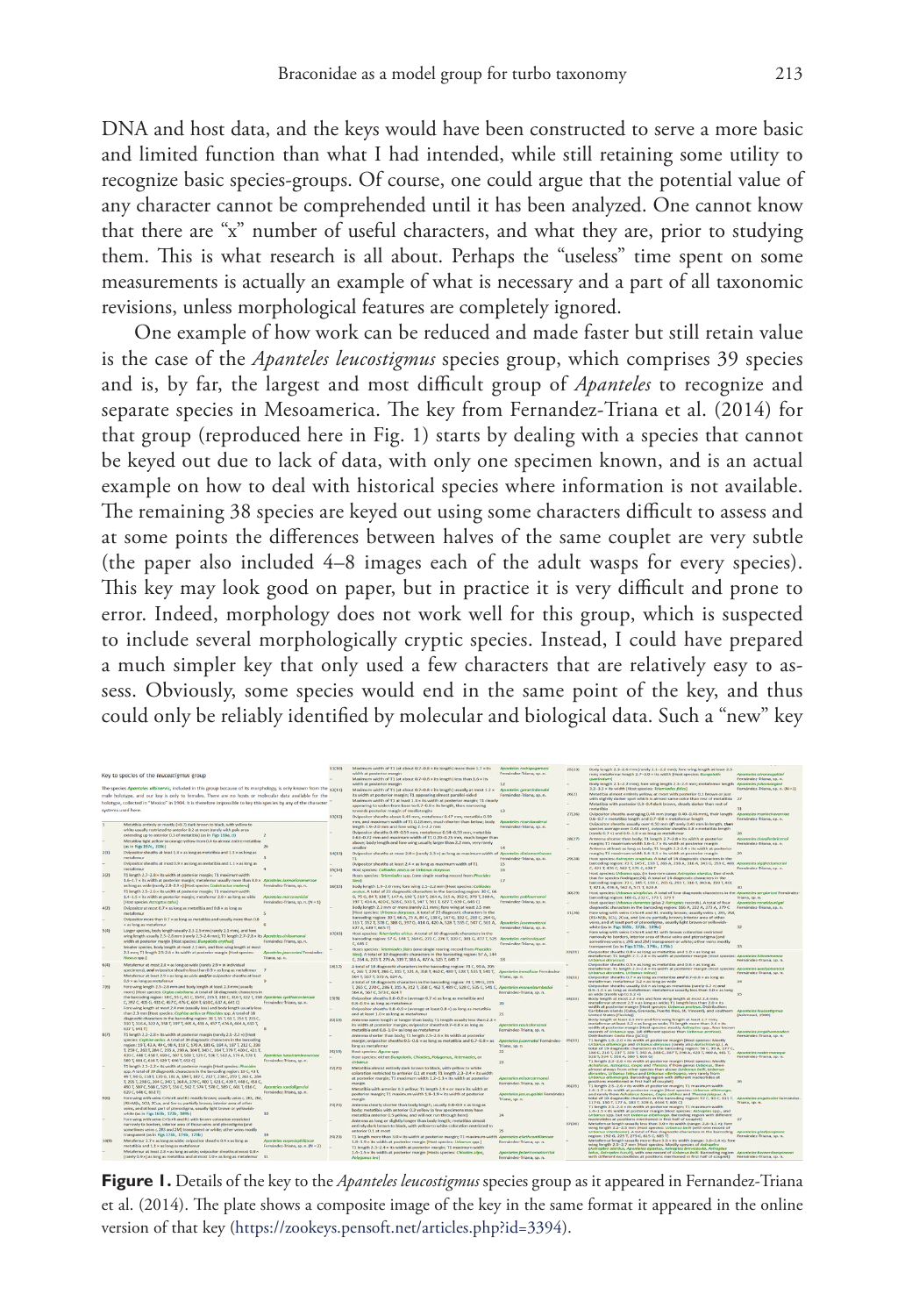| 1 Metatibia entirely or mostly (>0.7) dark brown to black, with yellow to white usually restricted to anterior 0.2 at most (rarely with pale area extending up to anterior 0.3 of metatibia) (as in Figs 166a, d)                                                                                                                                                                                                                                                                                                                                                                                                                                                                                                                                                                                                                                                                                                                                                                                                                                                                                                                                                                                                                                        |
|----------------------------------------------------------------------------------------------------------------------------------------------------------------------------------------------------------------------------------------------------------------------------------------------------------------------------------------------------------------------------------------------------------------------------------------------------------------------------------------------------------------------------------------------------------------------------------------------------------------------------------------------------------------------------------------------------------------------------------------------------------------------------------------------------------------------------------------------------------------------------------------------------------------------------------------------------------------------------------------------------------------------------------------------------------------------------------------------------------------------------------------------------------------------------------------------------------------------------------------------------------|
| Apanteles luzmariaromeroae [Host: Codatractus imalena] [DNA barcode]<br>Apanteles marcovenicioi [Host Astroptus talus] [DNA barcode]                                                                                                                                                                                                                                                                                                                                                                                                                                                                                                                                                                                                                                                                                                                                                                                                                                                                                                                                                                                                                                                                                                                     |
| 3(2) Fore wing with veins C+Sc+R and R1 mostly brown; usually veins r, 2RS, 2M, (RS+M)b, 1CU, 2Cua, and Im-cu partially brown; interior area of other veins, and at least part of pterostigma, usually light brown or vellowis<br>Apanteles josecortesi [Host: Nascus spp.] [DNA barcode]<br>Apanteles eugeniaphilipsae [Narcosius samson] [DNA barcode]<br>Apanteles rodrigogamezi [Host: Bungalotis diophorus][DNA barcode]<br>Apanteles gerardobandoi [Host: Telemiades fides] [DNA barcode]<br>Apanteles ricardocaleroi [Hosts: Aguna atander. A. panama. A. arunce hypozonius] [DNA barcode]<br>Apanteles diniamartinezae [Hosts: Astraptes augeas, A. obstupefactus, A. syncedoche, A. inflatio, A. fruticibus] [DNA barcode]<br>Apanteles pabloumanai [Host: Calliades zeutus] [DNA barcode]<br>Apanteles iosemonteroi [Host: Urbanus doryssus] [DNA barcode]<br>Apanteles carlosviquezi [Host: Telemiade: oiclus] [DNA barcode]                                                                                                                                                                                                                                                                                                                  |
| Apanteles inesolisae [Hosts: Telemiades antiope, T. fides] [DNA barcode]<br>Apanteles manuelzumbadoi [Host: Telemiades fides] [DNA barcode]<br>- Fore wing with veins C+Sc+R and R1 with brown coloration restricted narrowly to borders, interior area of those veins and oterostigma (and sometimes veins r. 2RS and 2M) transparent or white; other veins mostly transpare<br>Apanteles ciriloumanai [Host: Bungalotis erythus] [DNA barcode]<br>Apanteles cynthiacorderoae [Host: Ocyba calathana] [DNA barcode]<br>Apanteles hazelcambroneroae [Host: Cephise aelius] [DNA barcode]<br>Apanteles randallgarciai [Hosts: Phocides spp.] [DNA barcode]<br>Apanteles raulsolorsanoi [Host: Narcosius helen] [DNA barcode]<br>Apanteles juanmatai [Host: Phocides lilea] [DNA barcode]<br>Apanteles minorcarmonai [Host: Aguna sp. Burns01] [DNA barcode]<br>Apanteles jesusugaldei [Host: Aguna sp. Burns02] [DNA barcode]<br>Apanteles eliethcantillanoae [Host: Urbanus spp.] [DNA barcode]<br>Apanteles federicomatarritai [Hosts: Chioides zilpa, Polygonus leo] [DNA barcode]<br>Apanteles alvarougaldei [Host: Bungalotis quadratum] [DNA barcode]<br>Apanteles johansargasi [Host: Telemiades fides] [DNA barcode]                              |
| Apanteles mariachavarriae [Host: Urbanus teleus] [DNA bascode]<br>Apanteles duvalierbricenoi [Host: Urbanus dorantes] [DNA barcode]<br>Apanteles sigifredomarini [Host: Astraptes anaphus] [DNA barcode]<br>Apanteles sergioriosi [Host: Urbanus simplicius] [DNA barcode]<br>Apanteles ronaldzunigai [Hosts: Urbanus dorantes and 2 Astraptes records] [DNA barcode]<br>Apanteles lilliammenae [Host: Urbanus dorysus] [DNA barcode]<br>Apanteles wadyobandoi [Host: Urbanus dorantes, Urbanus teleus] [DNA barcode]<br>Apanteles leucostigmus [Host: Urbanus proteus] [DNA barcode]<br>Apanteles jorgehernandezi [Hosts: mostly Astraptes spp., four known records of Urbanus spp. (all different han Urbanus proteus)] [DNA barcode]<br>Apanteles rostermoragai [Host: Mostly Urbanus albimargo and U. doryssus (rarely Autochton sp.] [DNA barcode]<br>Apanteles angelsolisi [Host: Urbanus albimargo, rarely Achalarus toxeus, Cogia calchas and Thessia jalapus] [DNA barcode]<br>Apanteles gladysrojasae [Host: Urbanus belli (one record of Urbanus viterboana] [DNA barcode]<br>Apanteles bernardoespinozai [Host: Astraptes alardus A, brevicauda A, talus A, tucuti, Narcosius samson, Urbanus belli, U, dorantes, U, dorvesus] [DNA barcode] |

**Figure 2.** Details of the key to the *Apanteles leucostigmus* species group as it would look based on modifications detailed in the present paper (see section "h) Overall estimated time to deal with one species" in the current manuscript).

(Fig. 2) would be much shorter and thus faster to prepare. As for the user of such key, there would still be the need of obtaining DNA barcodes and/or host data to obtain species identifications, but even if the user does not have such data, specimens could still be placed at least in some sub-group.

The above example, which I chose because it was the most difficult and problematic group of the *Apanteles* revision, illustrates how a mostly-but-not-only DNA based paper could be constructed in a more time-effective way. Other *Apanteles* groups from that Fernandez-Triana et al. (2014) revision (and indeed many groups in other taxa) might work even better. The proposed methods could shorten the time to produce a taxonomic revision while still providing some basic elements of more traditional papers.

#### **Concluding remarks**

I do not pretend that my suggestions above will "solve" the problem of describing millions of additional species in a short period of time. Even a "fast" pace of 100 species/year per taxonomist would still take a few hundred years to finish the task, a luxury we cannot afford, or would require a significant increase in the number of professional taxonomists (an unlikely scenario). There is no easy or simple answer to the necessity (and urgency!) of accelerating taxonomic inventories. My opinion is that it will require a wide embracement of current and additional technology advances,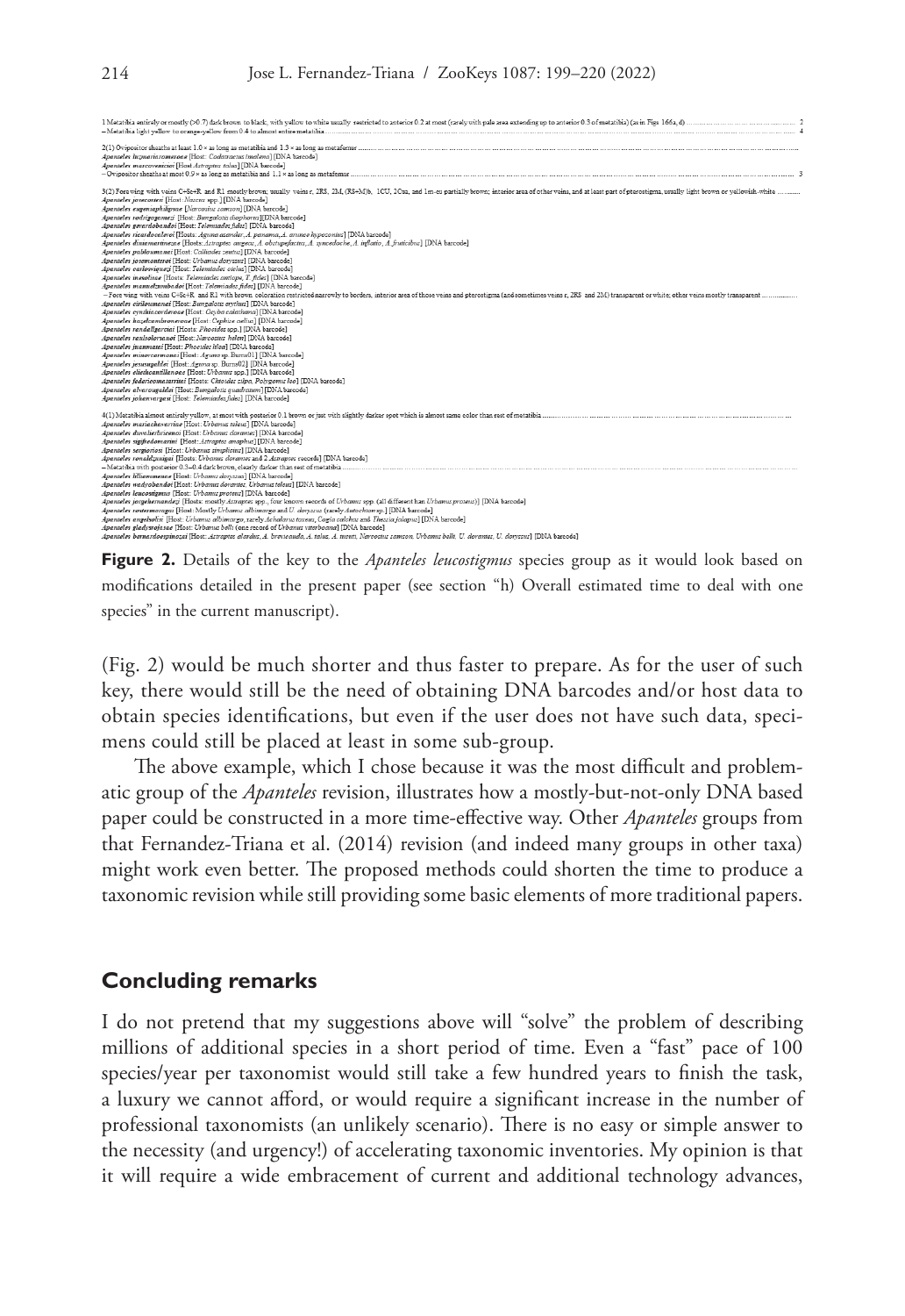but also some consensus-building among the taxonomic community on how to move forward, and perhaps even a broader involvement of citizen science. The present paper must be seen only as a modest attempt to provide some alternatives, even if insufficient. For some different perspectives and opinions on these topics, I recommend the reading of what the reviewers of the present paper had to say (Suppl. material 1).

It is very telling to see how many strong reactions a single paper has awakened in just a few months after its publication (or two papers, if we account for Meierotto et al. 2019), and the reasoning and pleas of other colleagues to avoid a future à la Sharkey et al. (2021a). I strongly recommend the reading of papers such as Pinheiro et al. (2019), Dupérré (2020), Zamani et al. (2020), Ahrens et al. (2021), Engel et al. (2021), Meier et al. (2021), Srivathsan et al. (2021), and references cited therein (other papers providing slightly different alternatives or approaches are also recommended reading, e.g., Brower (2010), Blaxter (2016), Goulding and Dayrat (2016), Renner (2016), Brown and Wong (2020), Vences (2020); this list is not exhaustive). And to present a more complete and fairer picture, the reader should also consider a second paper by Sharkey et al. (2021b) which tried to provide counterarguments to some of the received criticism, although that paper has also been met with additional counterarguments on its own, e.g., Ahrens et al. (2021), Engel et al. (2021), and Meier et al. (2021).

The authors cited in the previous paragraph have discussed in a more coherent, compelling, and convincing way that I probably could about the dangers and shortcomings of approaches such as those of Meierotto et al. (2019) and Sharkey et al. (2021a). While I agree with most of those arguments, I also think that the Meierotto and Sharkey papers provide an opportunity to critically look at and improve our own work. In that sense I prefer to be optimistic and focus on examples and the potential of what could be done (or has already been done by other authors) so that future turbo taxonomy papers can accomplish the (very much needed) dual goal of being fast and useful for the scientific community and the general public.

#### **Acknowledgements**

I want to acknowledge the reviewers Marko Mutanen (University of Oulu, Oulu, Finland), Stefan Schmidt (Bavarian State Collection, Munich, Germany), Brian V. Brown (Natural History Museum of Los Angeles County, Los Angeles, USA), and Istvan Miko (University of New Hampshire, Durham, USA), as well as the subject editor Lyubo Penev (Pensoft) for providing additional ideas and suggestions that not only improved the final version of this paper, but also significantly contributed to the wider dialogue about taxonomy and biodiversity crisis. I am also very grateful to John Huber and Gary Gibson (Canadian National Collection of insects, Ottawa, Canada) for their excellent reviews of earlier versions of the manuscript. This work was supported by Project J-002276 "Systematics of beneficial arthropods in support of resilient agroecosystems", from Agriculture and Agri-Food Canada.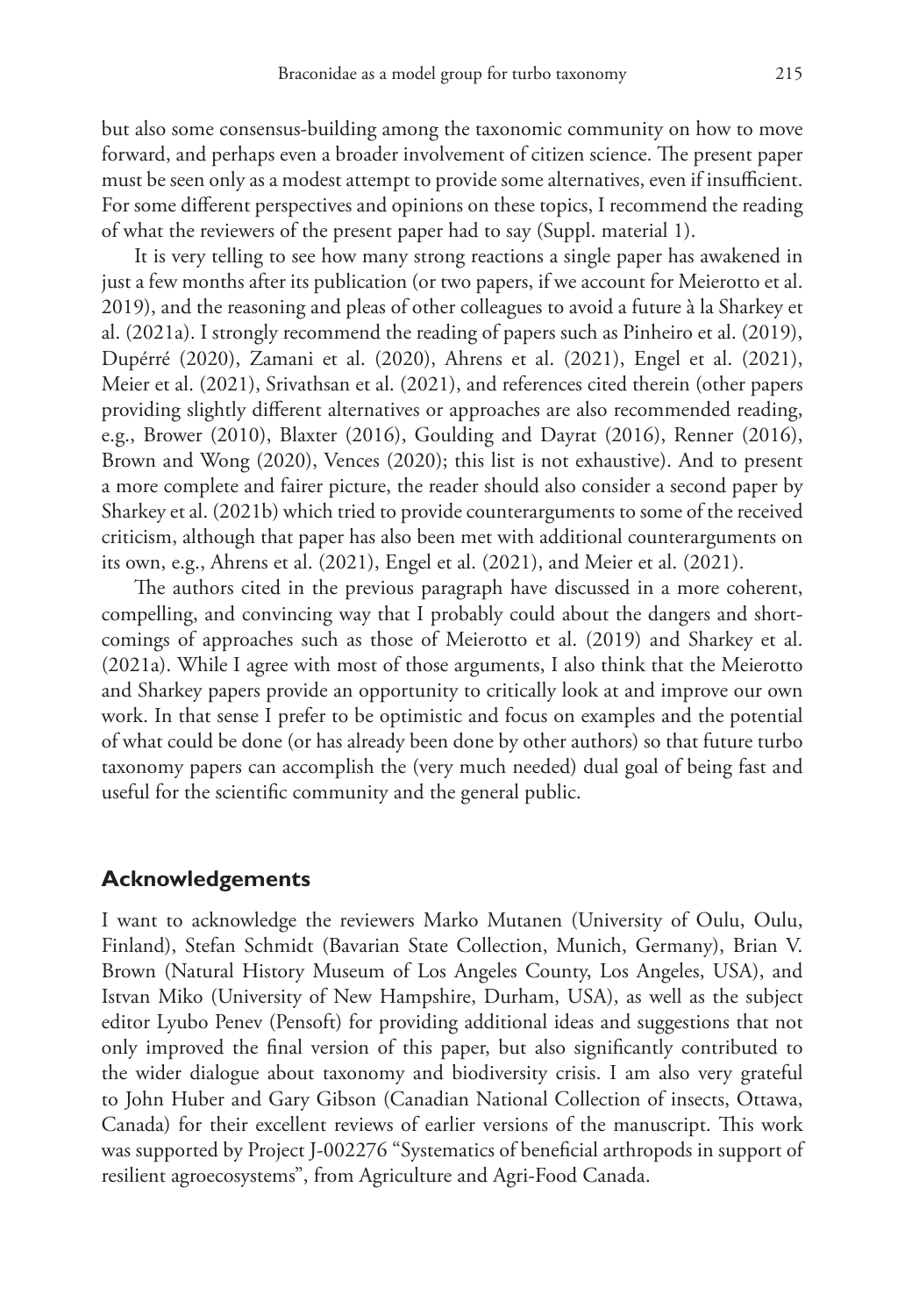#### **References**

- Ahlstrom KR (2005) Revision of the subfamily Macrocentrinae (Hymenoptera: Braconidae) in America north of Mexico. Thomas Say Publications in Entomology: Monographs. Entomological Society of America, 274 pp.
- Ahrens D, Ahyong ST, Ballerio A, Barclay MV, Eberle J, Espeland M, Huber BA, Mengual X, Pacheco TL, Peters RS, Rulik B, Vaz-deMello F, Wesener T, Krell FT (2021) Is it time to describe new species without diagnoses?–A comment on Sharkey et al. (2021). Zootaxa 5027(2): 151–159. <https://doi.org/10.11646/zootaxa.5027.2.1>
- Arias-Penna DC, Whitfield JB, Janzen DH, Hallwachs W, Dyer LA, Smith MA, Hebert PDN, Fernández-Triana JL (2019) A species-level taxonomic review and host associations of *Glyptapanteles* (Hymenoptera, Braconidae, Microgastrinae) with an emphasis on 136 new reared species from Costa Rica and Ecuador. ZooKeys 890: 1–685. [https://doi.](https://doi.org/10.3897/zookeys.890.35786) [org/10.3897/zookeys.890.35786](https://doi.org/10.3897/zookeys.890.35786)
- Blaxter M (2016) Imagining Sisyphus happy: DNA barcoding and the unnamed majority. Philosophical Transactions of the Royal Society B: Biological Sciences 371: e20150329. <https://doi.org/10.1098/rstb.2015.0329>
- Brower AVZ (2010) Alleviating the taxonomic impediment of DNA barcoding and setting a bad precedent: names for ten species of '*Astraptes fulgerator*' (Lepidoptera: Hesperiidae: Eudaminae) with DNA-based diagnoses, Systematics and Biodiversity 8(4): 485–491. <https://doi.org/10.1080/14772000.2010.534512>
- Brown BV, Wong MA (2020) Identification of *Megaselia* (Diptera: Phoridae) species using wing vein landmarking, Journal of Natural History 54: 37–38, 2513–2527. [https://doi.or](https://doi.org/10.1080/00222933.2020.1856431) [g/10.1080/00222933.2020.1856431](https://doi.org/10.1080/00222933.2020.1856431)
- Butcher BA, Smith MA, Sharkey MJ, Quicke DL (2012) A turbo-taxonomic study of Thai *Aleiodes* (Aleiodes) and *Aleiodes* (*Arcaleiodes*) (Hymenoptera: Braconidae: Rogadinae) based largely on COI barcoded specimens, with rapid descriptions of 179 new species. Zootaxa 3457(1): 1–232. <https://doi.org/10.11646/zootaxa.3457.1.1>
- Caterino M, Tishechkin A (2013) A systematic revision of *Operclipygus* Marseul (Coleoptera, Histeridae, Exosternini). ZooKeys 271: 1–401.<https://doi.org/10.3897/zookeys.271.4062>
- Dayrat B (2005) Towards integrative taxonomy. Biological Journal of the Linnean Society 85(3): 407–417. <https://doi.org/10.1111/j.1095-8312.2005.00503.x>
- Dijkstra KDB, Kipping J, Mézière N (2015) Sixty new dragonfly and damselfly species from Africa (Odonata). Odonatologica 44(4): 447–678.
- Dupérré N (2020) Old and new challenges in taxonomy: what are taxonomists up against? Megataxa 1(1): 59–62.<https://doi.org/10.11646/megataxa.1.1.12>
- Engel MS Ceríaco LMP, Daniel GM, Dellapé PM, Löbl I, Marinov M, Reis RE, Young MT, Dubois A, Agarwal I, Lehmann P, Alvarado M, Alvarez N, Andreone F, Araujo-Vieira K, Ascher JS, Baêta D, Baldo D, Bandeira SA, Barden P, Barrasso DA, Bendifallah L, Bockmann FA, Böhme W, Borkent A, Brandão CRF, Busack SD, Bybee SM, Channing A, Chatzimanolis S, Christenhusz MJM, Crisci JV, D'elía G, Da Costa LM, Davis SR, De Lucena CAS, Deuve T, Fernandes SE, Faivovich J, Farooq H, Ferguson AW, Gippoliti S, Gonçalves FMP, Gonzalez VH, Greenbaum E, Hinojosa-Díaz IA, Ineich I, Jiang J, Kahono S, Kury AB, Lucinda PHF, Lynch JD, Malécot V, Marques MP, Marris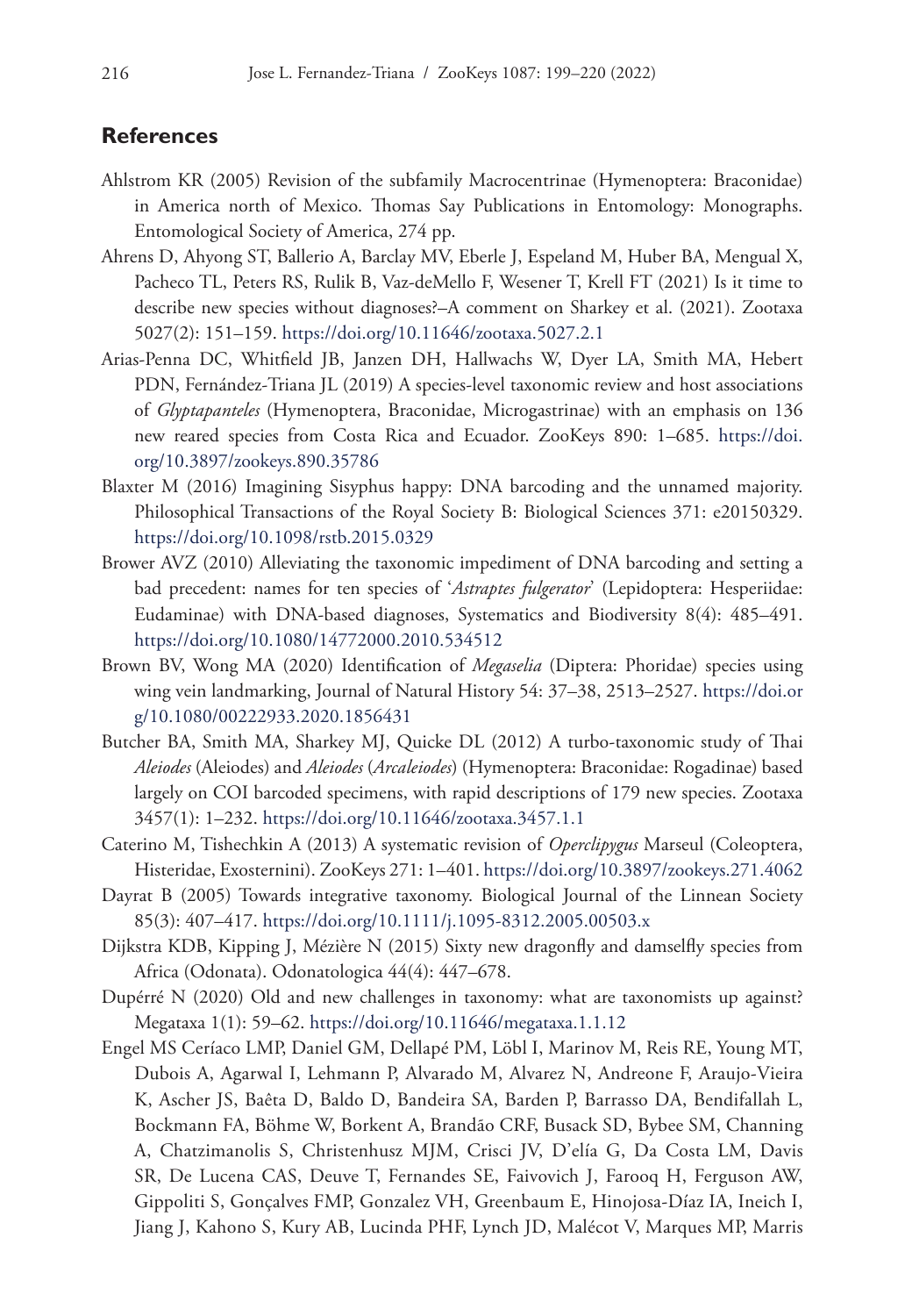JWM, Mckellar RC, Mendes LF, Nihei SS, Nishikawa K, Ohler A, Orrico VGD, Ota H, Paiva J, Parrinha D, Pauwels OSG, Pereyra MO, Pestana LB, Pinheiro PDP, Prendini L, Prokop J, Rasmussen C, Rödel MO, Rodrigues MT, Rodríguez SM, Salatnaya H, Sampaio I, Sánchez-García A, Shebl MA, Santos BS, Solórzano-Kraemer MM, Sousa ACA, Stoev P, Teta P, Trape JF, Van-Dúnem Dos Santos C, Vasudevan K, Vink CJ, Vogel G, Wagner P, Wappler T, Ware JL, Wedmann S, Zacharie CK (2021) The taxonomic impediment: a shortage of taxonomists, not the lack of technical approaches. Zoological Journal of the Linnean Society 193(2): 381–387. [https://doi.org/10.1093/zoolinnean/](https://doi.org/10.1093/zoolinnean/zlab072) [zlab072](https://doi.org/10.1093/zoolinnean/zlab072)

- Fernandez-Triana J, Whitfield J, Rodriguez J, Smith M, Janzen D, Hajibabaei M, Burns J, Solis A, Brown J, Cardinal S, Goulet H, Hebert P (2014) Review of *Apanteles* sensu stricto (Hymenoptera, Braconidae, Microgastrinae) from Area de Conservación Guanacaste, northwestern Costa Rica, with keys to all described species from Mesoamerica. ZooKeys 383: 1–565.<https://doi.org/10.3897/zookeys.383.6418>
- Fernandez-Triana J, Janzen D, Hallwachs W, Whitfield J, Smith M, Kula R (2014) Revision of the genus *Pseudapanteles* (Hymenoptera, Braconidae, Microgastrinae), with emphasis on the species in Area de Conservación Guanacaste, northwestern Costa Rica. ZooKeys 446: 1–82.<https://doi.org/10.3897/zookeys.446.8195>
- Fernandez-Triana JL, Whitfield JB, Smith MA, Kula RR, Hallwachs W, Janzen DH (2015) Revision of the genera *Microplitis* and *Snellenius* (Hymenoptera, Braconidae, Microgastrinae) from Area de Conservación Guanacaste, Costa Rica, with a key to all species previously described from Mesoamerica. Deutsche Entomologische Zeitschrift 62(2): 137–201. <https://doi.org/10.3897/dez.62.5276>
- Fernandez-Triana J, Shaw MR, Boudreault C, Beaudin M, Broad GR (2020) Annotated and illustrated world checklist of Microgastrinae parasitoid wasps (Hymenoptera, Braconidae). ZooKeys 920: 1–1089.<https://doi.org/10.3897/zookeys.920.39128>
- Goulding TC, Dayrat B (2016) Integrative taxonomy: ten years of practice and looking into the future. In: Аспекты биоразнообразия (Biodiversity Aspects). Archives of Zoological Museum of Lomonosov Moscow State University, 116–133.
- Hartop E, Brown B (2014) The tip of the iceberg: a distinctive new spotted-wing *Megaselia* species (Diptera: Phoridae) from a tropical cloud forest survey and a new, streamlined method for *Megaselia* descriptions. Biodiversity Data Journal 2: e4093. [https://doi.](https://doi.org/10.3897/BDJ.2.e4093) [org/10.3897/BDJ.2.e4093](https://doi.org/10.3897/BDJ.2.e4093)
- Hartop EA, Brown BV, Disney RHL (2015) Opportunity in our ignorance: urban biodiversity study reveals 30 new species and one new Nearctic record for *Megaselia* (Diptera: Phoridae) in Los Angeles (California, USA). Zootaxa 3941(4): 451–484. [https://doi.org/10.11646/](https://doi.org/10.11646/zootaxa.3941.4.1) [zootaxa.3941.4.1](https://doi.org/10.11646/zootaxa.3941.4.1)
- Hartop E, Brown B, Disney R (2016) Flies from L.A., The Sequel: A further twelve new species of *Megaselia* (Diptera: Phoridae) from the BioSCAN Project in Los Angeles (California, USA). Biodiversity Data Journal 4: e7756. <https://doi.org/10.3897/BDJ.4.e7756>
- Hibbett DS, Ohman A, Glotzer D, Nuhn M, Kirk P, Nilsson RH (2011) Progress in molecular and morphological taxon discovery in Fungi and options for formal classification of environmental sequences. Fungal Biology Reviews 25(1): 38–47. [https://doi.org/10.1016/j.](https://doi.org/10.1016/j.fbr.2011.01.001) [fbr.2011.01.001](https://doi.org/10.1016/j.fbr.2011.01.001)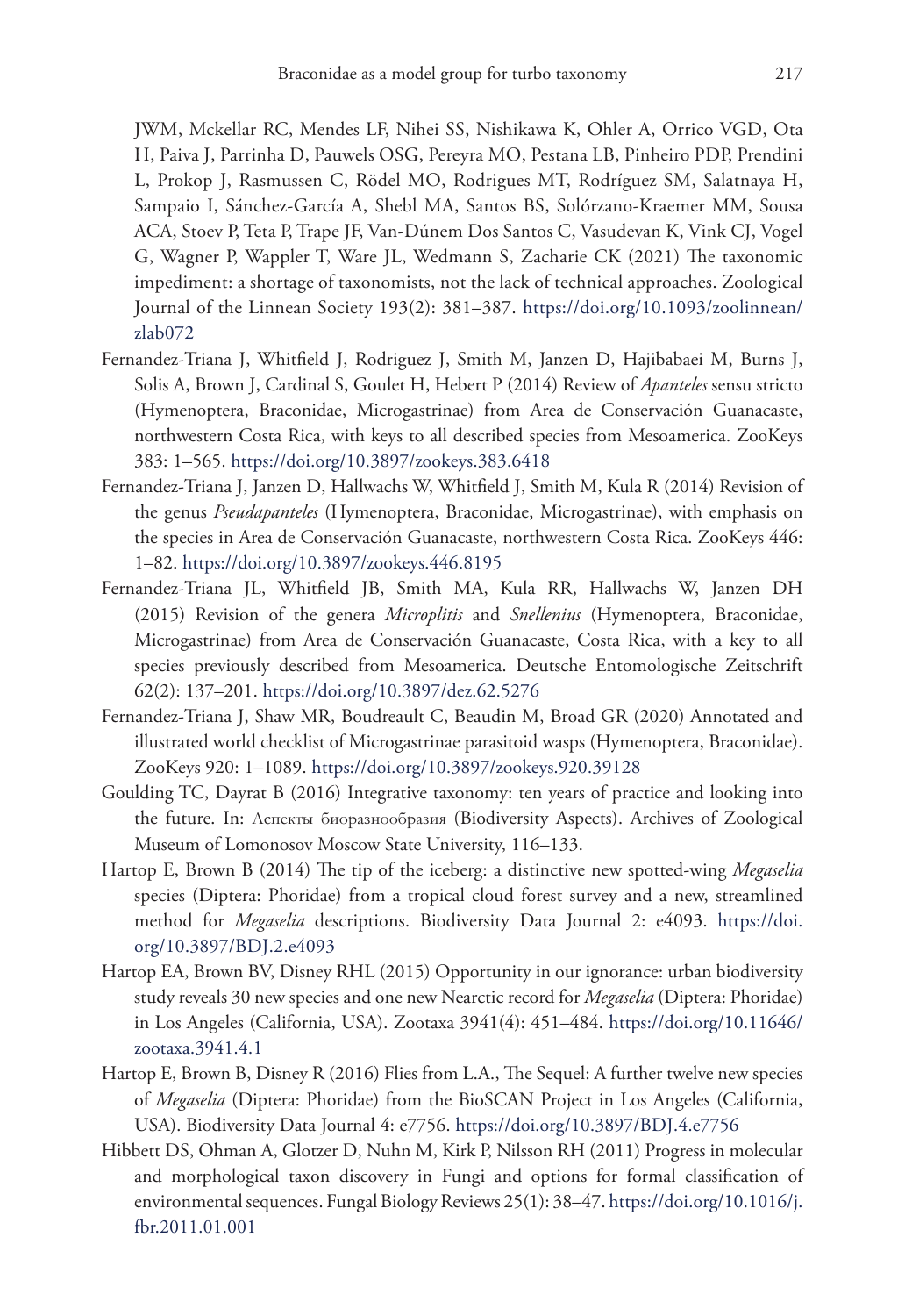- Janzen DH, Hallwachs W (2011) Joining inventory by parataxonomists with DNA barcoding of a large complex tropical conserved wildland in northwestern Costa Rica. PLoS ONE 6(8): e18123. <https://doi.org/10.1371/journal.pone.0018123>
- Janzen DH, Hallwachs W (2016) DNA barcoding the Lepidoptera inventory of a large complex tropical conserved wildland, Area de Conservacion Guanacaste, northwestern Costa Rica. Genome 59(9): 641–660. <https://doi.org/10.1139/gen-2016-0005>
- Janzen DH, Hallwachs W (2020) Área de Conservación Guanacaste, northwestern Costa Rica: Converting a tropical national park to conservation via biodevelopment. Biotropica 00: 1–20.<https://doi.org/10.1111/btp.12755>
- Janzen DH, Hallwachs W, Blandin P, Burns JM, Cadiou J, Chacon IS, Dapkey T, Deans AR, Epstein ME, Espinoza B, Franclemont JG, Haber WA, Ibabaei MH, Hall JP, Hebert PDN, Gauld ID, Harvey DJ, Hausmann A, Kitching IJ, Lafontaine D, Landry J-F, Lemaire C, Miller JE, Miller JS, Miller L, Miller SE, Montero J, Munroe E, Green SR, Ratnasingham S, Rawlins JE, Robbins RK, Rodriguez JJ, Rougerie R, Sharkey MJ, Smith MA, Solis MA, Sullivan JB, Thiaucourt P, Wahl DB, Weller SJ, Whitfield JB, Willmott KR, Wood DM, Woodley NE, Wilson JJ (2009) Integration of DNA barcoding into an ongoing inventory of complex tropical biodiversity. Molecular Ecology Resources 9(Suppl. 1): 1–26. [https://doi.](https://doi.org/10.1111/j.1755-0998.2009.02628.x) [org/10.1111/j.1755-0998.2009.02628.x](https://doi.org/10.1111/j.1755-0998.2009.02628.x)
- Kõljalg U, Nilsson RH, Abarenkov K, Tedersoo L, Taylor AFS, Bahram M, Bates ST, Bruns TD, Bengtsson-Palme J, Callaghan TM, Douglas B, Drenkhan T, Eberhardt U, Dueñas M, Grebenc T, Griffith GW, Hartmann M, Kirk PM, Kohout P, Larsson E, Lindahl BD, Lücking R, Martín MP, Matheny PB, Nguyen NH, Niskanen T, Oja J, Peay KG, Peintner U, Peterson M, Põldmaa K, Saag L, Saar I, Schüßler A, Scott JA, Senés C, Smith ME, Suija A, Taylor DL, Telleria MT, Weiss M, Larsson K-H (2013) Towards a unified paradigm for sequence-based identification of fungi. Molecular Ecology 22(21): 5271–5277. <https://doi.org/10.1111/mec.12481>
- Liu Z, He JH, Chen XX (2018) The *laevigata*-group of the genus *Dolichogenidea* Mason, 1981 from China, with descriptions of 26 new species. Zootaxa 4436(1): 1–74. [https://doi.](https://doi.org/10.11646/zootaxa.4436.1.1) [org/10.11646/zootaxa.4436.1.1](https://doi.org/10.11646/zootaxa.4436.1.1)
- Liu Z, He JH, Chen XX, Gupta A, Moghaddam MG (2019) The *ultor*-group of the genus *Dolichogenidea* Viereck (Hymenoptera, Braconidae, Microgastrinae) from China with the descriptions of thirty-nine new species. Zootaxa 4710(1): 1–134. [https://doi.org/10.11646/](https://doi.org/10.11646/zootaxa.4710.1.1) [zootaxa.4710.1.1](https://doi.org/10.11646/zootaxa.4710.1.1)
- Liu Z, He JH, Chen XX, Gupta A (2020) The *ater*-group of the genus *Apanteles* Foerster (Hymenoptera, Braconidae, Microgastrinae) from China with the descriptions of fortyeight new species. Zootaxa 4807(1): 1–205. <https://doi.org/10.11646/zootaxa.4807.1.1>
- Lücking R, Dal Forno M, Moncada B, Coca LF, Vargas-Mendoza LY, Aptroot A, Lawrey JD (2017) Turbo-taxonomy to assemble a megadiverse lichen genus: seventy new species of *Cora* (Basidiomycota: Agaricales: Hygrophoraceae), honouring David Leslie Hawksworth's seventieth birthday. Fungal Diversity 84(1): 139–207. [https://doi.org/10.1007/s13225-](https://doi.org/10.1007/s13225-016-0374-9) [016-0374-9](https://doi.org/10.1007/s13225-016-0374-9)
- Lücking R, Aime MC, Robbertse B, Miller AN, Ariyawansa HA, Aoki T, Cardinali G, Crous PW, Druzhinina IS, Gieser GM, Hawksworth DL, Hyde KD, Irinyi L, Jeewon R, Johnston PR, Kirk PM, Malosso E, May TW, Meyer W, Öpik M, Robert V, Stadler M, Thines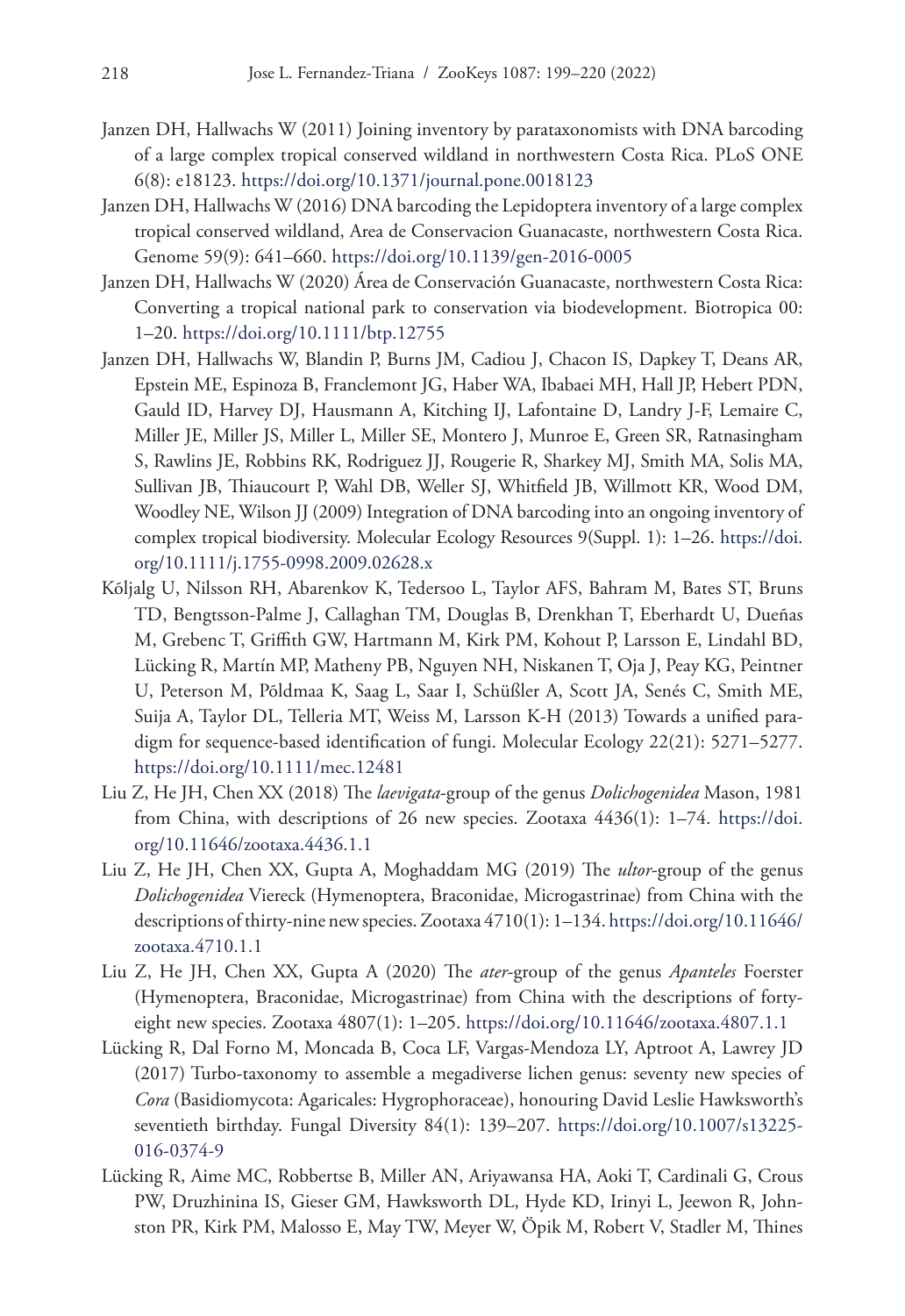M, Vu D, Yurkov AM, Zhang N, Schoch CL (2020) Unambiguous identification of fungi: where do we stand and how accurate and precise is fungal DNA barcoding? IMA Fungus 11(1): 1–32. <https://doi.org/10.1186/s43008-020-00033-z>

- Marsh P, Wild A, Whitfield J (2013) The Doryctinae (Braconidae) of Costa Rica: genera and species of the tribe Heterospilini. ZooKeys 347: 1–474. <https://doi.org/10.3897/zookeys.347.6002>
- Meier R, Blaimer BB, Buenaventura E, Hartop E, von Rintelen T, Srivathsan A, Yeo D (2021) A re-analysis of the data in Sharkey et al.'s (2021) minimalist revision reveals that BINs do not deserve names, but BOLD Systems needs a stronger commitment to open science. Cladistics: 1–12. <https://doi.org/10.1111/cla.12489>
- Meierotto S, Sharkey MJ, Janzen DH, Hallwachs W, Hebert PDN, Chapman EG, Smith MA (2019) A revolutionary protocol to describe understudied hyperdiverse taxa and overcome the taxonomic impediment. Deutsche Entomologische Zeitschrift 66(2): 119–145. <https://doi.org/10.3897/dez.66.34683>
- Pinheiro HT, Moreau CS, Daly M, Rocha LA (2019) Will DNA barcoding meet taxonomic needs? Science 365(6456): 873–874.<https://doi.org/10.1126/science.aay7174>
- Rakotoarison A, Scherz MD, Glaw F, Koehler J, Andreone F, Franzen M, Glos J, Hawlitschek O, Jono T, Mori A, Ndriantsoa SH, Raminosoa NRP, Riemann JC, Rödel MO, Rosa GM, Vieites DR, Crottini A, Vences M (2017) Describing the smaller majority: integrative taxonomy reveals twenty-six new species of tiny microhylid frogs (genus *Stumpffia*) from Madagascar. Vertebrate Zoology 67(3): 271–398.
- Ratnasingham S, Hebert PD (2013) A DNA-based registry for all animal species: the Barcode Index Number (BIN) system. PLoS ONE 8(7): e66213. [https://doi.org/10.1371/journal.](https://doi.org/10.1371/journal.pone.0066213) [pone.0066213](https://doi.org/10.1371/journal.pone.0066213)
- Renner SS (2016) A return to Linnaeus's focus on diagnosis, not description: the use of DNA characters in the formal naming of species. Systematic Biology 65(6): 1085–1095. <https://doi.org/10.1093/sysbio/syw032>
- Riedel A, Sagata K, Suhardjono YR, Tänzler R, Balke M (2013a) Integrative taxonomy on the fast track – towards more sustainability in biodiversity research. Frontiers in Zoology 10: e15.<https://doi.org/10.1186/1742-9994-10-15>
- Riedel A, Sagata K, Surbakti S, Tänzler R, Balke M (2013b) One hundred and one new species of *Trigonopterus* weevils from New Guinea. ZooKeys 280: 1–150. [https://doi.org/10.3897/](https://doi.org/10.3897/zookeys.280.3906) [zookeys.280.3906](https://doi.org/10.3897/zookeys.280.3906)
- Riedel A, Tänzler R, Balke M, Rahmadi C, Suhardjono YR (2014) Ninety-eight new species of *Trigonopterus* weevils from Sundaland and the Lesser Sunda Islands. ZooKeys 467: 1–162. <https://doi.org/10.3897/zookeys.467.8206>
- Riedel A, Tänzler R (2016) Revision of the Australian species of the weevil genus *Trigonopterus* Fauvel. ZooKeys 556: 97–162. <https://doi.org/10.3897/zookeys.556.6126>
- Riedel A, Narakusumo RP (2019) One hundred and three new species of *Trigonopterus* weevils from Sulawesi. ZooKeys 828: 1–153.<https://doi.org/10.3897/zookeys.828.32200>
- Sharkey MJ, Meierotto S, Chapman E, Janzen DH, Hallwachs W, Dapkey T, Solis MA (2018) *Alabagrus* Enderlein (Hymenoptera, Braconidae, Agathidinae) species of Costa Rica, with an emphasis on specimens reared from caterpillars in Area de Conservación Guanacaste. Contributions in Science (Los Angeles County Museum of Natural History) 526: 31–180. <https://doi.org/10.5962/p.320146>